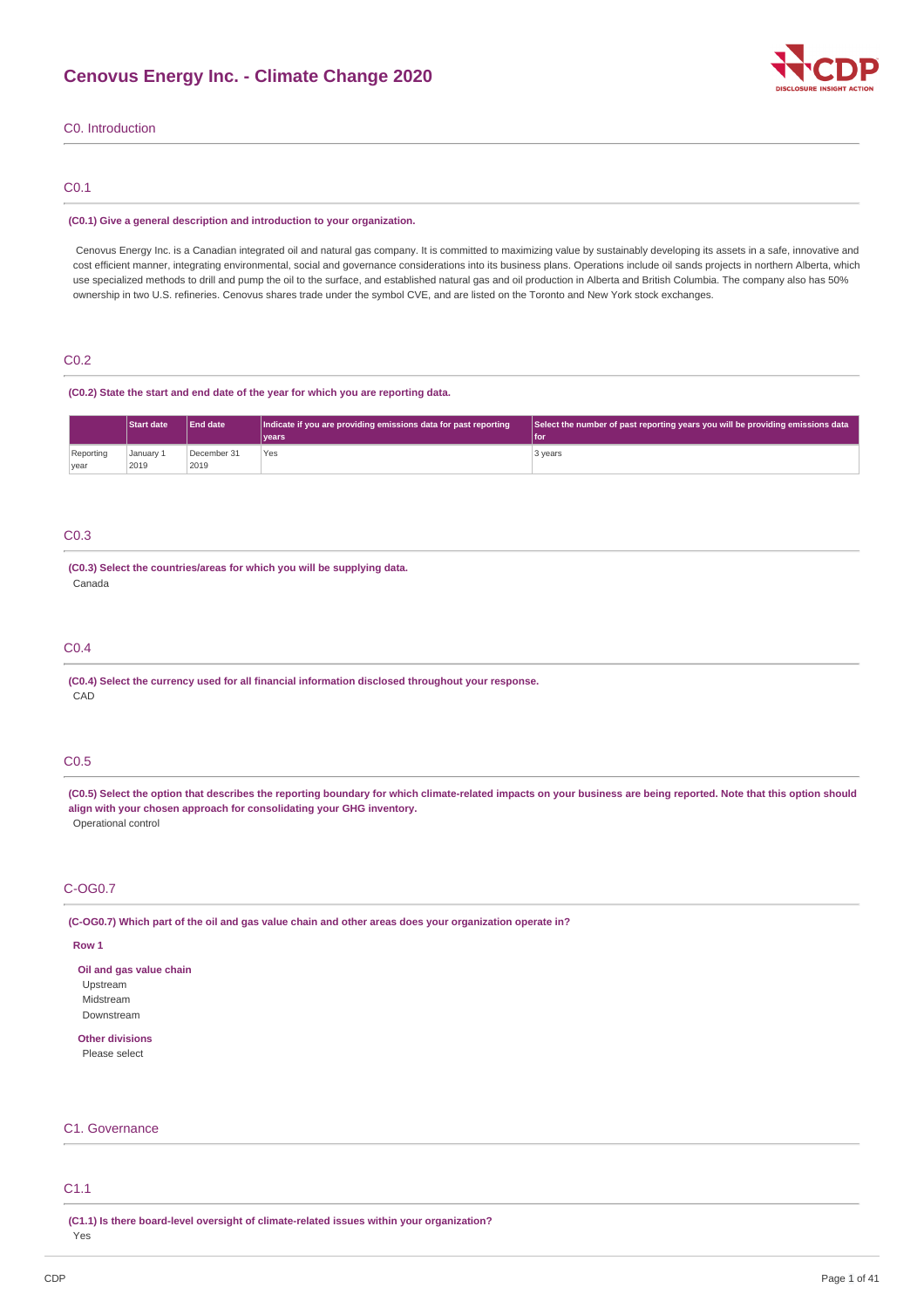### (C1.1a) Identify the position(s) (do not include any names) of the individual(s) on the board with responsibility for climate-related issues.

| <b>Position of</b><br>individual(s) | Please explain                                                                                                                                                                                                                                                                                                                                                                                                                                                                                                                                                                                                                                                                                                                                                                                                                                                                                                                                                                                                                                                                                                                                                                                        |
|-------------------------------------|-------------------------------------------------------------------------------------------------------------------------------------------------------------------------------------------------------------------------------------------------------------------------------------------------------------------------------------------------------------------------------------------------------------------------------------------------------------------------------------------------------------------------------------------------------------------------------------------------------------------------------------------------------------------------------------------------------------------------------------------------------------------------------------------------------------------------------------------------------------------------------------------------------------------------------------------------------------------------------------------------------------------------------------------------------------------------------------------------------------------------------------------------------------------------------------------------------|
| Board-level<br>committee            | The Board has accountability for both climate-related risks and opportunities at Cenovus and our four committees have oversight for specific climate-related risks where they relate to their mandates.<br>Climate-related risks are considered within our Enterprise Risk Management (ERM) program, which informs the identification, assessment and management of key risks to our business. These key<br>risks are presented to the Board through regular updates. Furthermore, our climate targets are embedded into the company's decision-making process and progress on our targets is overseen by the<br>Board. The Safety, Environment, Responsibility & Reserves (SERR) Committee of the Board oversees and reviews matters relating to our Sustainability Policy, which includes climate-related issues.<br>It has the primary responsibility for sustainability at the Board level, with other committees having additional responsibilities that are impacted by climate-related factors relevant to their mandates. The<br>SERR Committee meetings include discussions with senior management about climate-related performance and plans, as well as emerging risks and opportunities. |
| Please select                       |                                                                                                                                                                                                                                                                                                                                                                                                                                                                                                                                                                                                                                                                                                                                                                                                                                                                                                                                                                                                                                                                                                                                                                                                       |

# C1.1b

### **(C1.1b) Provide further details on the board's oversight of climate-related issues.**

| related issues are a<br>scheduled agenda item | Frequency with which climate-Governance mechanisms into which<br>climate-related issues are integrated                                                                                                                                                                                                                                                                                                                                                                                                       | Scope of<br>board-level<br>oversight | Please explain                                                                                                                                                                                                                                                                                          |
|-----------------------------------------------|--------------------------------------------------------------------------------------------------------------------------------------------------------------------------------------------------------------------------------------------------------------------------------------------------------------------------------------------------------------------------------------------------------------------------------------------------------------------------------------------------------------|--------------------------------------|---------------------------------------------------------------------------------------------------------------------------------------------------------------------------------------------------------------------------------------------------------------------------------------------------------|
| Scheduled - all meetings                      | Reviewing and guiding strategy<br>Reviewing and guiding major plans of<br>action<br>Reviewing and guiding risk management<br>policies<br>Reviewing and guiding annual budgets<br>Reviewing and guiding business plans<br>Setting performance objectives<br>Monitoring implementation and<br>performance of objectives<br>Overseeing major capital expenditures,<br>acquisitions and divestitures<br>Monitoring and overseeing progress<br>against goals and targets for addressing<br>climate-related issues | $<$ Not<br>Applicable>               | The SERR Committee chair reports on key climate-related and other sustainability considerations and discusses these<br>with the entire Board at every regular meeting. In-depth discussions about material climate-related topics are also<br>incorporated into Board strategy sessions twice per year. |

# C1.2

### **(C1.2) Provide the highest management-level position(s) or committee(s) with responsibility for climate-related issues.**

| Name of the position(s) and/or committee(s)                                                                                                                                                                                                                                                                                                                                                                                                                                                                                                                                  | line    | <b>Reporting Responsibility</b>                                                            | Coverage of<br>responsibility of reporting | Frequency<br>to the board<br>on climate-<br>  related<br>l issues |
|------------------------------------------------------------------------------------------------------------------------------------------------------------------------------------------------------------------------------------------------------------------------------------------------------------------------------------------------------------------------------------------------------------------------------------------------------------------------------------------------------------------------------------------------------------------------------|---------|--------------------------------------------------------------------------------------------|--------------------------------------------|-------------------------------------------------------------------|
| Other C-Suite Officer, please specify (Executive Vice-President, Stakeholder Engagement, Safety, Legal & General Counsel)<br>The executive leadership team is accountable for embedding sustainability into our business. The Executive Vice-President, Stakeholder<br>Engagement, Safety, Legal & General Counsel has primary accountability at the executive leadership level and is responsible for ensuring the<br>executive leadership team is appropriately considering the integration of sustainability into our strategy, business plans and day-to-day operations. | $<$ Not | Both assessing and<br>Applicable   managing climate-<br>related risks and<br>opportunities | $<$ Not<br>Applicable>                     | More<br>frequently<br>than<br>quarterly                           |

### C1.2a

(C1.2a) Describe where in the organizational structure this/these position(s) and/or committees lie, what their associated responsibilities are, and how climate**related issues are monitored (do not include the names of individuals).**

The executive leadership team is accountable for embedding sustainability into our business. The Executive Vice-President, Stakeholder Engagement, Safety, Legal & General Counsel has primary accountability at the executive leadership level and is responsible for ensuring the executive leadership team is appropriately considering the integration of sustainability into our strategy, business plans and day-to-day operations.

Reporting to the Executive Vice-President, Stakeholder Engagement, Safety, Legal & General Counsel, the Sustainability & Engagement team supports and promotes sustainability at Cenovus through collaboration with other teams across the company and engages externally with key stakeholders. Individuals within the Sustainability & Engagement team are specifically responsible for monitoring climate-related issues, and Cenovus also has a number of cross-functional working groups that monitor and address climate-related issues and trends and make recommendations to the board and the Cenovus leadership team.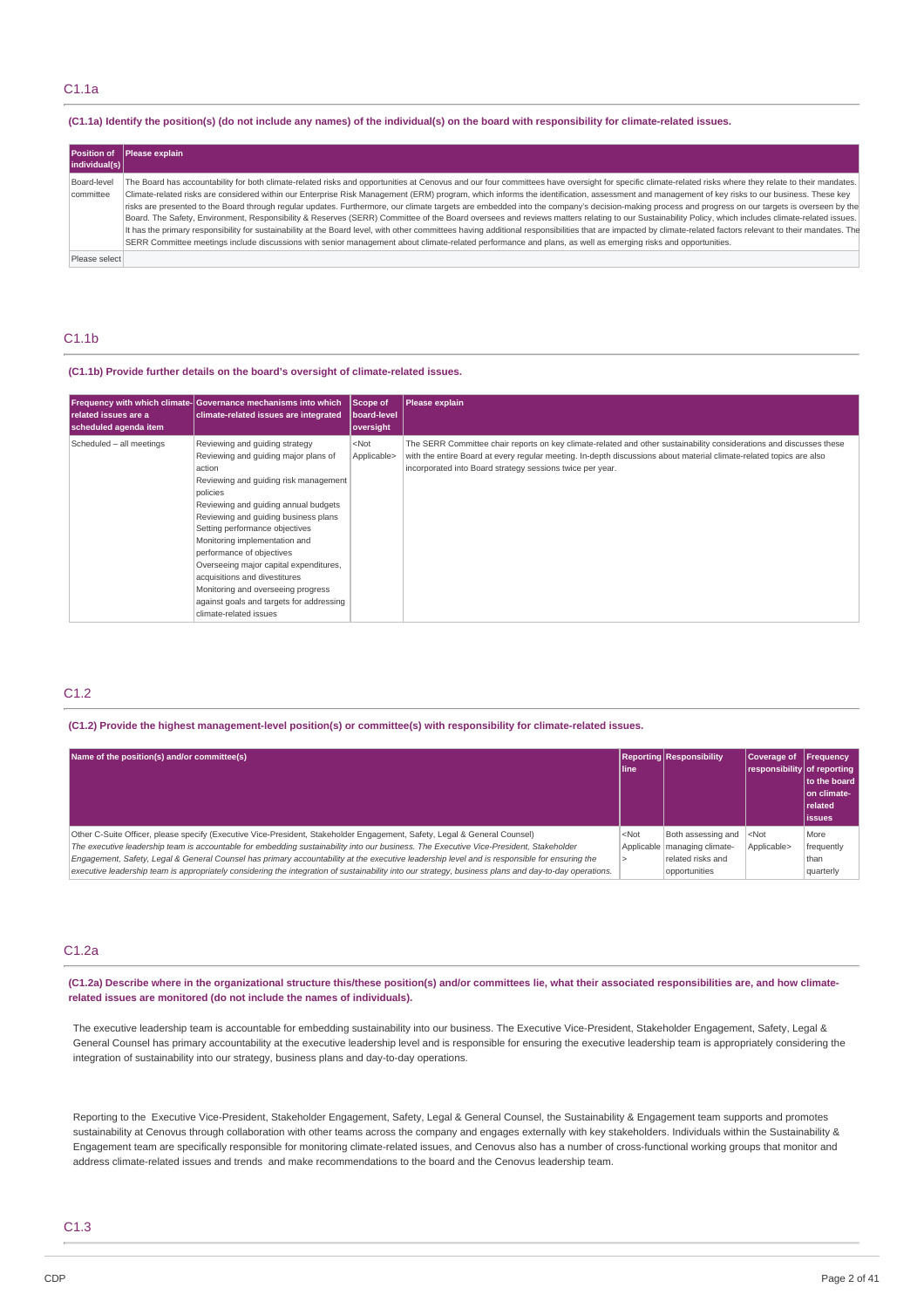#### (C1.3) Do you provide incentives for the management of climate-related issues, including the attainment of targets?

| <b>Provide</b><br>lincentives<br>for the<br>  management  <br>l of climate-<br><b>related</b><br>lissues | Comment                                                                                                                                                                                                                                                                                                                                                                                                                                                                                                                                                                                                                                                                                                                                                                                                                                                                                                                                              |
|----------------------------------------------------------------------------------------------------------|------------------------------------------------------------------------------------------------------------------------------------------------------------------------------------------------------------------------------------------------------------------------------------------------------------------------------------------------------------------------------------------------------------------------------------------------------------------------------------------------------------------------------------------------------------------------------------------------------------------------------------------------------------------------------------------------------------------------------------------------------------------------------------------------------------------------------------------------------------------------------------------------------------------------------------------------------|
| Row Yes                                                                                                  | Our performance scorecard sets out our annual safety, environment, operating and financial performance targets for the company. Achievement of these targets impacts the corporate<br>component of annual compensation. Every Cenovus employee has a ratio of individual and corporate performance impacting their annual compensation. Executive and senior leaders have a<br>higher percentage of their annual compensation tied to corporate performance measured by the performance scorecard, that includes a GHG emissions intensity metric. The 2019 Corporate<br>Scorecard is presented on page 36 of the 2020 Management Information Circular. In 2019, the Board made the decision to increase the weighting of the safety and environment section of the<br>performance scorecard to 15 percent (from 10 percent) to emphasize the importance of ESG to the company's overall performance. This will apply to the 2020 performance cycle. |

### C1.3a

#### (C1.3a) Provide further details on the incentives provided for the management of climate-related issues (do not include the names of individuals).

| <b>Entitled</b><br>l to<br>incentive | Type of                       | <b>Activity</b><br>l incentive l inventivized l | <b>Comment</b>                                                                                                                                                                                                                                                                                                                                                                                                                                                                                                                                                                                                                                                                                                                                                                                                                                                                                                                           |
|--------------------------------------|-------------------------------|-------------------------------------------------|------------------------------------------------------------------------------------------------------------------------------------------------------------------------------------------------------------------------------------------------------------------------------------------------------------------------------------------------------------------------------------------------------------------------------------------------------------------------------------------------------------------------------------------------------------------------------------------------------------------------------------------------------------------------------------------------------------------------------------------------------------------------------------------------------------------------------------------------------------------------------------------------------------------------------------------|
| Corporate<br>executive<br>team       | Monetary Efficiency<br>reward | target                                          | Our performance scorecard sets out our annual safety, environment, operating and financial performance targets for the company. Achievement of these targets impacts the<br>corporate component of annual compensation. The CEO's annual performance bonus in 2019 was based 80 percent on corporate performance, and the annual performance<br>bonus of Cenovus's Executive Vice Presidents was based 70 per cent on corporate performance, measured by the performance scorecard, that includes a GHG emissions<br>intensity metric. The 2019 Corporate Scorecard is presented on page 36 of the 2020 Management Information Circular. In 2019, the Board made the decision to increase the<br>weighting of the safety and environment section of the performance scorecard to 15 percent (from 10 percent) to emphasize the importance of ESG to the company's overall<br>performance. This will apply to the 2020 performance cycle. |
| All<br>employees reward              | Monetary Efficiency           | target                                          | Our performance scorecard sets out our annual safety, environment, operating and financial performance targets for the company. Achievement of these targets impacts the<br>corporate component of annual compensation. Every Cenovus employee has a ratio of individual and corporate performance that impacts their annual compensation. For all<br>employees, corporate performance makes up 30-60% of their annual performance bonus, measured by the performance scorecard, that includes a GHG emissions intensity<br>metric. The 2019 Corporate Scorecard is presented on page 36 of the 2020 Management Information Circular. In 2019, the Board made the decision to increase the weighting<br>of the safety and environment section of the performance scorecard to 15 percent (from 10 percent) to emphasize the importance of ESG to the company's overall<br>performance. This will apply to the 2020 performance cycle.    |

### C2. Risks and opportunities

### C2.1

(C2.1) Does your organization have a process for identifying, assessing, and responding to climate-related risks and opportunities? Yes

# C2.1a

#### **(C2.1a) How does your organization define short-, medium- and long-term time horizons?**

|             | <b>From (years)</b> | To (years) | <b>Comment</b>                                          |
|-------------|---------------------|------------|---------------------------------------------------------|
| Short-term  |                     |            | Aligned with business planning cycle                    |
| Medium-term |                     | 10         | Aligned with our 2030 targets                           |
| Long-term   |                     | 30         | Aligned with Canada's commitment to the Paris Agreement |

#### C2.1b

### **(C2.1b) How does your organization define substantive financial or strategic impact on your business?**

Cenovus is exposed to a number of risks through the pursuit of our strategic objectives. Some of these risks impact the oil and gas industry as a whole and others are unique to our operations. The impact of any risk or a combination of risks may adversely affect, among other things, Cenovus's business, reputation, financial condition, results of operations and cash flows, which may reduce or restrict our ability to pursue our strategic priorities, respond to changes in our operating environment, pay dividends to our shareholders and fulfil our obligations (including debt servicing requirements) and may materially affect the market price of our securities.

Risks are prioritized based on their relative ranking as assessed using the Cenovus Risk Matrix which considers health & safety, environment & regulatory, operational, financial and reputational impacts. Each risk identified in our MD&A may individually, or in combination with other risks, have a material impact on our business, financial condition, results of operations, cash flows, or reputation. Risk impacts may be considered heightened if they are cumulative across several risks or are high velocity, for example.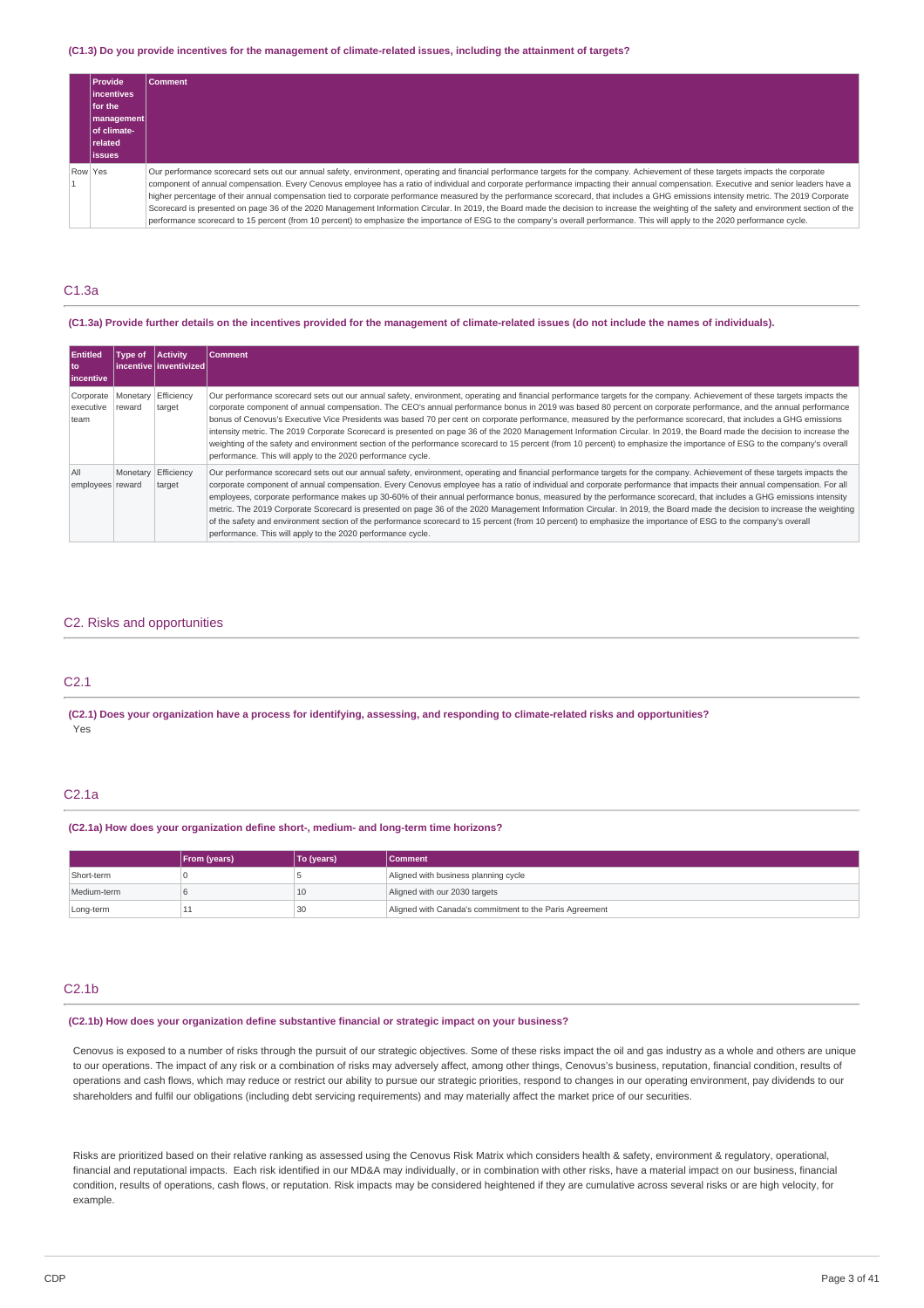**(C2.2) Describe your process(es) for identifying, assessing and responding to climate-related risks and opportunities.**

**Value chain stage(s) covered** Direct operations

Upstream

### **Risk management process**

Integrated into multi-disciplinary company-wide risk management process

**Frequency of assessment** More than once a year

### **Time horizon(s) covered**

Short-term Medium-term Long-term

#### **Description of process**

The Board is responsible for ensuring that proper systems and practical procedures are in place to identify, monitor and mitigate risks. The Board has delegated oversight of specific risks to its committees, with a view to each committee's mandate and expertise. Our Enterprise Risk Management (ERM) program drives the identification, measurement, prioritization, and management of risk across Cenovus and is integrated with our Cenovus Operations Management System. The ERM Policy outlines expectations for the ERM program across Cenovus as well as the roles and responsibilities of all staff. Building on the ERM Policy, we have established a framework supported by several standards and tools. Our Risk Management Framework contains the key attributes recommended by the International Standards Organization in its ISO 31000 – Risk Management Guidelines. Risks are assessed considering potential health and safety, operational, financial, environmental and regulatory and reputational impacts to our business in the context of our risk tolerance. The results of our ERM program are documented in an Annual Risk Report presented to the Board as well as through regular updates, as reflected in our Management's Discussion & Analysis (MD&A). Cenovus's process for identifying climate-related opportunities involves the continuous evaluation of technologies, markets and regulatory policies. Any decisions to further diversify or shift the focus of our asset portfolio would be weighed against existing opportunities to create shareholder value. These opportunities would be thoroughly researched and analyzed, and comprehensively reviewed by the Board to ensure we have the relevant competencies to remain competitive.

### C2.2a

### **(C2.2a) Which risk types are considered in your organization's climate-related risk assessments?**

|                        | &<br>inclusion                  | Relevance Please explain                                                                                                                                                                                                                                                                                                                                                                                                                                                                                                                                                                                                                                                                                                                                                                                                                                                                                                                                                                                                                                     |
|------------------------|---------------------------------|--------------------------------------------------------------------------------------------------------------------------------------------------------------------------------------------------------------------------------------------------------------------------------------------------------------------------------------------------------------------------------------------------------------------------------------------------------------------------------------------------------------------------------------------------------------------------------------------------------------------------------------------------------------------------------------------------------------------------------------------------------------------------------------------------------------------------------------------------------------------------------------------------------------------------------------------------------------------------------------------------------------------------------------------------------------|
| Current<br>regulation  | Relevant.<br>always<br>included | With operations in Alberta and British Columbia, Cenovus is subject to some of the world's most rigorous regulatory processes and compliance requirements for all our sites including our<br>oil sands facilities, our crude-by-rail loading terminal and conventional assets. Various federal, provincial and state governments have announced intentions to regulate GHG emissions.<br>Some of these requlations are in effect while others remain in various phases of review, discussion or implementation in the U.S. and Canada. Changes to government requlation could<br>impact our existing and planned projects or increase capital investment or operating expenses, adversely impacting our financial condition, results of operations and cash flows. Example of<br>specific risk: Provincial and federal carbon pricing regimes, methane regulations                                                                                                                                                                                           |
| Emerging<br>regulation | Relevant.<br>always<br>included | There is growing concern from people around the world about climate change. Many governments at the national and sub-national level are supporting the transition to a lower-carbon<br>future by introducing increasingly stringent climate-related policies. Uncertainties exist relating to the timing and effects of these emerging regulations, other contemplated legislation,<br>including how they may be harmonized, making it difficult to accurately determine the cost impacts and effects on our suppliers. Additional changes to climate change legislation may<br>adversely affect our business, financial condition, results of operations and cash flows. Example of specific risk: Canadian federal government's Clean Fuel Standard                                                                                                                                                                                                                                                                                                        |
| Technology Relevant,   | always<br>included              | We depend on the availability and scalability of existing and emerging technologies to meet our business goals, including our climate-related targets. Disruptive technologies that reduce<br>demand for oil and natural gas could have a negative impact on our operations over the longer term. Example of specific risk: Disruptive technologies                                                                                                                                                                                                                                                                                                                                                                                                                                                                                                                                                                                                                                                                                                          |
| Legal                  | Relevant.<br>always<br>included | In recent years there has been an increase in climate change related litigation in various jurisdictions including the U.S. and Canada, asserting various claims, including that energy<br>producers contribute to climate change, that such entities are not reasonably managing business risks associated with climate change, and that such entities have not adequately<br>disclosed business risks of climate change. Example of specific risk: climate change litigation                                                                                                                                                                                                                                                                                                                                                                                                                                                                                                                                                                               |
| Market                 | Relevant,<br>always<br>included | Under certain aggressive low-carbon scenarios, potential oil and natural gas demand erosion could contribute to commodity price fluctuations. Medium- and long-term demand destruction<br>could be driven by factors such as increased decarbonization policies, decreased demand for transportation fuels, increased adoption of alternative fuels and long-term weather pattern<br>changes. Opposition to new and expanded pipeline projects by activists is influenced by concerns about GHG emissions associated with oil sands development and end-use combustion<br>of fuels. This could result in disruptions in, or restricted availability of, pipeline, rail or marine services. More restrictive decarbonization policies of institutional investors, lenders and<br>insurers could affect Cenovus's ability to access capital and insurance. The future development of our business may be supported by our ability to obtain additional capital, including debt<br>and equity financing. Specific risk example: commodity prices, market access |
| Reputation Relevant,   | always<br>included              | We rely on our reputation to build and maintain positive relationships with investors and other stakeholders, to recruit and retain staff, and to be a credible, trusted company. Any actions<br>we take that influence public or key stakeholder opinions have the potential to impact our reputation which may adversely affect our share price, development plans and our ability to<br>continue operations. Example of specific risk: influence of anti-fossil fuels activists                                                                                                                                                                                                                                                                                                                                                                                                                                                                                                                                                                           |
| Acute<br>physical      | Relevant.<br>always<br>included | Our crude oil and natural gas production activities are subject to acute physical risks such as floods, forest fires and temperature extremes. A systemic change in temperature or<br>precipitation patterns could result in more wildfires or floods and increased frequency and magnitude of extreme weather events. Example of specific risk: forest fires                                                                                                                                                                                                                                                                                                                                                                                                                                                                                                                                                                                                                                                                                                |
| Chronic<br>physical    | Relevant,<br>always<br>included | Our crude oil and natural gas production activities are subject to chronic physical risks such as a shorter timeframe for our winter drilling program, changes in the water table and reduced<br>access to water or drought conditions.                                                                                                                                                                                                                                                                                                                                                                                                                                                                                                                                                                                                                                                                                                                                                                                                                      |

# C2.3

(C2.3) Have you identified any inherent climate-related risks with the potential to have a substantive financial or strategic impact on your business? Yes

### C2.3a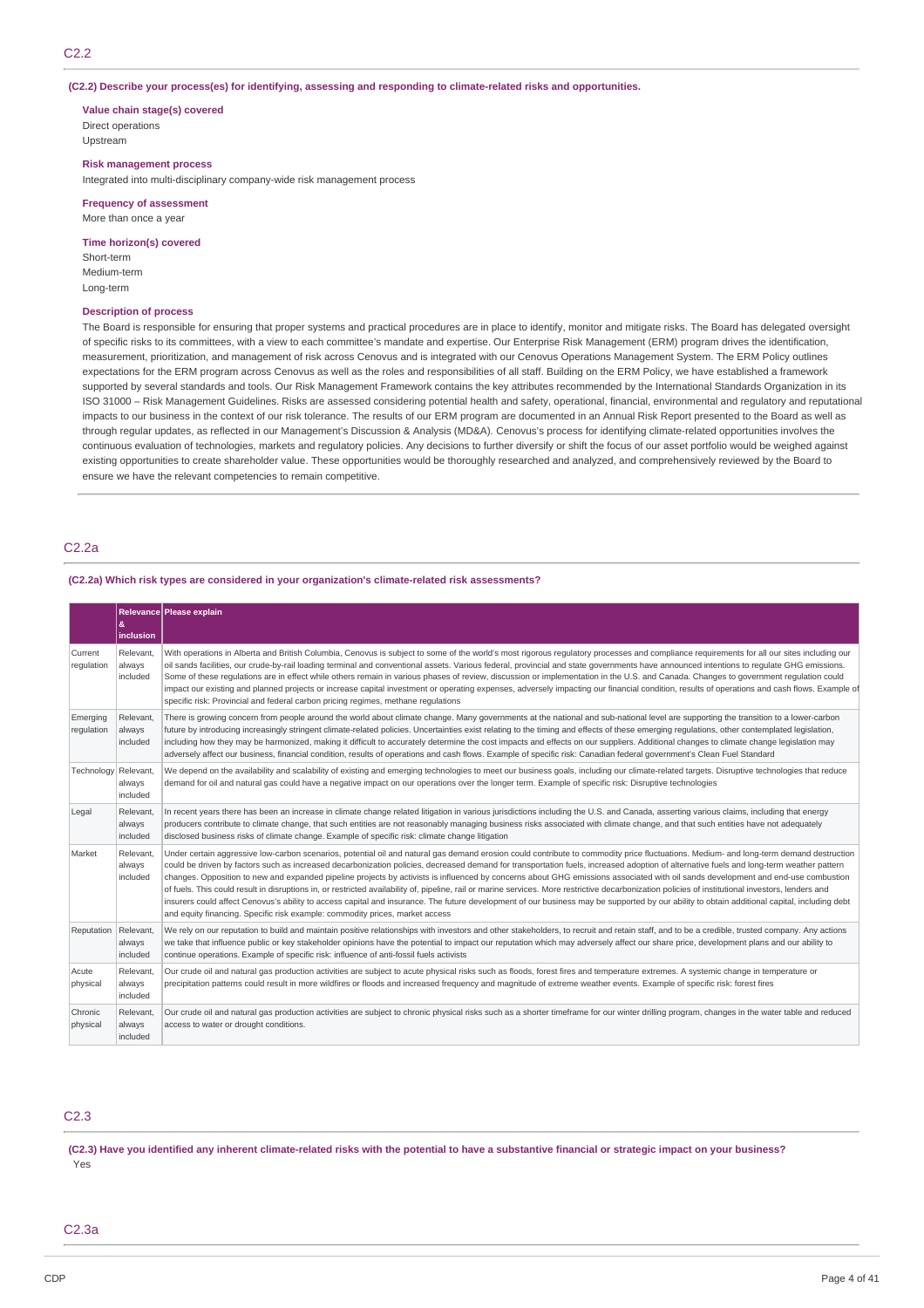#### (C2.3a) Provide details of risks identified with the potential to have a substantive financial or strategic impact on your business.

#### **Identifier**

Risk 1

**Where in the value chain does the risk driver occur?**

Direct operations

**Risk type & Primary climate-related risk driver**

Market Other, please specify (Supply, demand and commodity prices/ Market access / Access to capital )

#### **Primary potential financial impact**

Decreased revenues due to reduced demand for products and services

The potential financial impacts of climate-related market risks on our business include: increased operating, capital or compliance costs; higher insurance premiums; lower cash flows; declining demand for our products; reduced access to capital; and lower market valuation or revenues.

**Climate risk type mapped to traditional financial services industry risk classification**

<Not Applicable>

#### **Company-specific description**

Supply/demand and commodity prices: Under certain aggressive low-carbon scenarios, potential oil and natural gas demand erosion could contribute to commodity price fluctuations. Medium- and long-term demand destruction could be driven by factors such as increased decarbonization policies, decreased demand for transportation fuels, increased adoption of alternative fuels and long-term weather pattern changes. Market access: Opposition to new and expanded pipeline projects by activists is influenced by concerns about GHG emissions associated with oil sands development and end-use combustion of fuels. Additional concerns about pipeline spills can create opposition to new pipeline development at a local level. This could result in disruptions in, or restricted availability of, pipeline, rail or marine services. Access to capital: More restrictive decarbonization policies of institutional investors, lenders and insurers could affect Cenovus's ability to access capital and insurance. The future development of our business may be dependent upon our ability to obtain additional capital, including debt and equity financing.

**Time horizon** Medium-term

**Likelihood**

Please select

**Magnitude of impact** Please select

**Are you able to provide a potential financial impact figure?** No, we do not have this figure

**Potential financial impact figure (currency)** <Not Applicable>

**Potential financial impact figure – minimum (currency)** <Not Applicable>

**Potential financial impact figure – maximum (currency)** <Not Applicable>

**Explanation of financial impact figure**

### **Cost of response to risk**

#### **Description of response and explanation of cost calculation**

Supply, demand and Commodity price response examples: • Stress testing our corporate strategy to ensure financial resilience against a variety of demand and carbon price scenarios including a 1.5 degree Celsius scenario. • Advancing a strategy that leverages our best-in-class reservoirs, low operating costs and leading oil sands emissions performance. • Executing our plan to achieve our GHG emissions targets and long-term ambition. • Focusing on technology development, collaboration and innovation to find both incremental and game-changing solutions to reduce the costs and GHGs associated with our production. • Advocating for effective carbon policy that provides a balance between environmental, economic and social outcomes Market access response examples: • Increasing our ability to access markets through our Bruderheim crude-by-rail loading terminal, which provides long-term optionality in the case of pipeline constraints. • Advocating for new pipeline and pipeline expansion projects, including ongoing engagement efforts to help address concerns about pipeline expansions. • Non-operated ownership in U.S. refining assets to help mitigate exposure to heavy oil differentials. • Diversifying our future commitments across multiple pipeline projects to provide optionality in the event of delays or disruptions. Access to capital response examples: • Maintaining a strong balance sheet and ensuring that we have access to multiple sources of capital. • Regularly engaging with our investors, lenders and insurers to address concerns and understand mandates. • Ensuring reporting transparency, including following the recommendations of TCFD. • Establishing targets to drive ESG performance and integrating ESG considerations into our capital allocation decisions. • Focusing on technology development, collaboration and innovation to find both incremental and game-changing solutions to reduce our costs and GHG emissions associated with our production.

#### **Comment**

**Identifier** Risk 2

**Where in the value chain does the risk driver occur?**

Direct operations

**Risk type & Primary climate-related risk driver**

Emerging regulation **Carbon pricing mechanisms** Carbon pricing mechanisms

### **Primary potential financial impact**

Increased direct costs

The potential financial impacts of climate-related risks on our business include: increased operating, capital or compliance costs; higher insurance premiums; lower cash *flows; declining demand for our products; reduced access to capital; and lower market valuation or revenues.*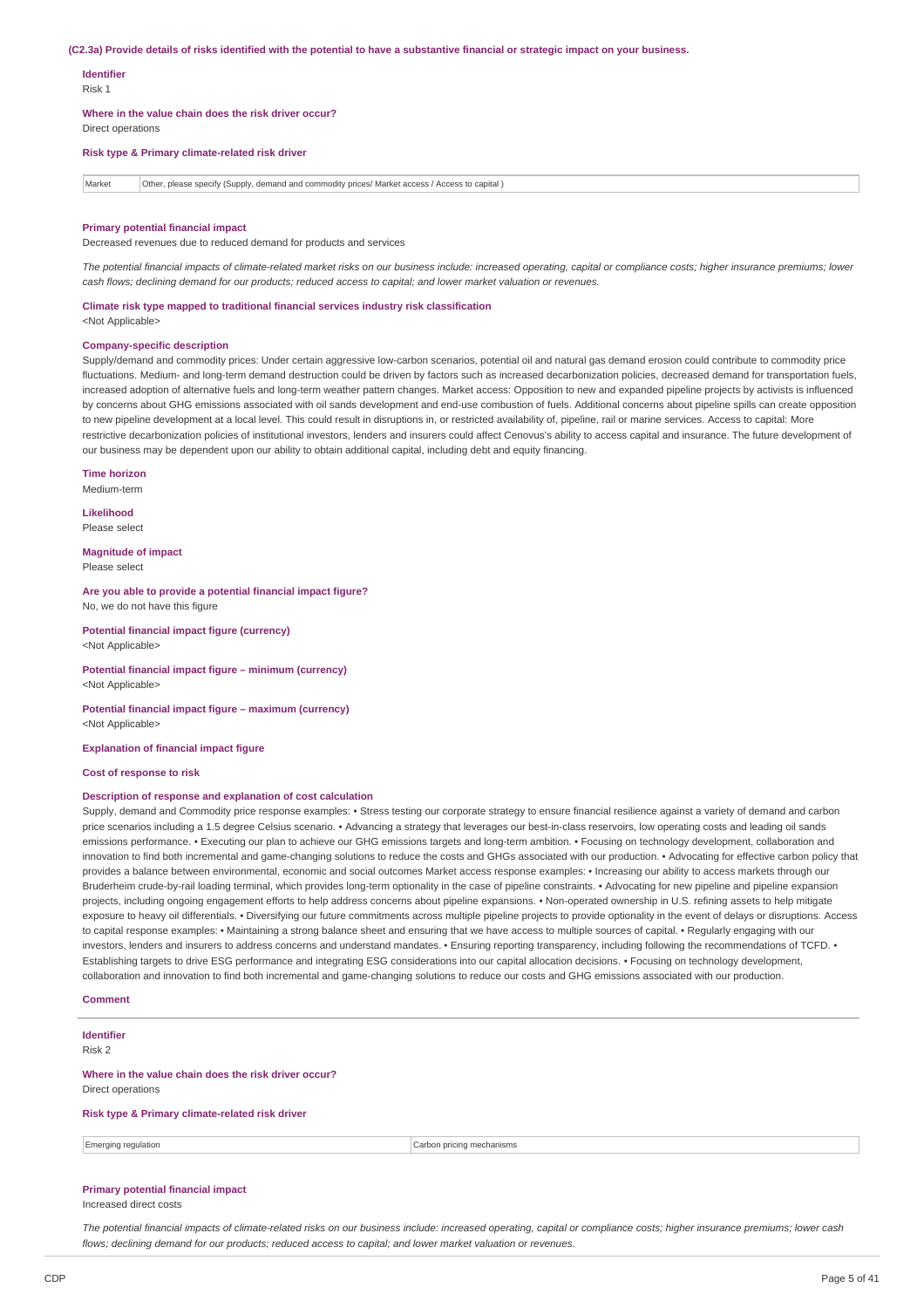#### **Climate risk type mapped to traditional financial services industry risk classification** <Not Applicable>

#### **Company-specific description**

There is growing concern from people around the world about climate change. Federal, provincial and U.S. state governments are supporting the transition to a lowercarbon future by introducing increasingly stringent climate-related policies. Cenovus could face growing carbon-related costs or barriers, which may impact our long-term business resilience.

**Time horizon**

Short-term

**Likelihood** Please select

# **Magnitude of impact**

Please select

#### **Are you able to provide a potential financial impact figure?** No, we do not have this figure

**Potential financial impact figure (currency)** <Not Applicable>

# **Potential financial impact figure – minimum (currency)**

<Not Applicable>

### **Potential financial impact figure – maximum (currency)** <Not Applicable>

**Explanation of financial impact figure**

### **Cost of response to risk**

#### **Description of response and explanation of cost calculation**

• Maintaining our position as a low cost producer that is situated to thrive in a lower-carbon future. • Executing our plan to achieve GHG emissions targets and long-term ambition. • Focusing on technology development, collaboration and innovation to find both incremental and game-changing solutions to reduce our costs and GHG emissions intensity. • Engaging with various governments on sound carbon policies. • Meeting and potentially exceeding stringent regulatory compliance in jurisdictions where we operate.

#### **Comment**

**Identifier** Risk 3

#### **Where in the value chain does the risk driver occur?**

Direct operations

#### **Risk type & Primary climate-related risk driver**

| enutation | キョックキョウド<br>sector |
|-----------|--------------------|
|           |                    |

#### **Primary potential financial impact**

Increased direct costs

The potential financial impacts of climate-related risks on our business include: increased operating, capital or compliance costs; higher insurance premiums; lower cash *flows; declining demand for our products; reduced access to capital; and lower market valuation or revenues.*

#### **Climate risk type mapped to traditional financial services industry risk classification** <Not Applicable>

### **Company-specific description**

Development of fossil fuels, and in particular the Alberta oil sands, has received considerable negative attention relating to environmental impact, climate change, and GHG emissions. We rely on our reputation to build and maintain positive relationships with investors and other stakeholders, to recruit and retain staff, and to be a credible, trusted company.

**Time horizon** Short-term

**Likelihood** Please select

**Magnitude of impact** Please select

#### **Are you able to provide a potential financial impact figure?** No, we do not have this figure

**Potential financial impact figure (currency)** <Not Applicable>

#### **Potential financial impact figure – minimum (currency)** <Not Applicable>

**Potential financial impact figure – maximum (currency)** <Not Applicable>

### **Explanation of financial impact figure**

**Cost of response to risk**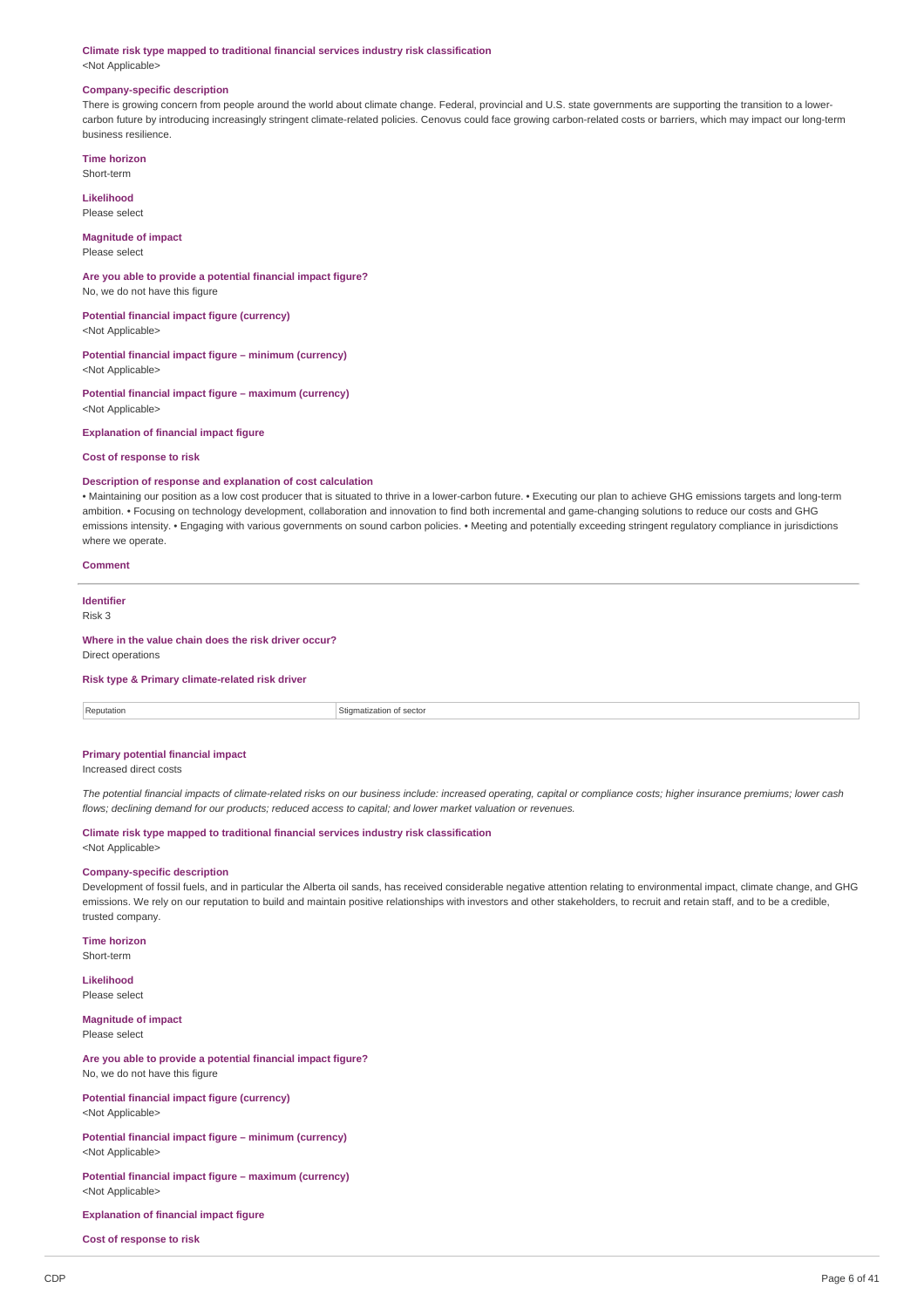#### **Description of response and explanation of cost calculation**

• Responsibly developing oil and natural gas assets in a safe, innovative and efficient way. • Upholding our core values: safety, integrity, performance and accountability. • Upholding our commitment to our Sustainability Policy. • Ongoing efforts to maintain two-way dialogue with governments. • Maintaining a commitment to transparency by taking an open approach to communication with key stakeholders. • Conducting regular reputational risk exercises. • Ongoing external communications efforts about the benefits of our industry and our ESG achievements. • Executing our plan to achieve our target to reduce GHG emissions.

#### **Comment**

### C2.4

(C2.4) Have you identified any climate-related opportunities with the potential to have a substantive financial or strategic impact on your business? Yes

### C2.4a

(C2.4a) Provide details of opportunities identified with the potential to have a substantive financial or strategic impact on your business.

#### **Identifier**

Opp1

**Where in the value chain does the opportunity occur?** Direct operations

**Opportunity type**

Resource efficiency

#### **Primary climate-related opportunity driver**

Use of more efficient production and distribution processes

### **Primary potential financial impact**

Reduced direct costs

Potential financial benefits from seizing climate-related opportunities include reduced operating costs through efficiency gains, increased production capacity, improved market access, higher revenues and cash flows, increased value of fixed assets, rising market valuation, lower compliance costs, decreased insurance premiums or greater *access to capital at lower costs.*

#### **Company-specific description**

Organizations that improve efficiencies across their operations can achieve direct cost savings over the medium to long term and contribute to the global efforts to curb emissions and reduce environmental impact.

# **Time horizon**

Short-term

**Likelihood** Please select

**Magnitude of impact** Please select

**Are you able to provide a potential financial impact figure?** No, we do not have this figure

#### **Potential financial impact figure (currency)** <Not Applicable>

**Potential financial impact figure – minimum (currency)**

<Not Applicable>

**Potential financial impact figure – maximum (currency)** <Not Applicable>

**Explanation of financial impact figure**

**Cost to realize opportunity**

### **Strategy to realize opportunity and explanation of cost calculation**

• Maintaining an industry leading steam-to-oil-ratio (SOR). • Testing several SAGD enhancement technologies, such as solvent-aided process (SAP) and solvent-driven process (SDP) technologies, to improve performance and reduce costs at our oil sands operations while limiting our impacts on climate, air, land and water. • Collaborating with industry peers to share innovative approaches to improve environmental performance and reduce operating costs by developing new technologies. • Generating offset and emissions performance credits through energy efficiency and emissions reduction activities under government regulations. • Implementing a zero-based design approach to building our SAGD well pads that minimizes our footprint. • Continuing to achieve downhole technology improvements that contribute to more efficient, longer well designs that allow us to recover more oil with less surface impact and lower costs.

### **Comment**

**Identifier** Opp2

**Where in the value chain does the opportunity occur?** Direct operations

**Opportunity type** Resilience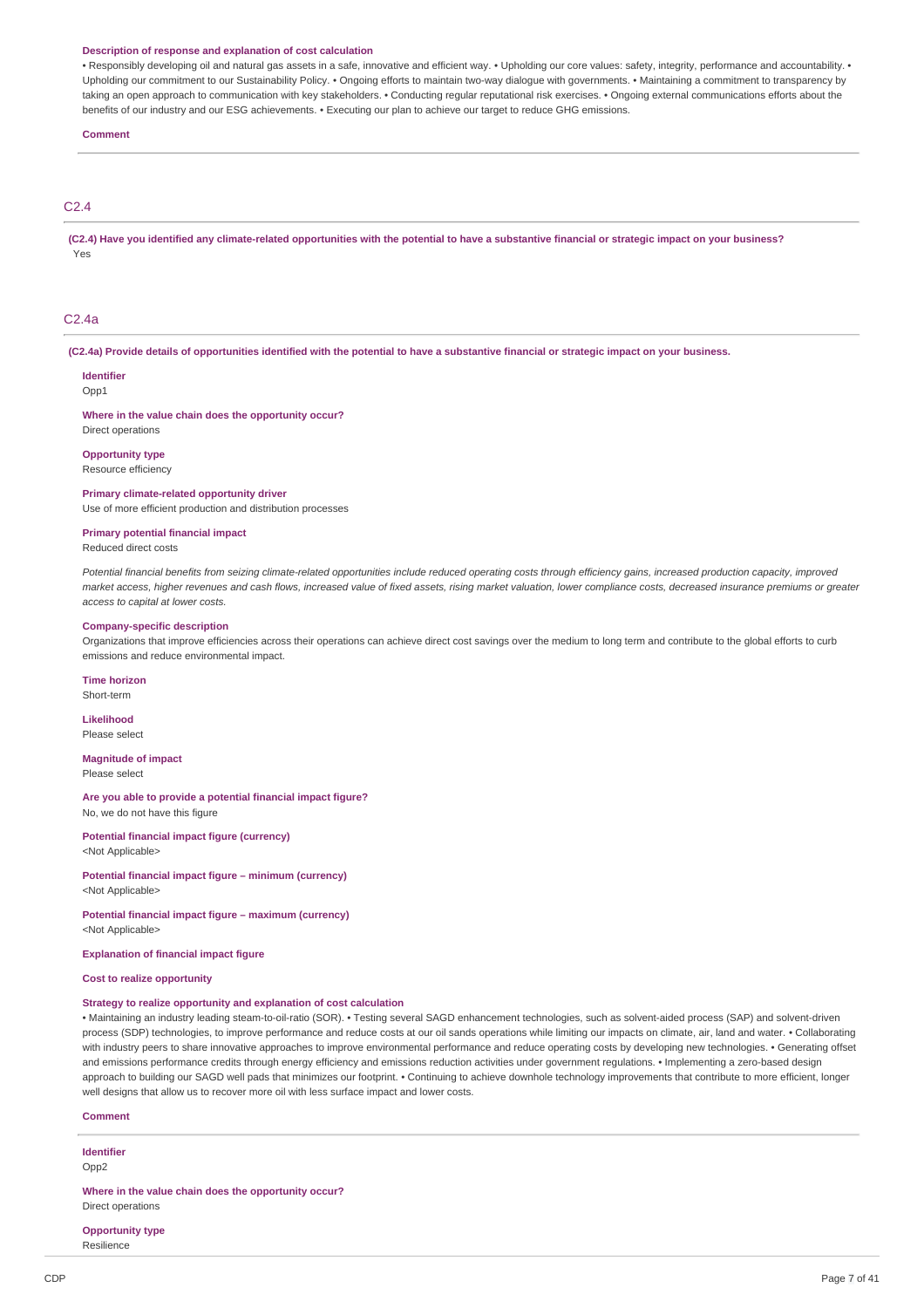#### **Primary climate-related opportunity driver**

Other, please specify (Building capacity to be better positioned to thrive in a lower-carbon economy )

#### **Primary potential financial impact**

Increased value of fixed assets

Potential financial benefits from seizing climate-related opportunities include reduced operating costs through efficiency gains, increased production capacity, improved market access, higher revenues and cash flows, increased value of fixed assets, rising market valuation, lower compliance costs, decreased insurance premiums or greater *access to capital at lower costs.*

#### **Company-specific description**

Organizations that develop adaptive capacity to respond to climate change to better manage the associated risks and seize opportunities, including the ability to respond to transition risks and physical risks, will be better positioned to thrive in a lower-carbon economy.

**Time horizon**

Long-term

**Likelihood** Please select

**Magnitude of impact**

Please select

**Are you able to provide a potential financial impact figure?** No, we do not have this figure

**Potential financial impact figure (currency)** <Not Applicable>

**Potential financial impact figure – minimum (currency)** <Not Applicable>

**Potential financial impact figure – maximum (currency)** <Not Applicable>

**Explanation of financial impact figure**

**Cost to realize opportunity**

#### **Strategy to realize opportunity and explanation of cost calculation**

• Advancing a strategy that leverages our best-in-class oil sands reservoirs, leading operating costs and low SOR. • Maintaining a strong balance sheet and ensuring that we have access to multiple sources of capital. • Establishing targets and plans to drive ESG performance and integrating ESG considerations into our capital allocation decisions. • Employing the right business model and people to achieve these targets while maintaining our focus on our low cost structure, generating free funds flow and growing shareholder returns. • Tracking and reporting on our progress, including following the recommendations of TCFD. • Upholding our commitment to our Sustainability Policy. • Focusing on technology development, collaboration and innovation to find both incremental and game-changing solutions to environmental challenges

**Comment**

### C3. Business Strategy

# C3.1

**(C3.1) Have climate-related risks and opportunities influenced your organization's strategy and/or financial planning?** Yes

# C3.1a

**(C3.1a) Does your organization use climate-related scenario analysis to inform its strategy?** Yes, qualitative and quantitative

# C3.1b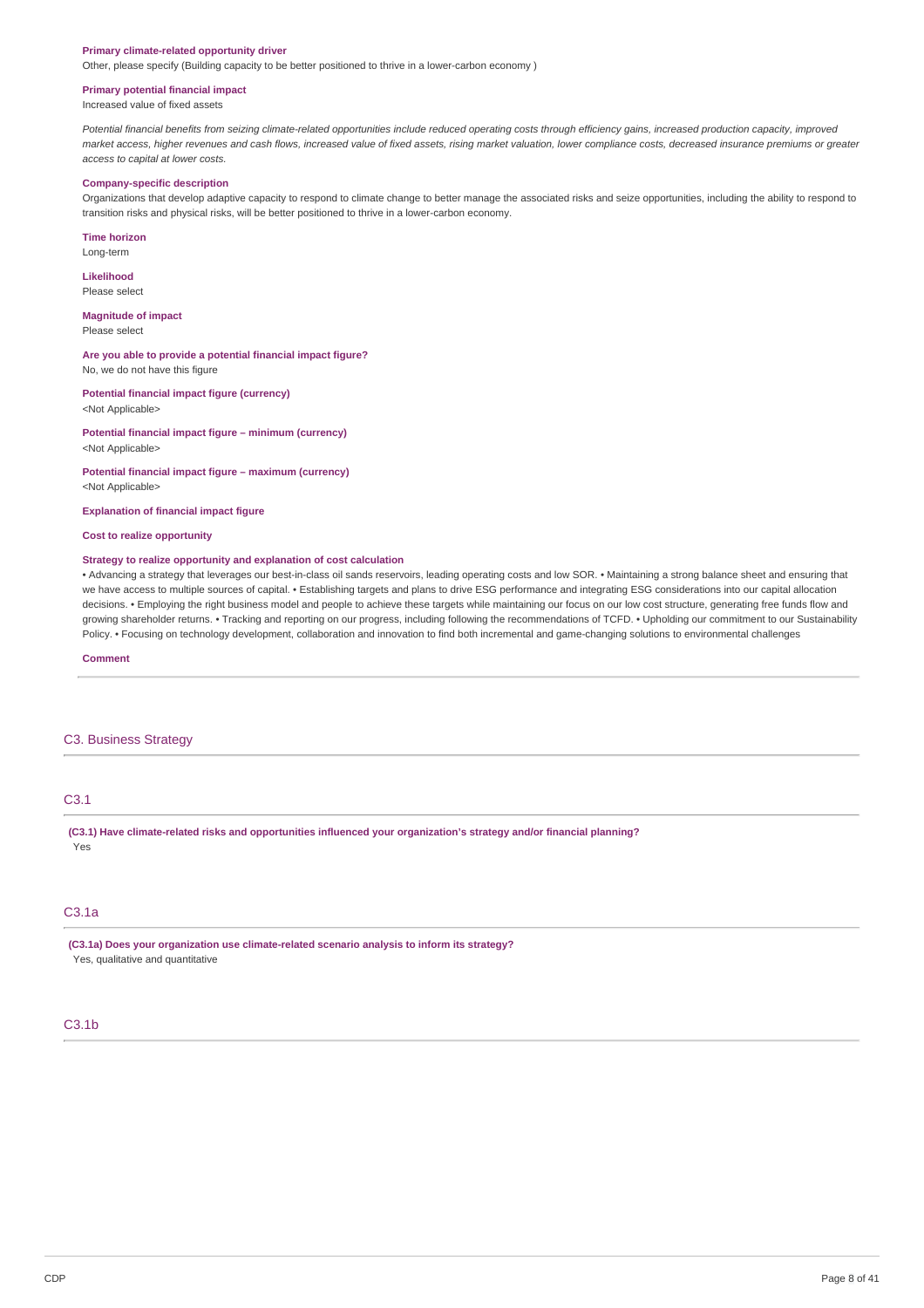### **(C3.1b) Provide details of your organization's use of climate-related scenario analysis.**

| <b>Climate-related scenarios and models</b><br>applied                                                                                                                                            | <b>Details</b>                                                                                                                                                                                                                                                                                                                                                                                                                                                                                                                                                                                                                                                                                                                                                                                                                                                                                                                                                                                                                                                                                                                                                                                                                                                                                                                                                                                                                                                                                                                                                                                                                                                                                                                                                                                                                                                                                                                                                                                                                                                                                                                                                                                                                                                                                                                                                                                                                                                                                                                                                                                                                                                                                                                                                                                                                                                                                                                                                                                                                                                                                                                                                                                                                    |
|---------------------------------------------------------------------------------------------------------------------------------------------------------------------------------------------------|-----------------------------------------------------------------------------------------------------------------------------------------------------------------------------------------------------------------------------------------------------------------------------------------------------------------------------------------------------------------------------------------------------------------------------------------------------------------------------------------------------------------------------------------------------------------------------------------------------------------------------------------------------------------------------------------------------------------------------------------------------------------------------------------------------------------------------------------------------------------------------------------------------------------------------------------------------------------------------------------------------------------------------------------------------------------------------------------------------------------------------------------------------------------------------------------------------------------------------------------------------------------------------------------------------------------------------------------------------------------------------------------------------------------------------------------------------------------------------------------------------------------------------------------------------------------------------------------------------------------------------------------------------------------------------------------------------------------------------------------------------------------------------------------------------------------------------------------------------------------------------------------------------------------------------------------------------------------------------------------------------------------------------------------------------------------------------------------------------------------------------------------------------------------------------------------------------------------------------------------------------------------------------------------------------------------------------------------------------------------------------------------------------------------------------------------------------------------------------------------------------------------------------------------------------------------------------------------------------------------------------------------------------------------------------------------------------------------------------------------------------------------------------------------------------------------------------------------------------------------------------------------------------------------------------------------------------------------------------------------------------------------------------------------------------------------------------------------------------------------------------------------------------------------------------------------------------------------------------------|
| Other, please specify (Please refer to page<br>21 and 22 of Cenovus's 2019 ESG report<br>https://www.cenovus.com/reports/2019/2019-<br>esq-report.pdf for specifics on our scenario<br>analysis.) | Cenovus integrates the potential impact of GHG regulations and the cost of carbon at various price levels into the business planning process. To mitigate uncertainty<br>surrounding future emissions regulation, we evaluate our development plans under a range of carbon-constrained scenarios. We have considered the International<br>Energy Agency (IEA) scenarios in our strategic planning for several years and also conduct ongoing assessments of both public and private scenarios. In 2019,<br>working with global experts, we evaluated four demand scenarios, as shown on pg. 21 of our 2019 ESG report https://www.cenovus.com/reports/2019/2019-esg-<br>report.pdf to test potential downside business risk related to a more carbon-constrained world. Demand scenarios were based on various assumptions about<br>technology shifts and government mandates that could impact oil demand. We assessed specific factors such as electric vehicle adoption rates, chemicals and<br>plastics demand, alternative fuel uptake in aviation and marine industries as well as oil production technology, transportation costs and electrification potential in<br>domestic and industrial sectors. For each demand scenario, we also assigned a West Texas Intermediate price forecast, for internal purposes only, using global<br>supply-demand outlooks. Our analysis included testing against a 1.5 degree Celsius scenario aligned with the Paris Agreement. As part of the scenario analysis<br>process as shown on pg. 22 of our 2019 ESG report, we examined variable demand inputs ranging from approximately 35 MMbbls/d in 2050 to about 100 MMbbls/d<br>in 2050, as well as carbon prices ranging from \$50 per tonne to \$300 per tonne. Clean Fuel Standard (CFS) compliance costs were also considered under certain<br>scenarios (a fuel gas tax at \$2 per thousand cubic feet serves as a proxy for these compliance costs). Scenarios where demand exceeds 100 MMbbls/d in 2050 were<br>not tested for this particular exercise since that level of demand did not affect decisions relating to our GHG emissions strategy. We examined potentially viable GHG-<br>reduction levers for Cenovus under all scenarios to determine which levers would be net present value positive, reduce emissions and not disrupt operations. This<br>helped us determine which levers could be implemented consistently, and which levers would likely only be implemented under certain scenarios. The results of our<br>scenario analysis reinforce our viewpoint that we can be part of the energy future. Achieving our 2030 GHG emissions targets improves our competitive positioning in<br>three of the demand scenarios. As we continue to monitor key signposts and update and refine our business plan based on our view of which scenario is most likely to<br>materialize, we are confident we can position ourselves to take advantage of opportunities that will help us adjust to any lower carbon future, including a 1.5 degree<br>Celsius scenario aligned with the Paris Agreement. See Advisory at the end of our 2019 ESG report. https://www.cenovus.com/reports/2019/2019-esq-report.pdf |

# C3.1d

### **(C3.1d) Describe where and how climate-related risks and opportunities have influenced your strategy.**

|                                             | <b>Have climate-</b><br>related risks<br>and<br>opportunities<br><b>influenced</b><br>your strategy<br>in this area? | <b>Description of influence</b>                                                                                                                                                                                                                                                                                                                                                                                                                                                                                                                                                                                                                                                                                                                                                                                                                                                                                                                                                                                                                        |
|---------------------------------------------|----------------------------------------------------------------------------------------------------------------------|--------------------------------------------------------------------------------------------------------------------------------------------------------------------------------------------------------------------------------------------------------------------------------------------------------------------------------------------------------------------------------------------------------------------------------------------------------------------------------------------------------------------------------------------------------------------------------------------------------------------------------------------------------------------------------------------------------------------------------------------------------------------------------------------------------------------------------------------------------------------------------------------------------------------------------------------------------------------------------------------------------------------------------------------------------|
| Products<br>and<br>services                 | Yes                                                                                                                  | Supporting the NRG COSIA Carbon XPRIZE to develop innovative approaches to convert carbon dioxide emissions from burning fossil fuels into valuable products and consumer<br>goods (this prize is an initiative by NRG Energy and Canada's Oil Sands Innovation Alliance or COSIA). Co-founding and investing up to \$50 million over 10 years in Evok Innovations,<br>a first-of-its-kind \$100 million venture capital investment partnership to provide early-stage funding to cleantech companies working on technologies that could help the oil and natural<br>gas industry improve environmental performance and efficiency.                                                                                                                                                                                                                                                                                                                                                                                                                    |
| Supply<br>chain<br>and/or<br>value<br>chain | Evaluation in<br>progress                                                                                            |                                                                                                                                                                                                                                                                                                                                                                                                                                                                                                                                                                                                                                                                                                                                                                                                                                                                                                                                                                                                                                                        |
| Investment Yes<br>in R&D                    |                                                                                                                      | We're focused on technology development, collaboration and innovation to find both incremental and game-changing solutions to environmental challenges. Cenovus continues to test<br>several SAGD enhancement technologies, such as solvent-aided process (SAP) and solvent-driven process (SDP) technologies, to improve performance and reduce costs at our oil<br>sands operations while limiting our impacts on climate, air, land and water. We collaborate with industry peers to share innovative approaches to improve environmental performance<br>and reduce operating costs by developing new technologies.                                                                                                                                                                                                                                                                                                                                                                                                                                 |
| Operations Yes                              |                                                                                                                      | Cenovus continues to advance its strategy to leverage its best in class oil sands reservoirs, leading operating costs and low SOR. We plan to reduce our per-barrel GHG emissions by<br>30 percent by the end of 2030, and hold our absolute emissions flat by the end of 2030. We also have a long term ambition to reach net zero emissions by 2050. In the near term, we<br>are progressing work on solvent-aided recovery processes, additional operational optimization and the use of advanced analytics at our oil sands operations. At our conventional<br>assets, we have been deploying technologies to further reduce methane emissions, including conversions to low-bleed instruments, facility venting reduction initiatives, fugitive<br>emissions detection, off-grid electrification and the use of solar-powered chemical injection pumps. In the medium to long term, we are exploring additional technologies and the<br>potential for future investments in initiatives that generate credible, additional and permanent offsets. |

# C3.1e

## **(C3.1e) Describe where and how climate-related risks and opportunities have influenced your financial planning.**

| Financial<br>planning<br>lelements<br><b>Ithat have</b><br>l been<br>l influenced l | Description of influence                                                                                                                                                                                                                                                                                                                                                                                                                                                                                                                                                                                                                                                                                                                                                                                                                                                                                                                                                                                                                                                                                                                                                                                                                                                                                                                                            |
|-------------------------------------------------------------------------------------|---------------------------------------------------------------------------------------------------------------------------------------------------------------------------------------------------------------------------------------------------------------------------------------------------------------------------------------------------------------------------------------------------------------------------------------------------------------------------------------------------------------------------------------------------------------------------------------------------------------------------------------------------------------------------------------------------------------------------------------------------------------------------------------------------------------------------------------------------------------------------------------------------------------------------------------------------------------------------------------------------------------------------------------------------------------------------------------------------------------------------------------------------------------------------------------------------------------------------------------------------------------------------------------------------------------------------------------------------------------------|
| Row Capital<br>allocation                                                           | Cenovus takes a portfolio approach to making risk-based capital allocation decisions and we are quided by our capital allocation framework. The framework is overseen by the Investment<br>Committee, which is comprised of executive leadership team members and chaired by the Chief Financial Officer. The Investment Committee evaluates all opportunities in a standardized way,<br>using consistent evaluation methodologies and assumptions. This allows us to evaluate risks and trade-offs, understand overarching impacts on our business and prioritize projects to determine<br>which opportunities are best aligned to achieving our strategy. In 2019, we integrated our four ESG focus areas (including climate and GHG emissions) into our capital allocation framework. This<br>ensures that continued progress towards achieving our targets is an important part of our business decision making, alongside other key investment criteria and priorities. It also provides an<br>additional lens when evaluating and optimizing our portfolio, from asset development planning to decisions about project approvals, acquisitions and divestitures. Including climate related metrics<br>in these decisions helps ensure we assess a fulsome range of considerations to continue to create value and deliver on our commitments to shareholders. |

# C3.1f

(C3.1f) Provide any additional information on how climate-related risks and opportunities have influenced your strategy and financial planning (optional).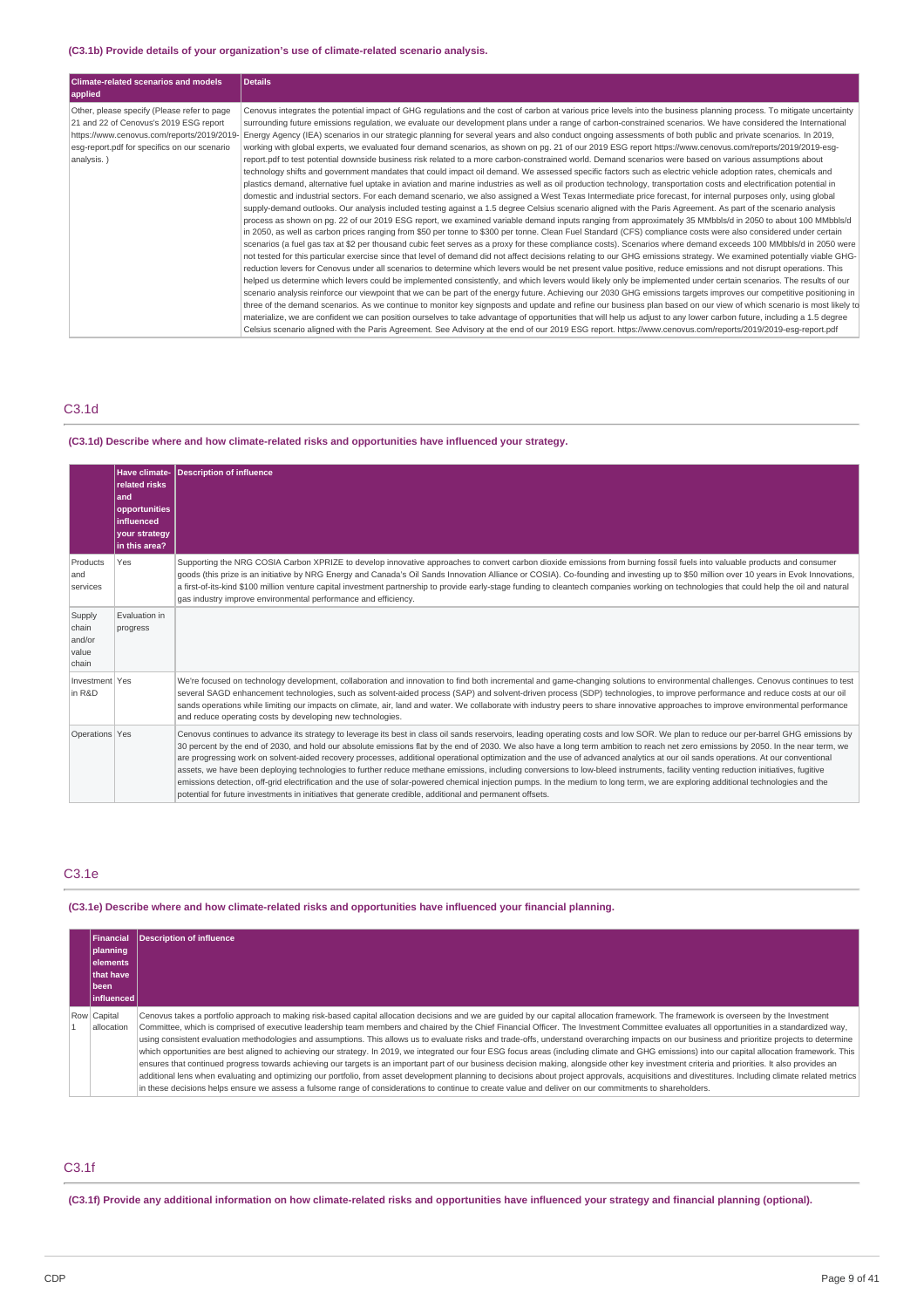# C4.1

**(C4.1) Did you have an emissions target that was active in the reporting year?** Both absolute and intensity targets

# C4.1a

**(C4.1a) Provide details of your absolute emissions target(s) and progress made against those targets.**

**Target reference number**

Abs 1

**Year target was set** 2019

**Target coverage** Company-wide

**Scope(s) (or Scope 3 category)** Scope 1+2 (location-based)

**Base year**

2019

**Covered emissions in base year (metric tons CO2e)** 8799032.74

Covered emissions in base year as % of total base year emissions in selected Scope(s) (or Scope 3 category)

**Target year**

2030

100

**Targeted reduction from base year (%)**

 $\Omega$ 

**Covered emissions in target year (metric tons CO2e) [auto-calculated]** 8799032.74

**Covered emissions in reporting year (metric tons CO2e)** 8799032.74

**% of target achieved [auto-calculated]** <Not Applicable>

**Target status in reporting year** New

**Is this a science-based target?** No, and we do not anticipate setting one in the next 2 years

### **Please explain (including target coverage)**

The Science Based Targets initiative cannot officially approve targets submitted by companies in certain sectors in which further methodological development is required to validate the level of ambition of a target against a well-below 2°C decarbonization trajectory. These sectors have significant Scope 3 emissions; however, there is currently no sector-specific guidance for these emissions. This includes financial institutions and oil & gas companies (with exploration/production activities), in addition to companies who derive more than 50% of their revenue from activities in their value chain related to fossil fuels (involved in sale or distribution).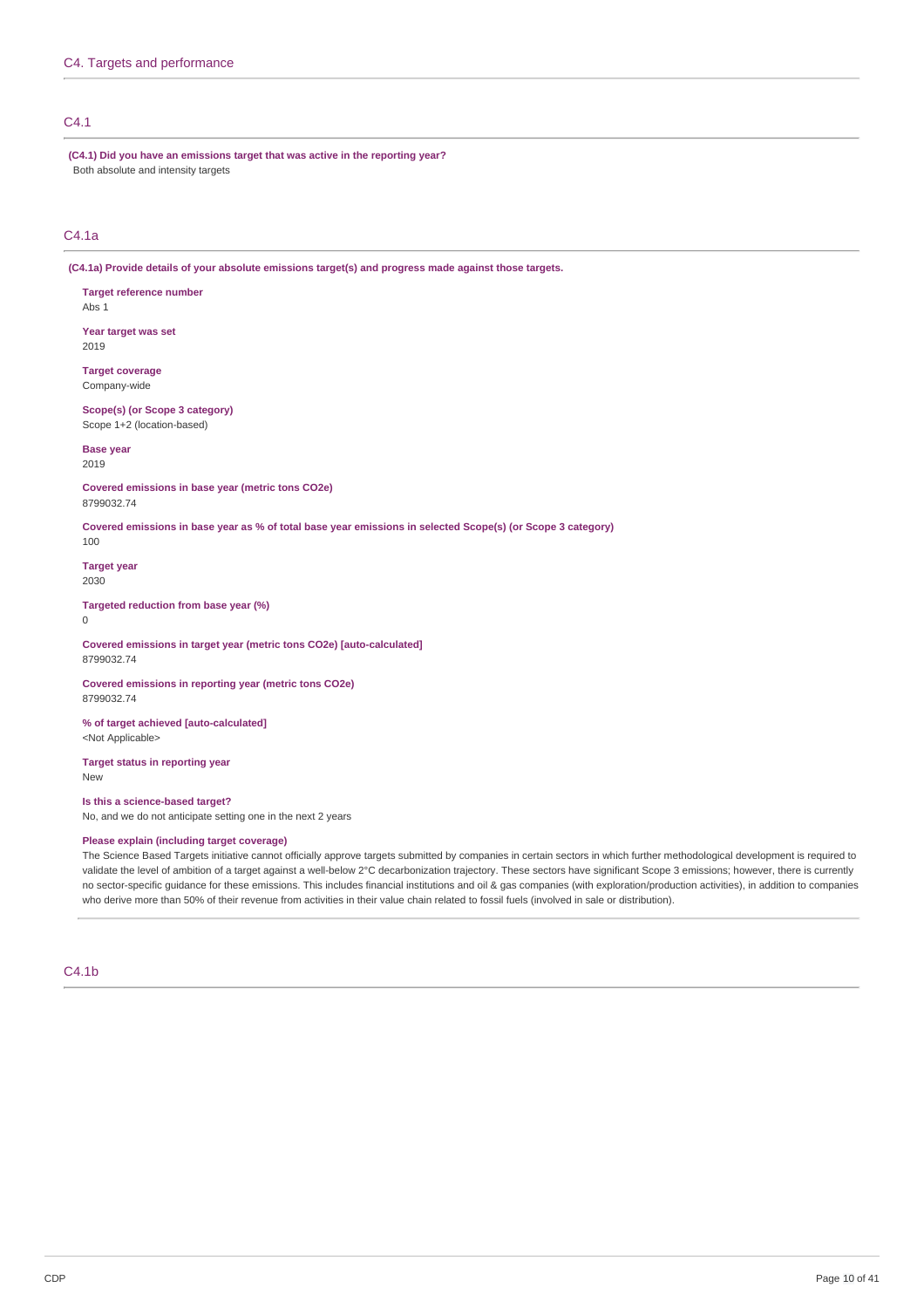**(C4.1b) Provide details of your emissions intensity target(s) and progress made against those target(s).**

**Target reference number** Int 1

**Year target was set** 2019

**Target coverage** Company-wide

**Scope(s) (or Scope 3 category)** Scope 1+2 (location-based)

**Intensity metric** Metric tons CO2e per unit of production

**Base year** 2019

**Intensity figure in base year (metric tons CO2e per unit of activity)** 0.34

% of total base year emissions in selected Scope(s) (or Scope 3 category) covered by this intensity figure 100

**Target year** 2019

**Targeted reduction from base year (%)**

30

**Intensity figure in target year (metric tons CO2e per unit of activity) [auto-calculated]** 0.238

**% change anticipated in absolute Scope 1+2 emissions**

30

**% change anticipated in absolute Scope 3 emissions**

**Intensity figure in reporting year (metric tons CO2e per unit of activity)**

0.34

**% of target achieved [auto-calculated]**  $\Omega$ 

**Target status in reporting year** New

#### **Is this a science-based target?**

No, and we do not anticipate setting one in the next 2 years

### **Please explain (including target coverage)**

The Science Based Targets initiative cannot officially approve targets submitted by companies in certain sectors in which further methodological development is required to validate the level of ambition of a target against a well-below 2°C decarbonization trajectory. These sectors have significant Scope 3 emissions; however, there is currently no sector-specific guidance for these emissions. This includes financial institutions and oil & gas companies (with exploration/production activities), in addition to companies who derive more than 50% of their revenue from activities in their value chain related to fossil fuels (involved in sale or distribution).

# C4.2

**(C4.2) Did you have any other climate-related targets that were active in the reporting year?** No other climate-related targets

### C-OG4.2c

(C-OG4.2c) Indicate which targets reported in C4.1a/b incorporate methane emissions, or if you do not have a methane-specific emissions reduction target for your oil and gas activities, please explain why not and forecast how your methane emissions will change over the next five years.

Both our absolute emissions target and our intensity target include scope 1 and 2 emissions from operated facilities and incorporate methane emissions.

Methane reductions across our conventional operations can be achieved through a combination of levers, some of which have already been kicked off. These include high to low bleed instrument conversions, facility venting reduction initiatives, fugitive emissions detection, off-grid electrification, and solar-powered chemical injection pumps.

### $CA<sub>3</sub>$

(C4.3) Did you have emissions reduction initiatives that were active within the reporting year? Note that this can include those in the planning and/or **implementation phases.**

Yes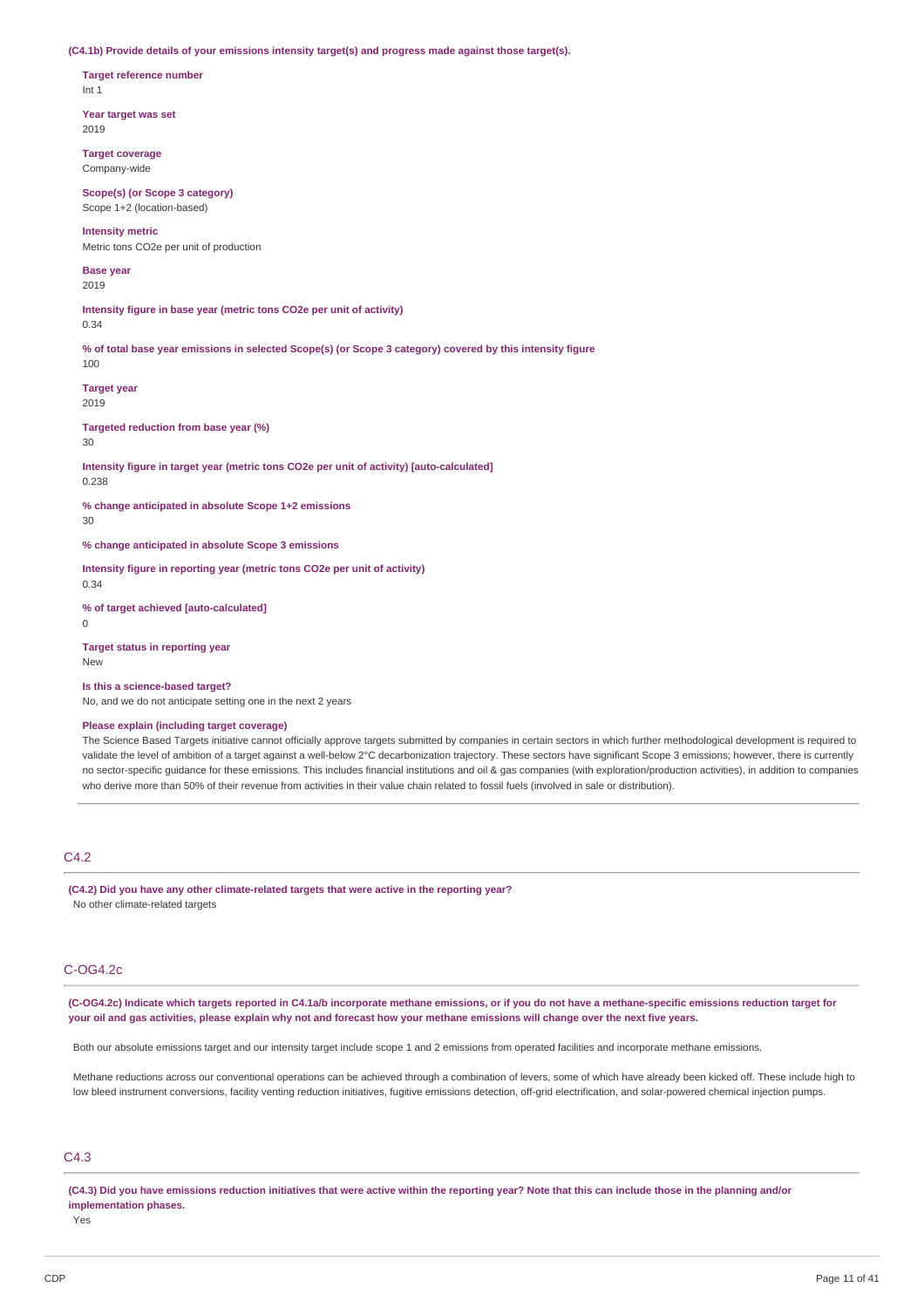(C4.3a) Identify the total number of initiatives at each stage of development, and for those in the implementation stages, the estimated CO2e savings.

| Number of initiatives     |  | Total estimated annual CO2e savings in metric tonnes CO2e (only for rows marked *) |  |
|---------------------------|--|------------------------------------------------------------------------------------|--|
| Under investigation       |  |                                                                                    |  |
| To be implemented*        |  |                                                                                    |  |
| Implementation commenced* |  |                                                                                    |  |
| Implemented*              |  |                                                                                    |  |
| Not to be implemented     |  |                                                                                    |  |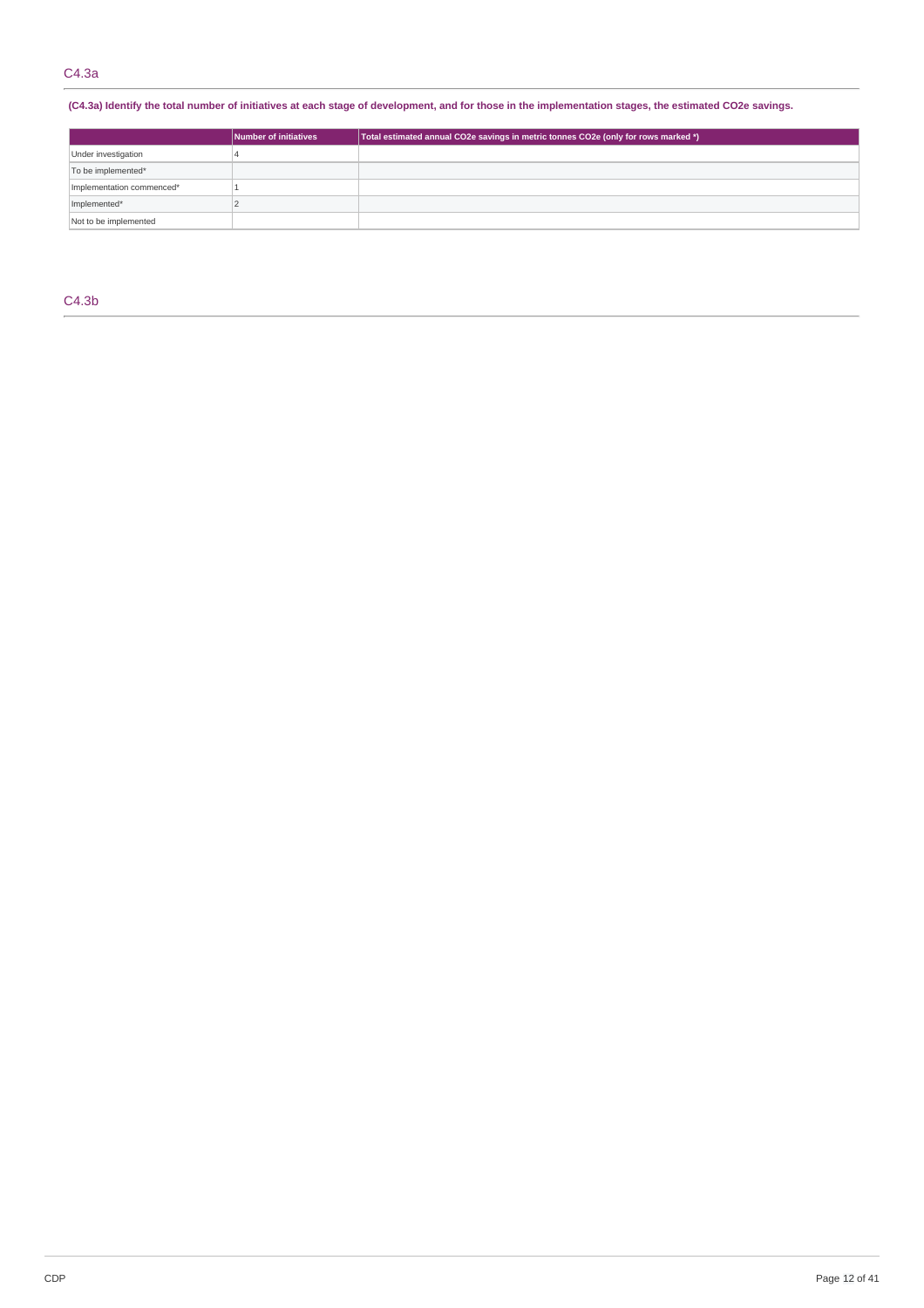#### **(C4.3b) Provide details on the initiatives implemented in the reporting year in the table below.**

**Initiative category & Initiative type**

Energy efficiency in production processes Process optimization

**Estimated annual CO2e savings (metric tonnes CO2e)** 25000

**Scope(s)** Scope 1

# **Voluntary/Mandatory**

Voluntary

**Annual monetary savings (unit currency – as specified in C0.4)**

**Investment required (unit currency – as specified in C0.4)** 326000

**Payback period** No payback

## **Estimated lifetime of the initiative**

6-10 years

#### **Comment**

Working in partnership with a sustainability software partner, Cenovus customized an app to build a complete inventory of emission sources within our conventional operations. The inventory collection project was conducted in 2019 and included visiting approximately 3,000 sites and documenting over 20,000 pieces of equipment (pneumatic instruments, pumps, heaters and tanks) with multiple pieces of information required for each. A key source of methane emissions at our conventional operations is pneumatic instrumentation powered by pressurized natural gas that eventually bleeds or is vented into the atmosphere. Cenovus has been replacing legacy high-bleed pneumatic instrumentation with state-of-the-art low-bleed instruments, which vent significantly less natural gas. In 2019, we over 400 pneumatic instruments. We are planning to implement this change at all remaining well sites within our conventional operating area.

#### **Initiative category & Initiative type**

Energy efficiency in production processes Combined heat and power (cogeneration)

#### **Estimated annual CO2e savings (metric tonnes CO2e)** 328008

**Scope(s)** Scope 1

# **Voluntary/Mandatory**

Voluntary

**Annual monetary savings (unit currency – as specified in C0.4)** 34167536

**Investment required (unit currency – as specified in C0.4)** 170000000

**Payback period**

4-10 years

# **Estimated lifetime of the initiative**

21-30 years

### **Comment**

Cogeneration, or cogen, means producing steam and electricity at the same time from the same source. At Cenovus, we use natural gas to power a combustion turbine that generates electricity. This electricity is used to power our operations. At the same time, the exhaust heat from the turbine is used by our steam generators to reduce the amount of natural gas needed to heat water to produce steam. The steam is injected into our wells to melt the thick oil deep underground in our steam-assisted gravity drainage (SAGD) operations so it can be pumped to the surface. When we produce more electricity than we need, we sell the surplus to Alberta's electrical grid for use by residents and businesses. Electricity from our cogeneration plants help reduce overall greenhouse gas emissions in the province because they create fewer emissions than coal-fired power. We have two cogen plants at our operations which ensure we have a reliable power source available at all times. Our first cogen plant is located at our Foster Creek facility and has been operational since 2003 with a maximum capacity of 98 MW. The second is at our Christina Lake facility and has been operating since late 2016 with a maximum capacity of 100 MW.

C4.3c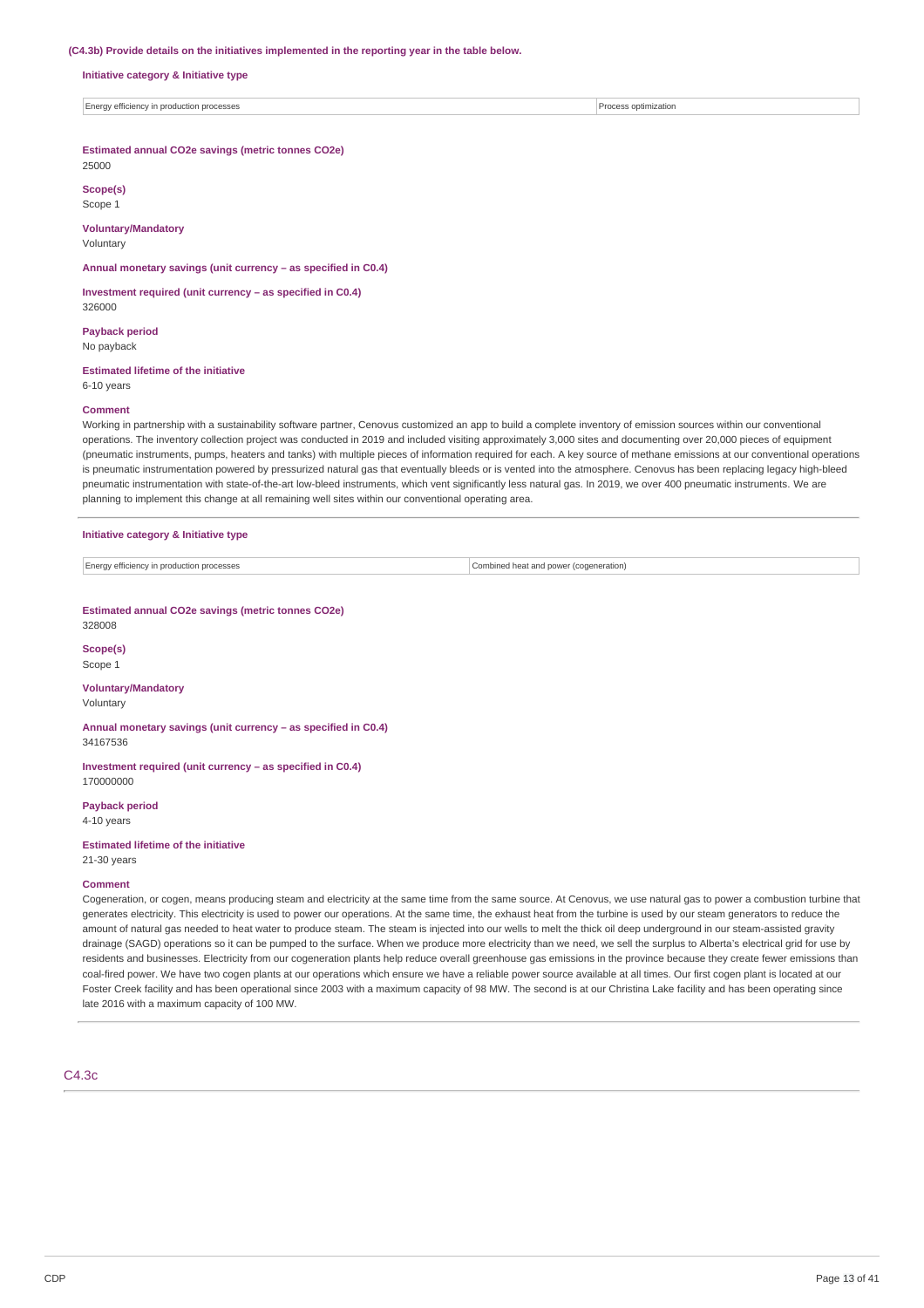#### **(C4.3c) What methods do you use to drive investment in emissions reduction activities?**

| Method                                                         | <b>Comment</b>                                                                                                                                                                                                                                                                                                                                                                                                                                                                                                                                                                                                                                                                                                                                                                                                                                                                                                                                                                                                                                                                                                                                                                                                                                                                                                                                                                                                                                                                                                                                                                                                                           |
|----------------------------------------------------------------|------------------------------------------------------------------------------------------------------------------------------------------------------------------------------------------------------------------------------------------------------------------------------------------------------------------------------------------------------------------------------------------------------------------------------------------------------------------------------------------------------------------------------------------------------------------------------------------------------------------------------------------------------------------------------------------------------------------------------------------------------------------------------------------------------------------------------------------------------------------------------------------------------------------------------------------------------------------------------------------------------------------------------------------------------------------------------------------------------------------------------------------------------------------------------------------------------------------------------------------------------------------------------------------------------------------------------------------------------------------------------------------------------------------------------------------------------------------------------------------------------------------------------------------------------------------------------------------------------------------------------------------|
| Compliance with<br>regulatory                                  | Cenovus's operations are subject to carbon pricing in the provinces where we operate. In Alberta, 100 percent of Cenovus's oil sands and about 15 percent of our conventional operations<br>were subject to carbon pricing for large industrial emitters under Alberta's Carbon Competitiveness Incentive Regulation in 2019. Effective in 2020, 100 percent of combustion-related<br>requirements/standards emissions from Cenovus's operations are subject to a carbon pricing regime under Alberta's Technology, Innovation & Emissions Reduction regulation. This program aligns with the<br>Government of Canada's carbon pricing regime which prices emissions at \$30 per tonne in 2020, \$40 per tonne in 2021 and \$50 per tonne in 2022 and beyond. The Government of British<br>Columbia, which started its regime earlier than the federal government, has currently set the price of carbon at \$40 per tonne. The price is projected to rise to \$50 per tonne by 2021. While<br>we have assets in British Columbia, we currently have minimal production in the province. In addition to GHG emissions pricing, the federal government has set a requirement for oil and<br>natural gas producers to reduce methane emissions by 45 percent by 2025, relative to 2012 levels. The Alberta and British Columbia governments have set similar targets to reduce<br>methane emissions by 45 percent by 2025, relative to 2014 levels. Cenovus has already made significant progress in reducing methane emissions and we have several projects underway<br>at our operations to help us meet future regulatory requirements. |
| Partnering with<br>governments on<br>technology<br>development | We work with various government funded organization's including Alberta Innovates and Emissions Reduction Alberta.                                                                                                                                                                                                                                                                                                                                                                                                                                                                                                                                                                                                                                                                                                                                                                                                                                                                                                                                                                                                                                                                                                                                                                                                                                                                                                                                                                                                                                                                                                                       |
| Internal price on<br>carbon                                    | Cenovus integrates the potential impact of GHG regulations and the cost of carbon at various price levels into the business planning process. To mitigate uncertainty surrounding future<br>emissions regulation, we evaluate our development plans under a range of carbon- constrained scenarios. We have considered the International Energy Agency (IEA) scenarios in our<br>strategic planning for several years and we also conduct ongoing assessments of both public and private scenarios.                                                                                                                                                                                                                                                                                                                                                                                                                                                                                                                                                                                                                                                                                                                                                                                                                                                                                                                                                                                                                                                                                                                                      |
| Other                                                          | We continue to identify opportunities to participate in longer-term solutions to address emissions from our operations and beyond. This includes extensive collaboration efforts to drive<br>industry wide and global change. Cenovus is committed to playing a role in these broad-based solutions, including through participation in opportunities such as the NRG COSIA Carbon<br>XPRIZE, Evok Innovations, Clean Resource Innovation Network (CRIN) and the Massachusetts Institute of Technology Energy Initiative. Learn more about our technology collaborations<br>on our website. https://www.cenovus.com/technology/collaboration.html                                                                                                                                                                                                                                                                                                                                                                                                                                                                                                                                                                                                                                                                                                                                                                                                                                                                                                                                                                                        |

### C4.5

(C4.5) Do you classify any of your existing goods and/or services as low-carbon products or do they enable a third party to avoid GHG emissions? Yes

### C4.5a

(C4.5a) Provide details of your products and/or services that you classify as low-carbon products or that enable a third party to avoid GHG emissions.

### **Level of aggregation**

Company-wide

#### **Description of product/Group of products**

At Cenovus, we use natural gas to power a combustion turbine that generates electricity. This electricity is used to power our operations. At the same time, the exhaust heat from the turbine is used by our steam generators to reduce the amount of natural gas needed to heat water to produce steam. The steam is injected into our wells to melt the thick oil deep underground in our steam-assisted gravity drainage (SAGD) operations so it can be pumped to the surface. When we produce more electricity than we need, we sell the surplus to Alberta's electrical grid for use by residents and businesses. Electricity from our cogeneration plants help reduce overall greenhouse gas emissions in the province because they create fewer emissions than coal-fired power.

### **Are these low-carbon product(s) or do they enable avoided emissions?**

Avoided emissions

**Taxonomy, project or methodology used to classify product(s) as low-carbon or to calculate avoided emissions** Other, please specify

**% revenue from low carbon product(s) in the reporting year**

**% of total portfolio value** <Not Applicable>

#### **Asset classes/ product types** <Not Applicable>

**Comment**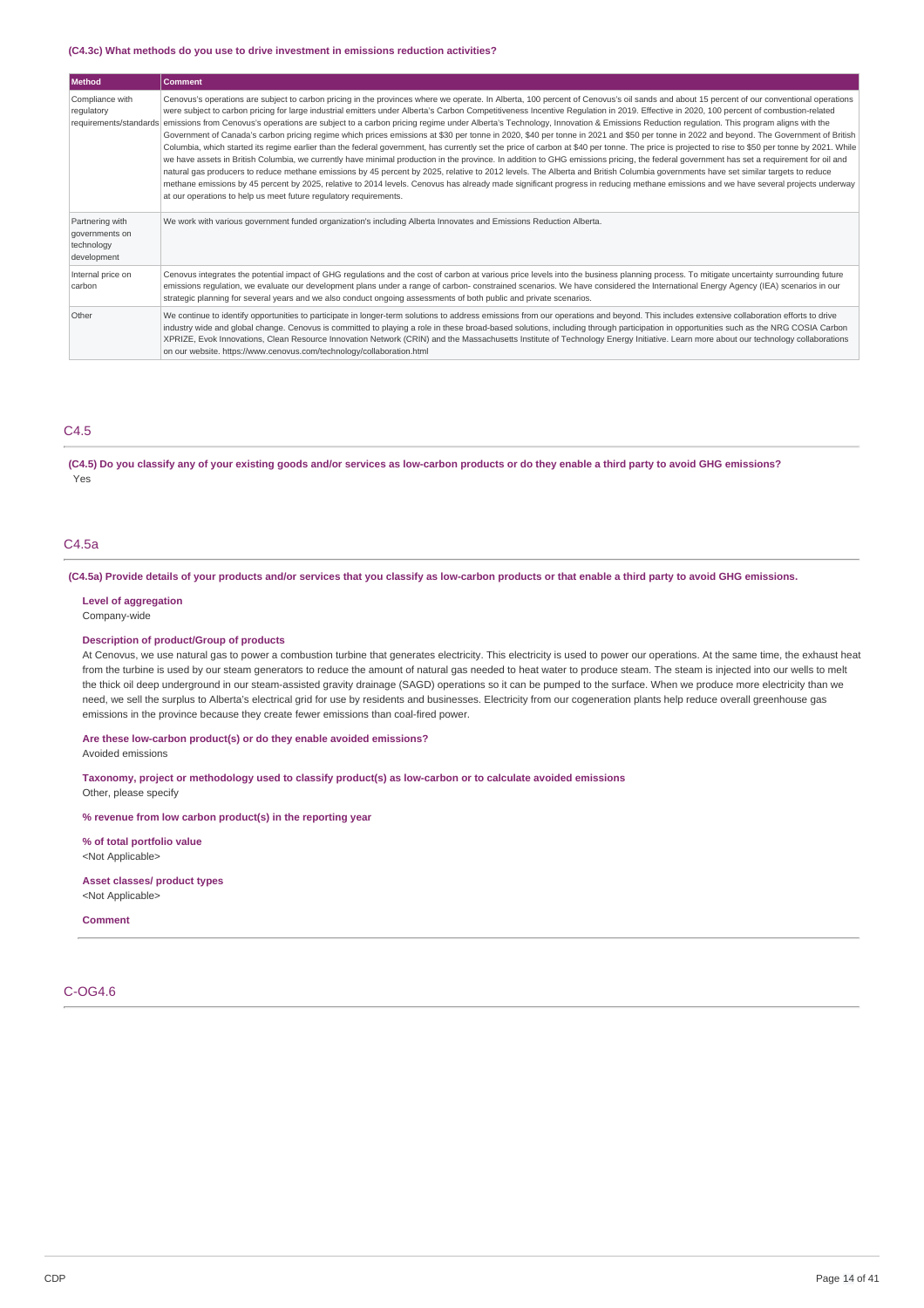#### **(C-OG4.6) Describe your organization's efforts to reduce methane emissions from your activities.**

At Cenovus, we have been proactively detecting, inventorying, monitoring, and managing our methane emissions for many years. Our well-established and robust Fugitive Emissions Management Program enables us to efficiently reduce fugitive emissions from our operations, using consistent and cost-effective leak detection and repair procedures. This program also helps us manage and minimize our impact to the environment, as well as hazards to personnel and facilities. We also developed and currently utilize an inventory collection and management tool and have made enhancements to our production accounting systems, to help us identify and report historically unmetered fuel, flare and vented gas. This is important, as we assess, develop and execute our methane emissions reduction strategy.

At our conventional assets, we have been deploying technologies to further reduce methane emissions, including conversions to low-bleed instruments, facility venting reduction initiatives, fugitive emissions detection, off-grid electrification and the use of solar-powered chemical injection pumps.

Examples of other initiatives and technologies we've implemented to reduce energy use and manage air pollutants and methane emissions include:

· Retrofitting and upgrading equipment such as reciprocating engines with modern fuel management technology to reduce NOx and GHG emissions

· Utilizing solar or grid-powered electrical chemical injection pumps rather than natural gas-driven pneumatic pumps

· Converting process instruments to use compressed air or electricity rather than natural gas

· Installing technology to capture compressor packing vent gas for use as onsite fuel.

· Implementing our Fugitive Emissions Management Program to proactively assess and stop gas leaks within our facilities. When leaks are found, they are documented and promptly repaired.

· Using the infrastructure at our sites and our extensive network of pipelines to separate solution gas from produced oil and water at the well site so we can use it for our operations or sell it rather than venting or flaring it

· Ensuring our oil and gas well completion process is designed to reduce emissions and conserve gas as much as possible, in compliance with AER Directive 060: Upstream Petroleum Industry Flaring, Incinerating and Venting

· Implementing and utilizing precise tank vent monitoring infrastructure to detect and accurately calculate emissions during unplanned events

· Improving our operational efficiencies to better utilize existing equipment through facility optimization, consolidation and shutdowns

### C-OG4.7

(C-OG4.7) Does your organization conduct leak detection and repair (LDAR) or use other methods to find and fix fugitive methane emissions from oil and gas **production activities?**

Yes

## C-OG4.7a

(C-OG4.7a) Describe the protocol through which methane leak detection and repair or other leak detection methods, are conducted for oil and gas production **activities, including predominant frequency of inspections, estimates of assets covered, and methodologies employed.**

Our leak detection and repair program is designed to be aligned with the requirements set-out in the BC Drilling and Production Regulation (Section 41.1), and Alberta Directive 060 (Section 8.10). Facilities are normally subject to comprehensive

Optical Gas Imaging (OGI)-based inspections on a frequency of either 1 or 3 times per calendar year. All well sites are normally subject to Auditory, Visual, Olfactory (AVO) based screenings on a frequency of 1 time per calendar year. Within Alberta, we are now transitioning ~80% of our conventional facilities from a traditional OGI-based fugitive emissions management program (FEMP) to an Alberta Energy Regulator-approved alternative FEMP (alt-FEMP). Our alt-FEMP, entails aerial screenings (2 times per calendar year) of all active facilities, with OGI-based comprehensive OGI-based follow-up inspections only at the top 10% emitting facilities (after each aerial screening). Site-specific action plans will then be developed and executed in order to reduce/eliminate leaks and vents from our operations.

# C-OG4.8

(C-OG4.8) If flaring is relevant to your oil and gas production activities, describe your organization's efforts to reduce flaring, including any flaring reduction **targets.**

To better manage flaring and venting, we have a fuel, flare and vent management program aimed at improving the quality of measurement and reporting of flaring data to support better management.

In alignment with the recent definition changes set-out in the Alberta Directive 017, we have made significant enhancements to our fuel, flare, and vent reporting systems. This refinement of data will ultimately help us to improve the quality of measurement and reporting which will lead to improved awareness and management. We also actively monitor and trend flare volumes from our operations, assess, and implement flare reduction initiatives as required.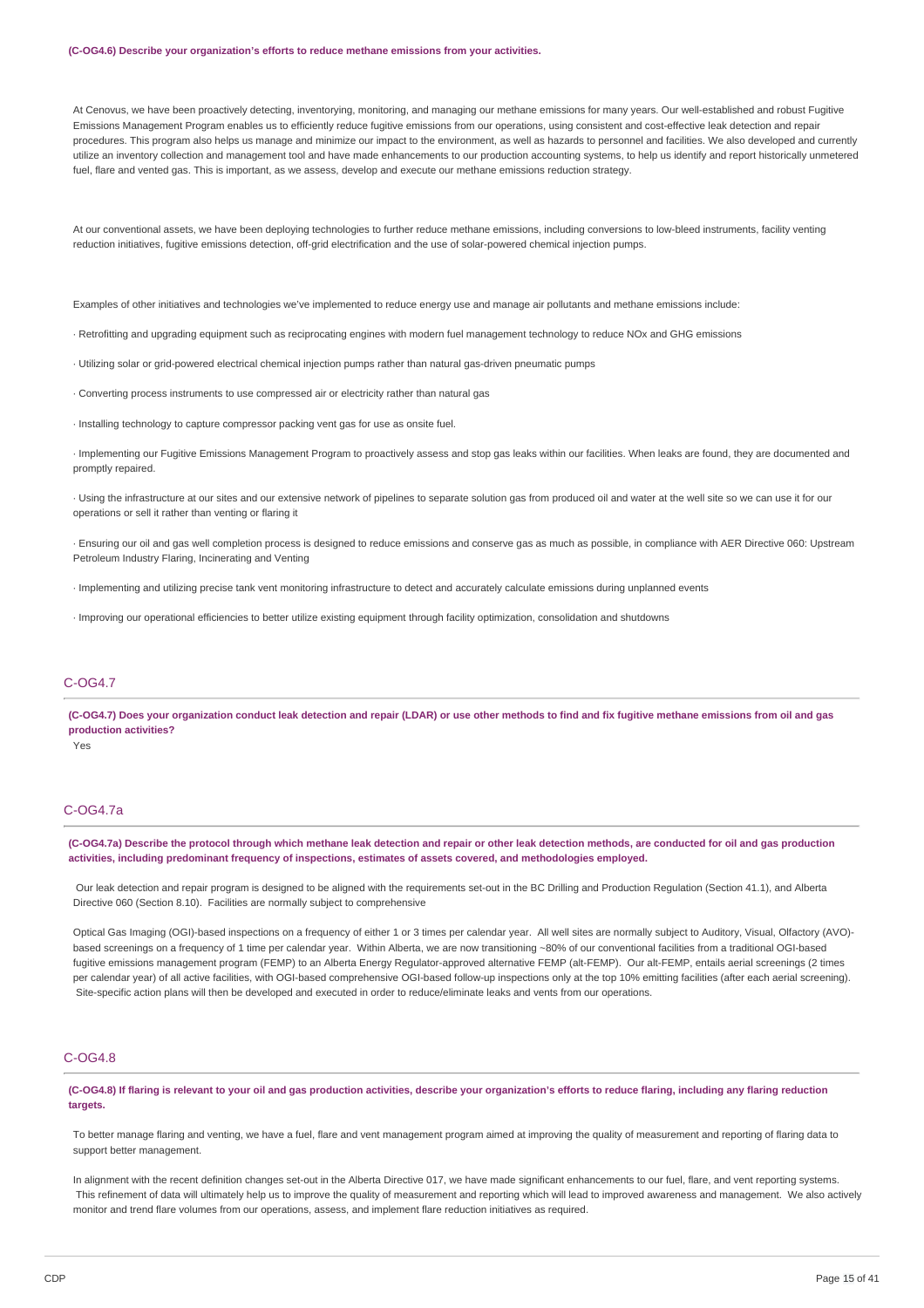# C5.1

**(C5.1) Provide your base year and base year emissions (Scopes 1 and 2).**

#### **Scope 1**

**Base year start** January 1 2006

**Base year end** December 31 2006

**Base year emissions (metric tons CO2e)** 3395127

**Comment**

**Scope 2 (location-based)**

**Base year start** January 1 2006

**Base year end** December 31 2006

**Base year emissions (metric tons CO2e)** 933967

**Comment**

**Scope 2 (market-based)**

**Base year start**

**Base year end**

**Base year emissions (metric tons CO2e)**

**Comment**

### C5.2

(C5.2) Select the name of the standard, protocol, or methodology you have used to collect activity data and calculate emissions. American Petroleum Institute Compendium of Greenhouse Gas Emissions Methodologies for the Oil and Natural Gas Industry, 2009 Canadian Association of Petroleum Producers, Calculating Greenhouse Gas Emissions, 2003 Other, please specify (See C5.2a.)

## C5.2a

(C5.2a) Provide details of the standard, protocol, or methodology you have used to collect activity data and calculate emissions.

Canadian Association of Petroleum Producers, Calculating Greenhouse Gas Emissions, 2003

American Petroleum Institute Compendium of Greenhouse Gas Emissions Methodologies for the Oil and Natural Gas Industry, 2009

### Other

- A Detailed Inventory of CH4, and VOC Emissions from Upstream O&G, Vol 2, Table 17, Canadian Association of Petroleum Producers, 1999.
- Compendium of Greenhouse Gas Emissions Methodologies for the Oil and Gas Industry, American Petroleum Institute, 2004.
- Compilation of Air Pollutant Emissions Factors, Stationary Point and Area Sources, US EPA AP-42 Fifth Edition Volume 1
- Chapter 3, (http://www.epa.gov/ttn/chief/ap42/ch03/index.html).
- Alberta Government: Technical Guidance Document for Specified Gas Compliance Reports
- Alberta Government: Technical Guidance for Completing Specified Gas Baseline Emission Intensity Applications
- Alberta Specified Gas Reporting Regulation prescribed methodology which is used where applicable.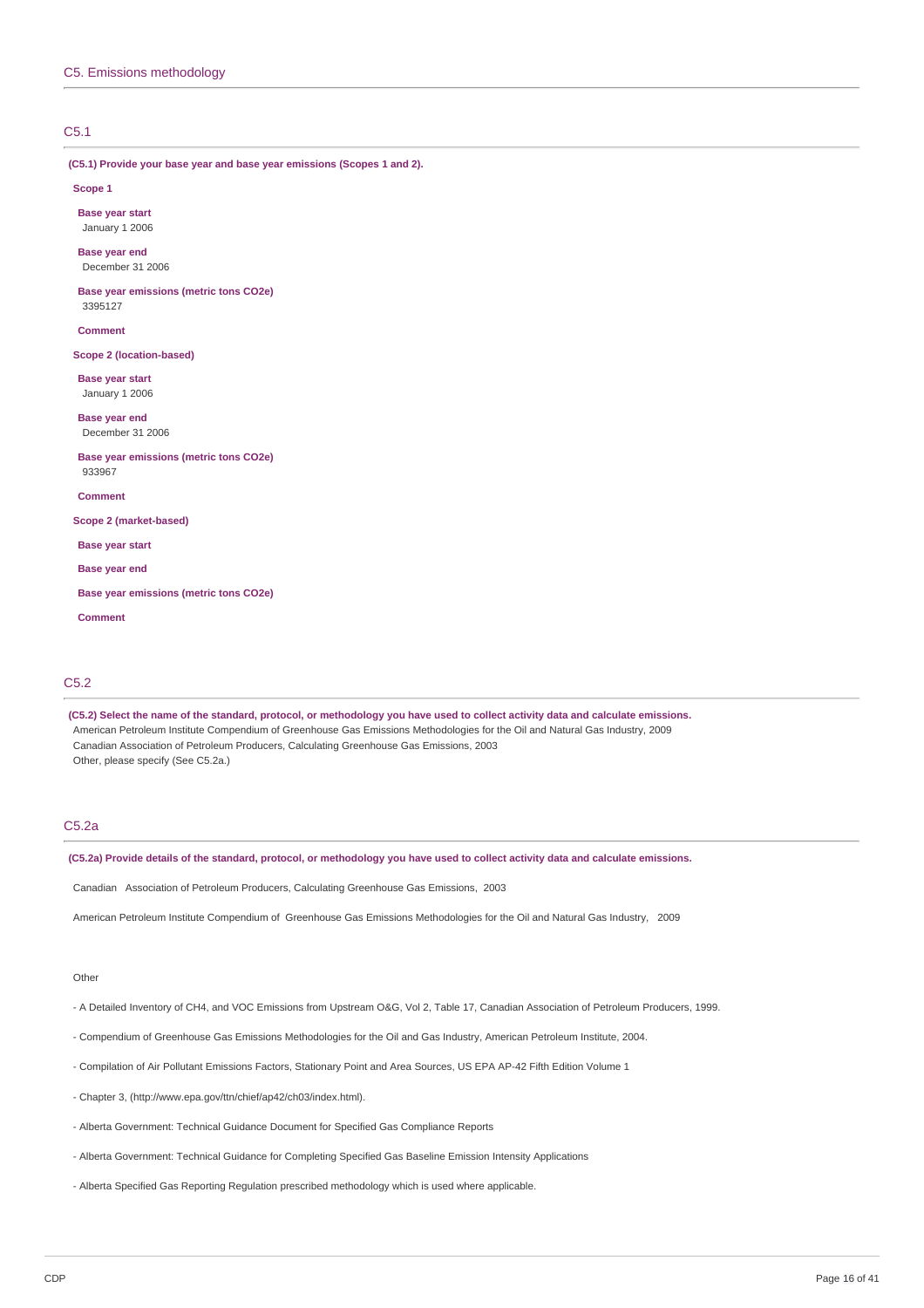# C6.1

**(C6.1) What were your organization's gross global Scope 1 emissions in metric tons CO2e?**

#### **Reporting year**

**Gross global Scope 1 emissions (metric tons CO2e)** 8562853.7

# **Start date**

January 1 2019

### **End date**

December 31 2019

# **Comment**

### **Past year 1**

**Gross global Scope 1 emissions (metric tons CO2e)** 8561815.98

**Start date** January 1 2018

# **End date**

December 31 2018

# **Comment**

#### **Past year 2**

**Gross global Scope 1 emissions (metric tons CO2e)** 8411291

**Start date** January 1 2017

### **End date**

December 31 2017

# **Comment**

# **Past year 3**

**Gross global Scope 1 emissions (metric tons CO2e)** 6539702

**Start date** January 1 2016

**End date** December 31 2016

## **Comment**

# C6.2

**(C6.2) Describe your organization's approach to reporting Scope 2 emissions.**

### **Row 1**

**Scope 2, location-based**

# We are reporting a Scope 2, location-based figure

# **Scope 2, market-based**

We have no operations where we are able to access electricity supplier emission factors or residual emissions factors and are unable to report a Scope 2, market-based figure

# **Comment**

# C6.3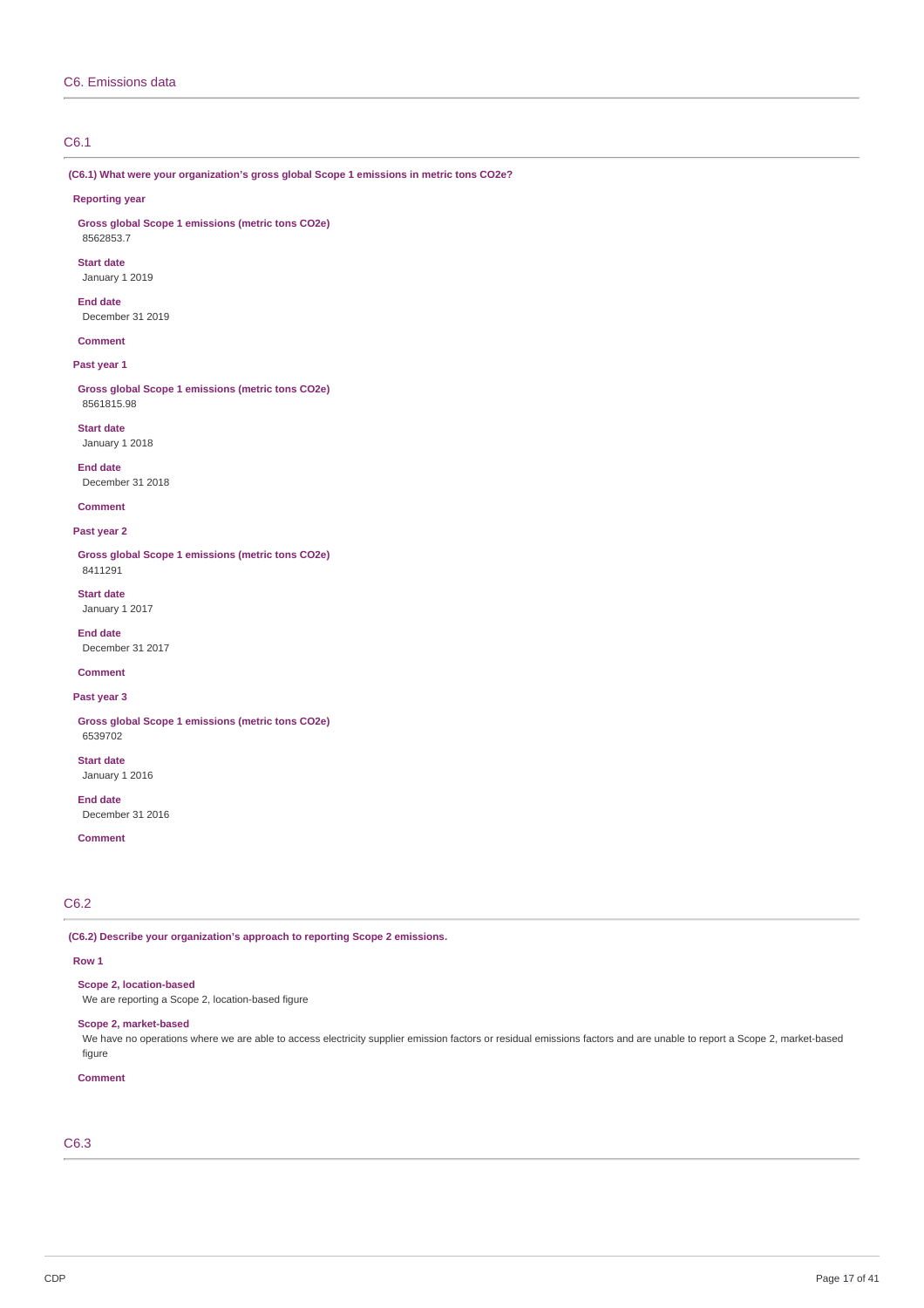### **(C6.3) What were your organization's gross global Scope 2 emissions in metric tons CO2e?**

### **Reporting year**

**Scope 2, location-based** 236179.04

**Scope 2, market-based (if applicable)** <Not Applicable>

**Start date** January 1 2019

**End date** December 31 2019

**Comment**

**Past year 1**

**Scope 2, location-based** 382434.3

**Scope 2, market-based (if applicable)** <Not Applicable>

**Start date** January 1 2018

**End date** December 31 2018

**Comment**

**Past year 2**

**Scope 2, location-based** 1042000

**Scope 2, market-based (if applicable)** <Not Applicable>

**Start date** January 1 2017

**End date** December 31 2017

**Comment**

**Past year 3**

**Scope 2, location-based** 1247439.8

**Scope 2, market-based (if applicable)** <Not Applicable>

**Start date** January 1 2016

**End date** December 31 2016

**Comment**

# C6.4

(C6.4) Are there any sources (e.g. facilities, specific GHGs, activities, geographies, etc.) of Scope 1 and Scope 2 emissions that are within your selected reporting **boundary which are not included in your disclosure?** No

# C6.5

**(C6.5) Account for your organization's gross global Scope 3 emissions, disclosing and explaining any exclusions.**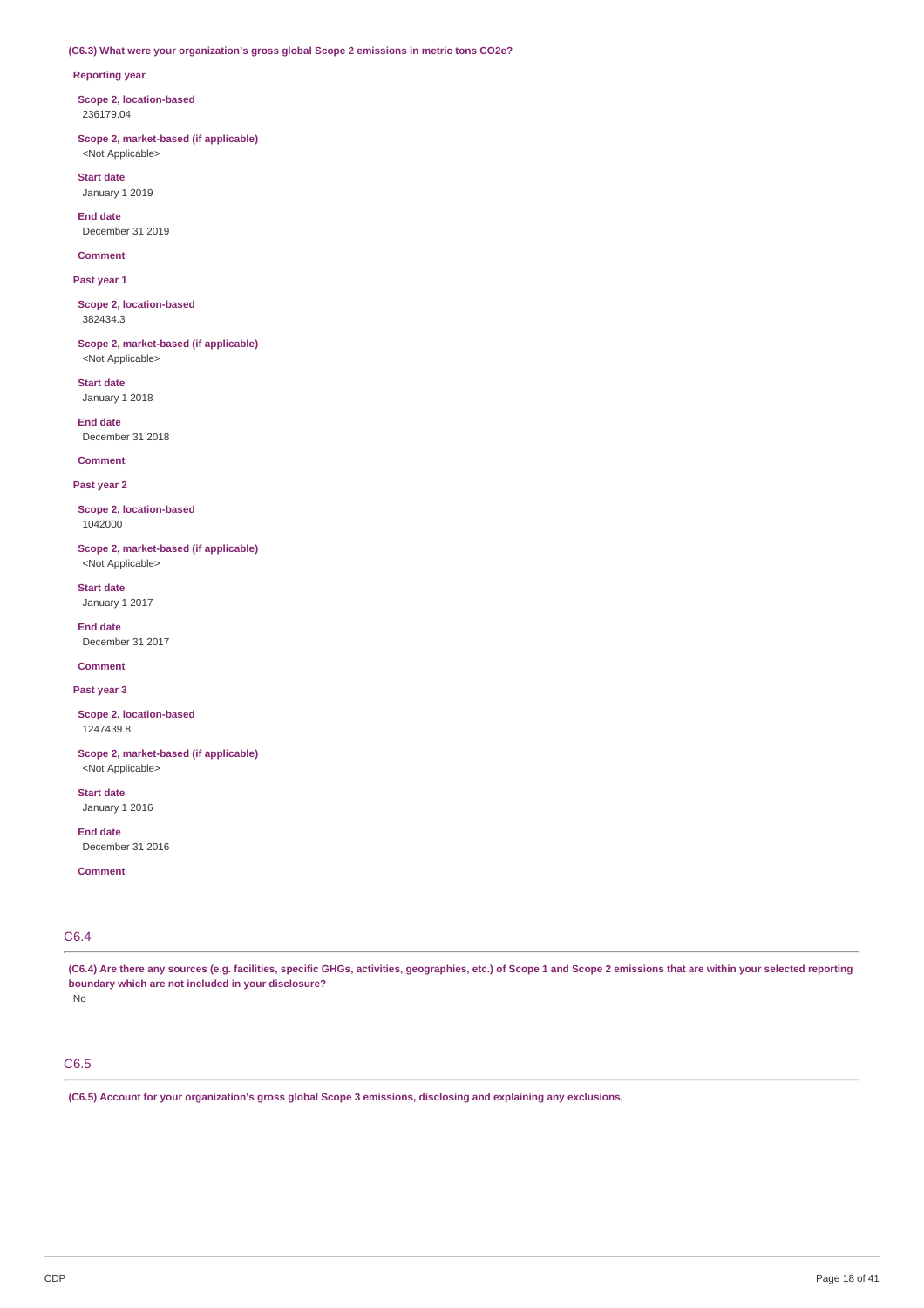#### **Purchased goods and services**

**Evaluation status** Relevant, not yet calculated

**Metric tonnes CO2e** <Not Applicable>

#### **Emissions calculation methodology**

<Not Applicable>

**Percentage of emissions calculated using data obtained from suppliers or value chain partners**

# <Not Applicable> **Please explain**

**Capital goods**

**Evaluation status** Not relevant, explanation provided

**Metric tonnes CO2e** <Not Applicable>

### **Emissions calculation methodology**

<Not Applicable>

**Percentage of emissions calculated using data obtained from suppliers or value chain partners** <Not Applicable>

#### **Please explain**

Accounted for under "purchased goods and services" as per GHG Protocol, Technical Guidance for Calculating Scope 3 Emissions - Category 2: Capital goods

### **Fuel-and-energy-related activities (not included in Scope 1 or 2)**

**Evaluation status** Relevant, not yet calculated

**Metric tonnes CO2e** <Not Applicable>

### **Emissions calculation methodology**

<Not Applicable>

**Percentage of emissions calculated using data obtained from suppliers or value chain partners** <Not Applicable>

#### **Please explain**

#### **Upstream transportation and distribution**

**Evaluation status** Relevant, not yet calculated

**Metric tonnes CO2e** <Not Applicable>

### **Emissions calculation methodology**

<Not Applicable>

**Percentage of emissions calculated using data obtained from suppliers or value chain partners** <Not Applicable>

#### **Please explain**

#### **Waste generated in operations**

**Evaluation status** Relevant, not yet calculated

**Metric tonnes CO2e** <Not Applicable>

#### **Emissions calculation methodology** <Not Applicable>

**Percentage of emissions calculated using data obtained from suppliers or value chain partners** <Not Applicable>

### **Please explain**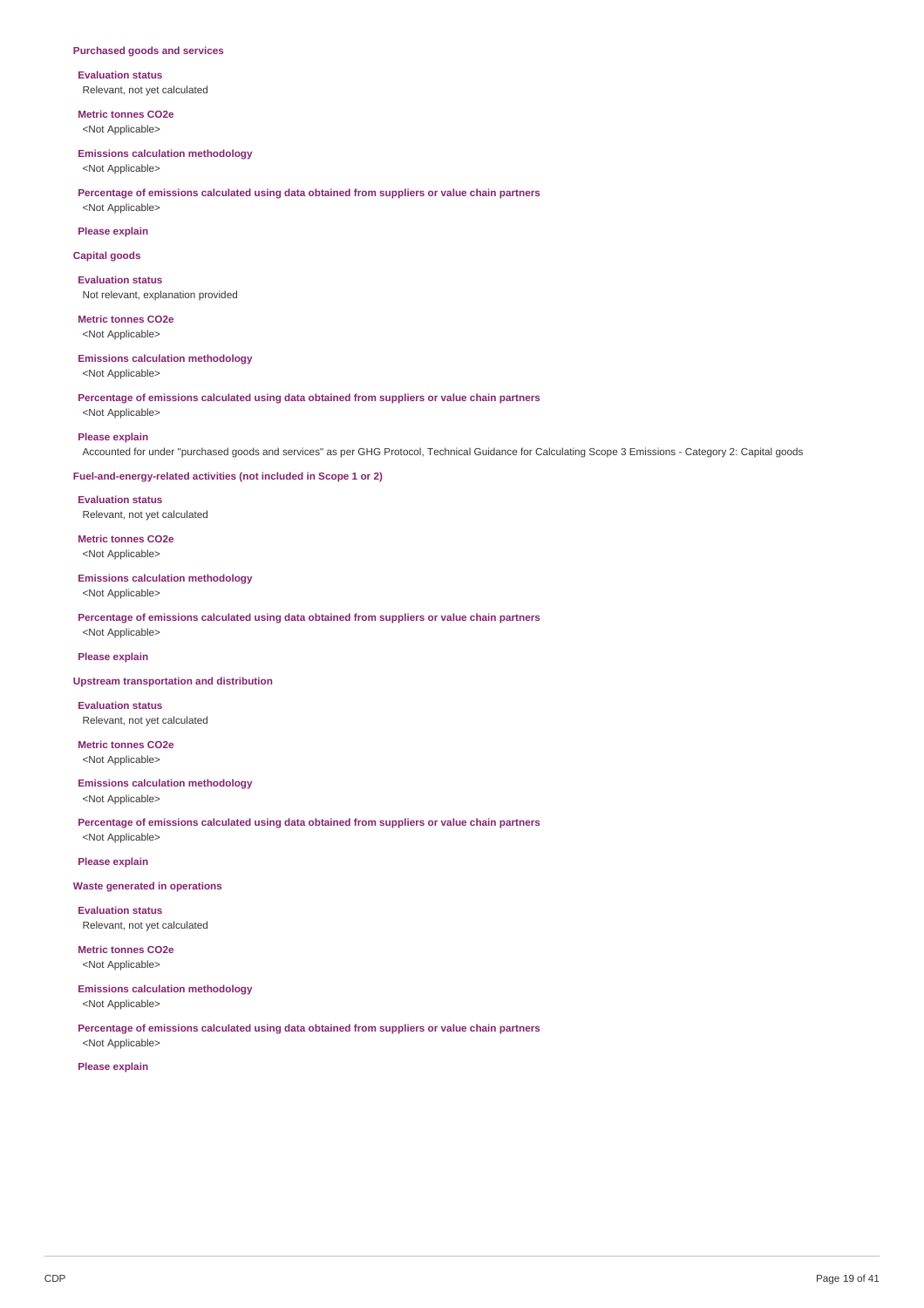#### **Business travel**

**Evaluation status** Relevant, not yet calculated

**Metric tonnes CO2e** <Not Applicable>

#### **Emissions calculation methodology**

<Not Applicable>

### **Percentage of emissions calculated using data obtained from suppliers or value chain partners** <Not Applicable>

**Please explain**

#### **Employee commuting**

**Evaluation status** Relevant, not yet calculated

**Metric tonnes CO2e** <Not Applicable>

### **Emissions calculation methodology**

<Not Applicable>

**Percentage of emissions calculated using data obtained from suppliers or value chain partners** <Not Applicable>

### **Please explain**

### **Upstream leased assets**

**Evaluation status** Relevant, not yet calculated

**Metric tonnes CO2e** <Not Applicable>

### **Emissions calculation methodology**

<Not Applicable>

**Percentage of emissions calculated using data obtained from suppliers or value chain partners** <Not Applicable>

### **Please explain**

#### **Downstream transportation and distribution**

**Evaluation status** Relevant, not yet calculated

**Metric tonnes CO2e** <Not Applicable>

### **Emissions calculation methodology** <Not Applicable>

**Percentage of emissions calculated using data obtained from suppliers or value chain partners** <Not Applicable>

# **Please explain**

**Processing of sold products**

**Evaluation status** Relevant, not yet calculated

**Metric tonnes CO2e** <Not Applicable>

# **Emissions calculation methodology**

<Not Applicable>

**Percentage of emissions calculated using data obtained from suppliers or value chain partners** <Not Applicable>

**Please explain**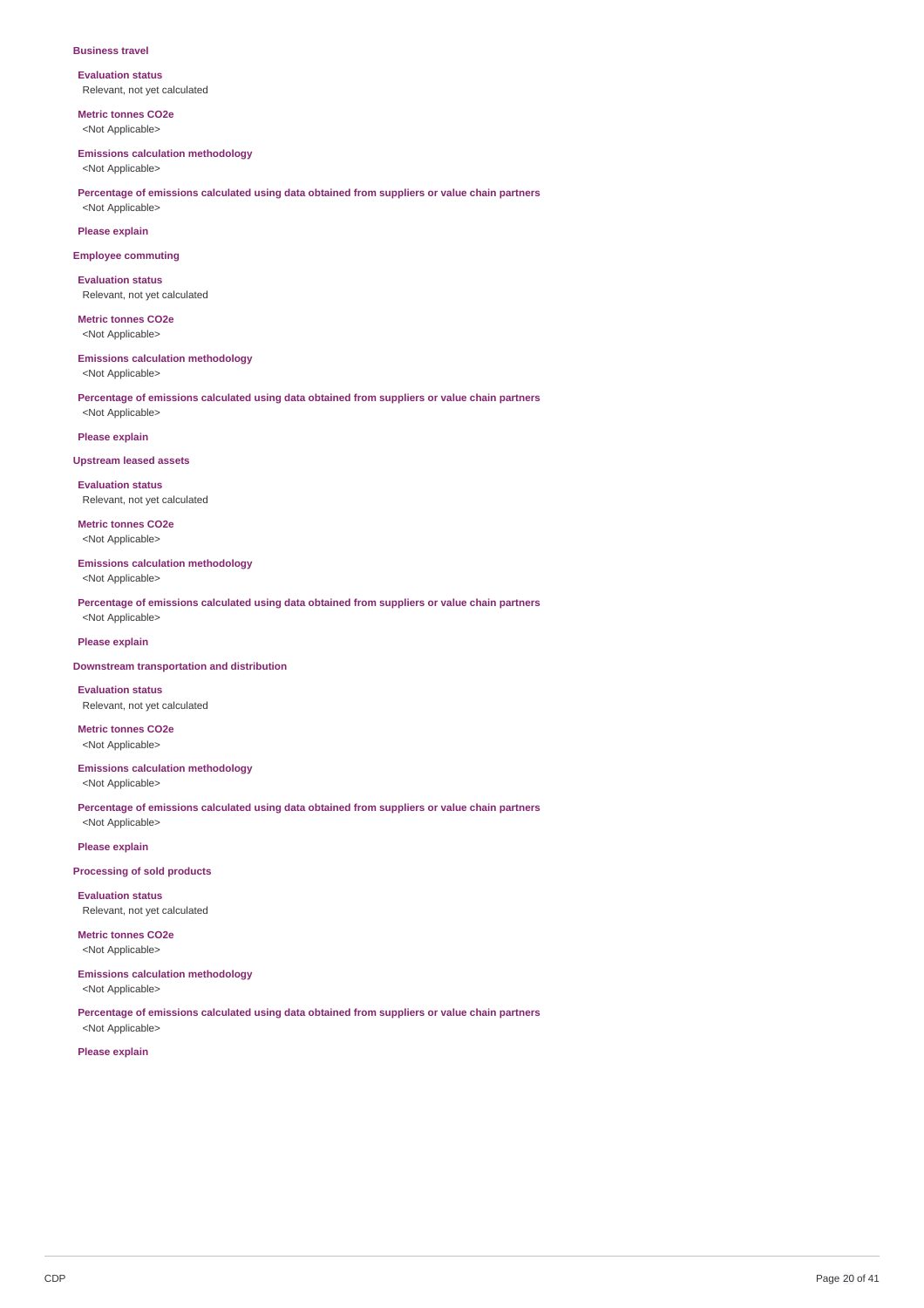#### **Use of sold products**

**Evaluation status** Relevant, not yet calculated

**Metric tonnes CO2e** <Not Applicable>

#### **Emissions calculation methodology**

<Not Applicable>

#### **Percentage of emissions calculated using data obtained from suppliers or value chain partners**

<Not Applicable>

### **Please explain**

Scope 3 emissions are all indirect emissions (not included in scope 2) that occur in the value chain of the reporting company. For Cenovus most of our scope 3 emissions are from the consumption by others of gasoline, diesel and jet fuel made using our oil as a feedstock. It is challenging to calculate our scope 3 emissions directly since we do not follow the oil and natural gas molecules to the end use. Because most of the emissions from a barrel of oil come from end use, Scope 3 emissions are actually the largest part of the challenge in reducing GHGs, and making significant progress against those emissions will require broad collaboration across many sectors. Everyone from producers to other industries to consumers will need to adapt their behaviours for the world to make meaningful progress on reducing scope 3 GHGs.

**End of life treatment of sold products**

### **Evaluation status**

Relevant, not yet calculated

#### **Metric tonnes CO2e**

<Not Applicable>

### **Emissions calculation methodology**

<Not Applicable>

**Percentage of emissions calculated using data obtained from suppliers or value chain partners**

# <Not Applicable> **Please explain**

**Downstream leased assets**

**Evaluation status** Not relevant, explanation provided

**Metric tonnes CO2e** <Not Applicable>

## **Emissions calculation methodology**

<Not Applicable>

**Percentage of emissions calculated using data obtained from suppliers or value chain partners** <Not Applicable>

**Please explain**

Not applicable

### **Franchises**

**Evaluation status** Not relevant, explanation provided

**Metric tonnes CO2e** <Not Applicable>

### **Emissions calculation methodology**

<Not Applicable>

**Percentage of emissions calculated using data obtained from suppliers or value chain partners** <Not Applicable>

# **Please explain**

Not applicable

**Investments**

**Evaluation status** Relevant, not yet calculated

**Metric tonnes CO2e** <Not Applicable>

### **Emissions calculation methodology**

<Not Applicable>

**Percentage of emissions calculated using data obtained from suppliers or value chain partners** <Not Applicable>

#### **Please explain**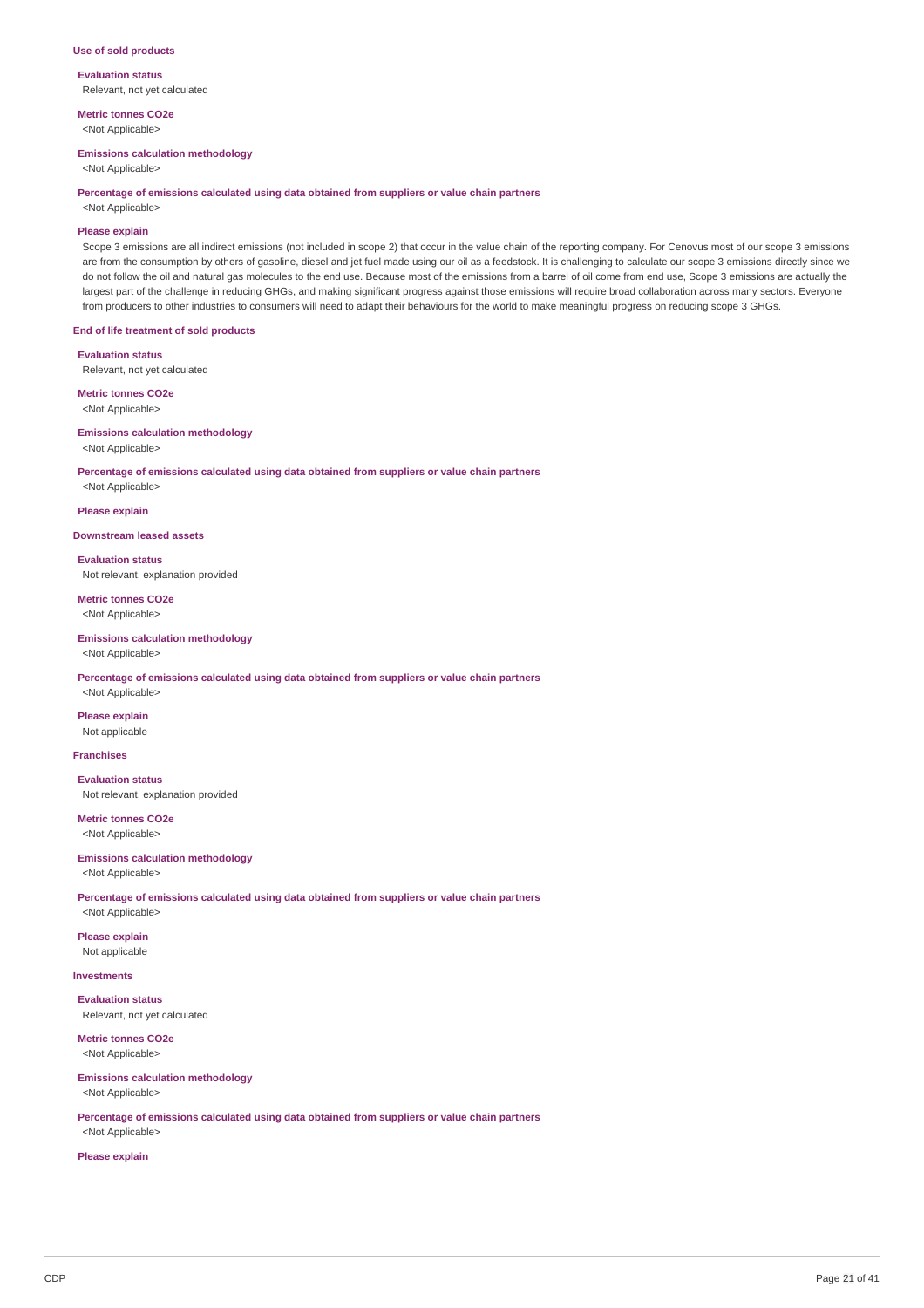## **Other (upstream)**

**Evaluation status** Not relevant, explanation provided

**Metric tonnes CO2e** <Not Applicable>

### **Emissions calculation methodology**

<Not Applicable>

## **Percentage of emissions calculated using data obtained from suppliers or value chain partners**

<Not Applicable>

# **Please explain**

### **Other (downstream)**

**Evaluation status** Not relevant, explanation provided

**Metric tonnes CO2e** <Not Applicable>

## **Emissions calculation methodology**

<Not Applicable>

**Percentage of emissions calculated using data obtained from suppliers or value chain partners** <Not Applicable>

### **Please explain**

## C6.7

**(C6.7) Are carbon dioxide emissions from biogenic carbon relevant to your organization?** No

C6.10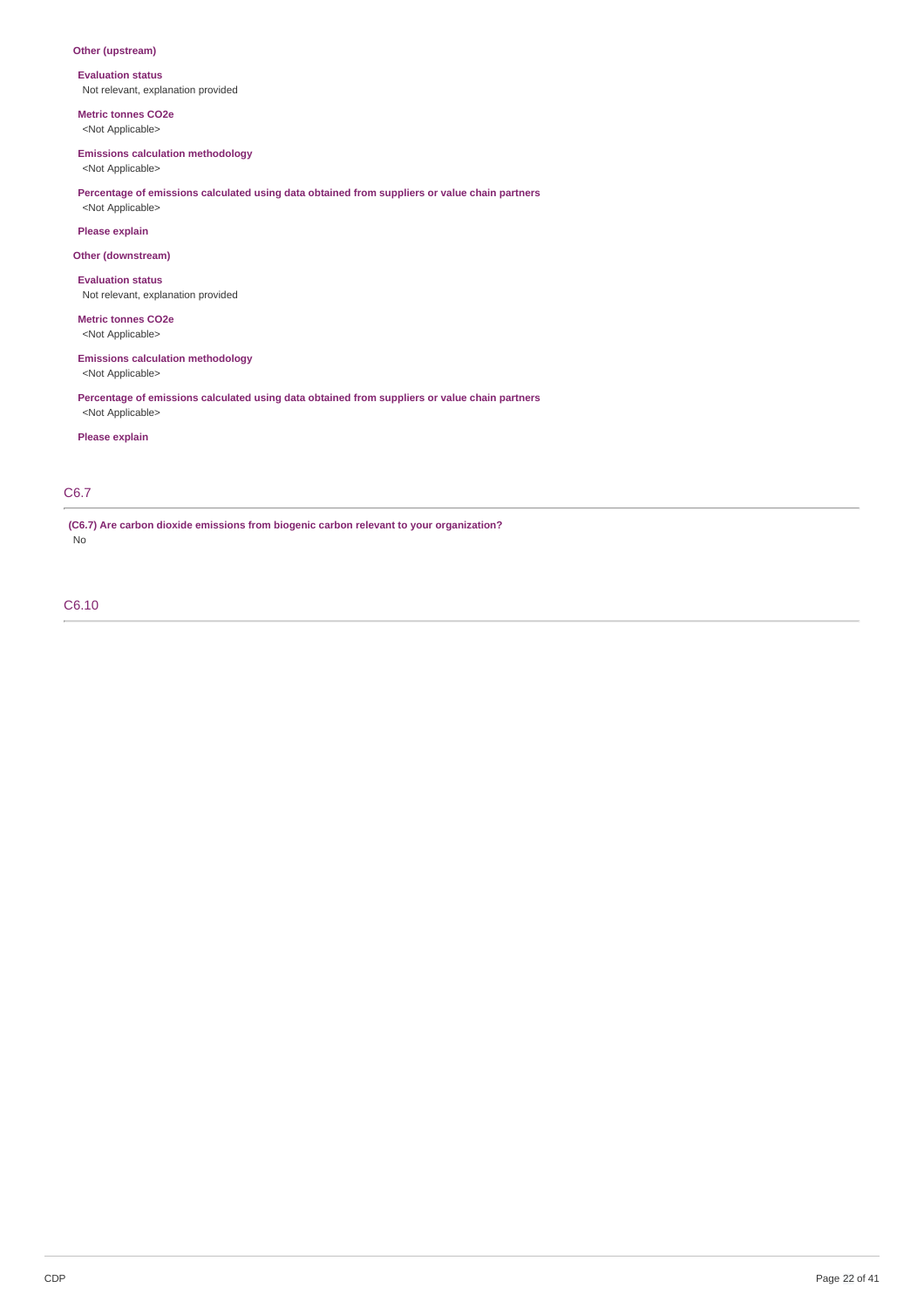(C6.10) Describe your gross global combined Scope 1 and 2 emissions for the reporting year in metric tons CO2e per unit currency total revenue and provide any **additional intensity metrics that are appropriate to your business operations.**

# **Intensity figure**

0.44

**Metric numerator (Gross global combined Scope 1 and 2 emissions, metric tons CO2e)** 8799032.74

**Metric denominator** unit total revenue

**Metric denominator: Unit total** 20181000

**Scope 2 figure used** Location-based

**% change from previous year** 2

**Direction of change** Increased

### **Reason for change**

Both our total consolidated revenues and total scope 1&2 emissions decreased from 2018, but we experienced a larger decrease in revenue year over year than scope 1&2 emissions, resulting in a slightly increased intensity value.

#### **Intensity figure**

0.339

**Metric numerator (Gross global combined Scope 1 and 2 emissions, metric tons CO2e)** 8799032.74

**Metric denominator** metric ton of product

**Metric denominator: Unit total** 25954786

**Scope 2 figure used** Location-based

**% change from previous year** 3.4

**Direction of change** Increased

### **Reason for change**

Total scope 1 emissions from oil sands increased as a result of Christina Lake Phase G coming online. This value also includes a small amount of emissions from transportation of Cenovus-owned fleet vehicles onsite that was not included in previous reporting years. Total scope 2 emissions from oil sands increased due to Christina Lake Phase G coming online as well as importing more electricity from the Alberta grid, largely associated with annual variances in required cogeneration maintenance. Our intensity increased primarily as a result of our absolute emissions increasing slightly over 2018, but production values decreased due to the mandatory curtailment program put in place by the Alberta government.

### C-OG6.12

(C-OG6.12) Provide the intensity figures for Scope 1 emissions (metric tons CO2e) per unit of hydrocarbon category.

**Unit of hydrocarbon category (denominator)** Other, please specify (cubic meter of oil equivalent (m3oe) )

**Metric tons CO2e from hydrocarbon category per unit specified** 0.33

**% change from previous year**

5

**Direction of change** Increased

#### **Reason for change**

Scope 1 emissions intensity increased due to the mandatory curtailment program put in place by the Government of Alberta to limit production. Additionally, total scope 1 emissions from oil sands increased slightly as a result of Christina Lake Phase G coming online. This value also includes a small amount of emissions from transportation of Cenovus-owned fleet vehicles onsite that was not included historically.

**Comment**

# C-OG6.13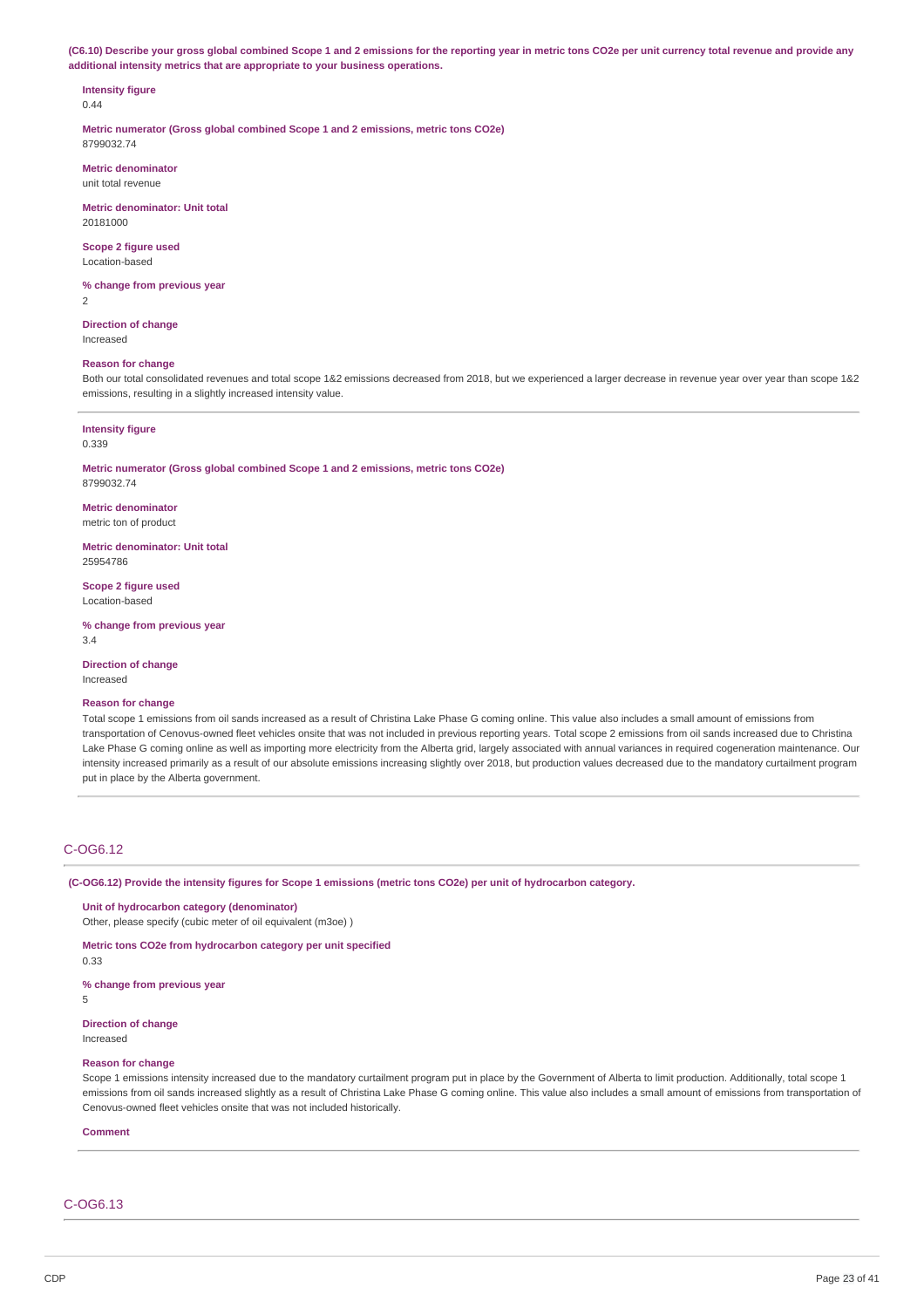**(C-OG6.13) Report your methane emissions as percentages of natural gas and hydrocarbon production or throughput.**

**Oil and gas business division** Upstream Midstream

**Estimated total methane emitted expressed as % of natural gas production or throughput at given division** 0.972

**Estimated total methane emitted expressed as % of total hydrocarbon production or throughput at given division** 0.19

**Comment**

### C7. Emissions breakdowns

# C7.1

**(C7.1) Does your organization break down its Scope 1 emissions by greenhouse gas type?** Yes

## C7.1a

(C7.1a) Break down your total gross global Scope 1 emissions by greenhouse gas type and provide the source of each used greenhouse warming potential **(GWP).**

| Greenhouse gas | Scope 1 emissions (metric tons of CO2e) | <b>GWP Reference</b>                                  |  |
|----------------|-----------------------------------------|-------------------------------------------------------|--|
| CO2            | 7705737.91                              | IPCC Fourth Assessment Report (AR4 - 100 year)        |  |
| CH4            | 835082.28                               | <b>IPCC Fourth Assessment Report (AR4 - 100 year)</b> |  |
| N2O            | 64055.22                                | IPCC Fourth Assessment Report (AR4 - 100 year)        |  |

### C-OG7.1b

(C-OG7.1b) Break down your total gross global Scope 1 emissions from oil and gas value chain production activities by greenhouse gas type.

### **Emissions category**

Combustion (excluding flaring)

**Value chain** Upstream

Midstream

### **Product**

Unable to disaggregate

### **Gross Scope 1 CO2 emissions (metric tons CO2)** 7575130.79

**Gross Scope 1 methane emissions (metric tons CH4)** 2461.57

**Total gross Scope 1 emissions (metric tons CO2e)** 7658675.34

### **Comment**

**Emissions category** Flaring

# **Value chain**

Upstream Midstream

**Product** Unable to disaggregate

**Gross Scope 1 CO2 emissions (metric tons CO2)** 61905.8

**Gross Scope 1 methane emissions (metric tons CH4)** 302.73

**Total gross Scope 1 emissions (metric tons CO2e)** 69505.07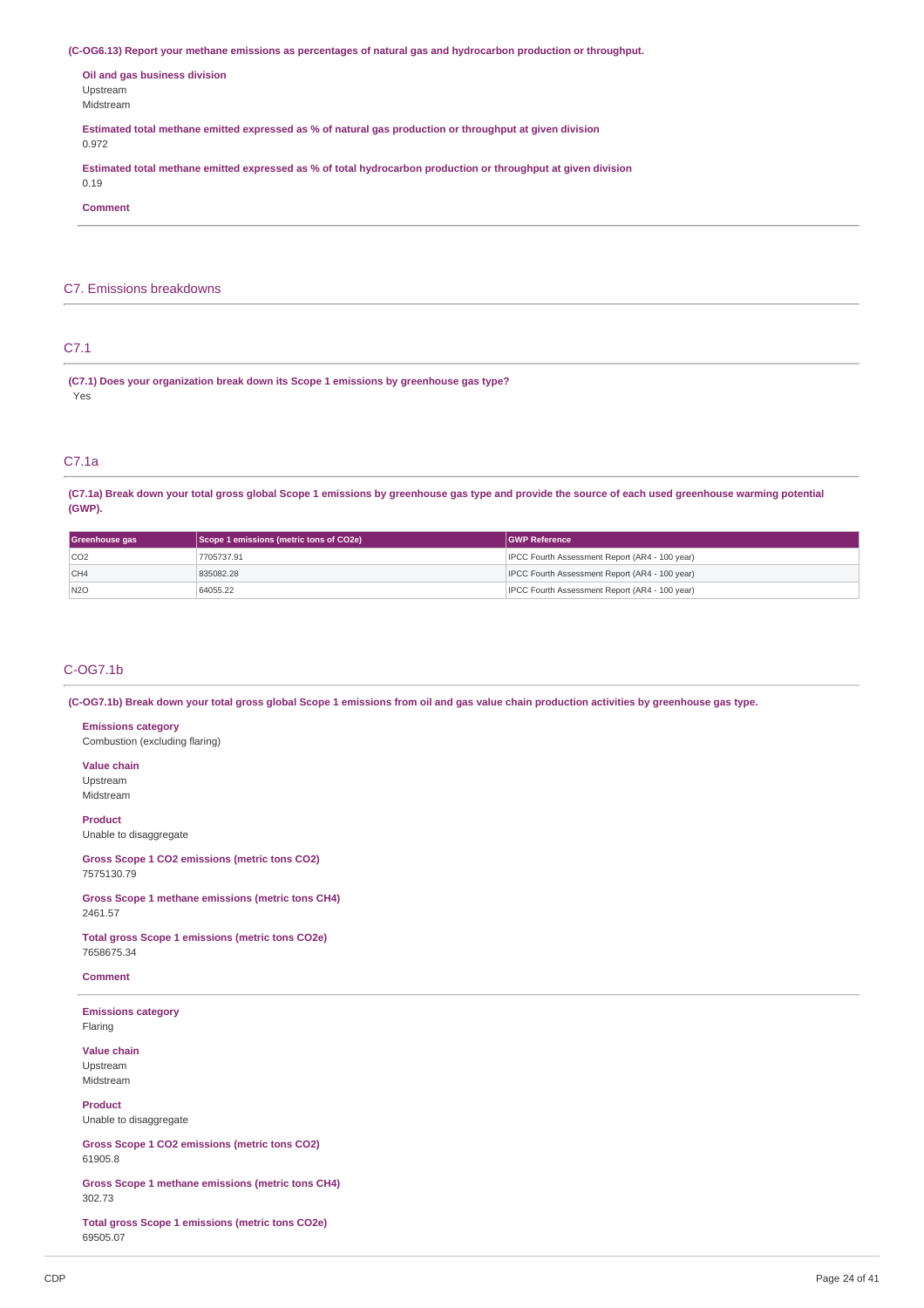#### **Emissions category** Venting

**Value chain**

Upstream Midstream

**Product** Unable to disaggregate

**Gross Scope 1 CO2 emissions (metric tons CO2)** 68167.54

**Gross Scope 1 methane emissions (metric tons CH4)** 6835.78

**Total gross Scope 1 emissions (metric tons CO2e)** 239062.03

**Comment**

**Emissions category** Fugitives

**Value chain** Upstream Midstream

**Product** Unable to disaggregate

**Gross Scope 1 CO2 emissions (metric tons CO2)** 533.78

**Gross Scope 1 methane emissions (metric tons CH4)** 23803.21

**Total gross Scope 1 emissions (metric tons CO2e)** 595614.04

#### **Comment**

**Emissions category** Process (feedstock) emissions

**Value chain** Upstream Midstream

**Product** Unable to disaggregate

**Gross Scope 1 CO2 emissions (metric tons CO2)** 2189.89

**Gross Scope 1 methane emissions (metric tons CH4)** 103.2

**Total gross Scope 1 emissions (metric tons CO2e)** 4769.971

**Comment**

# C7.2

**(C7.2) Break down your total gross global Scope 1 emissions by country/region.**

| Country/Region | 1 emissions (metric tons CO2e)<br>- Scope 1- |  |  |
|----------------|----------------------------------------------|--|--|
| Canada         | 8562853.7<br>.                               |  |  |

# C7.3

**(C7.3) Indicate which gross global Scope 1 emissions breakdowns you are able to provide.** By business division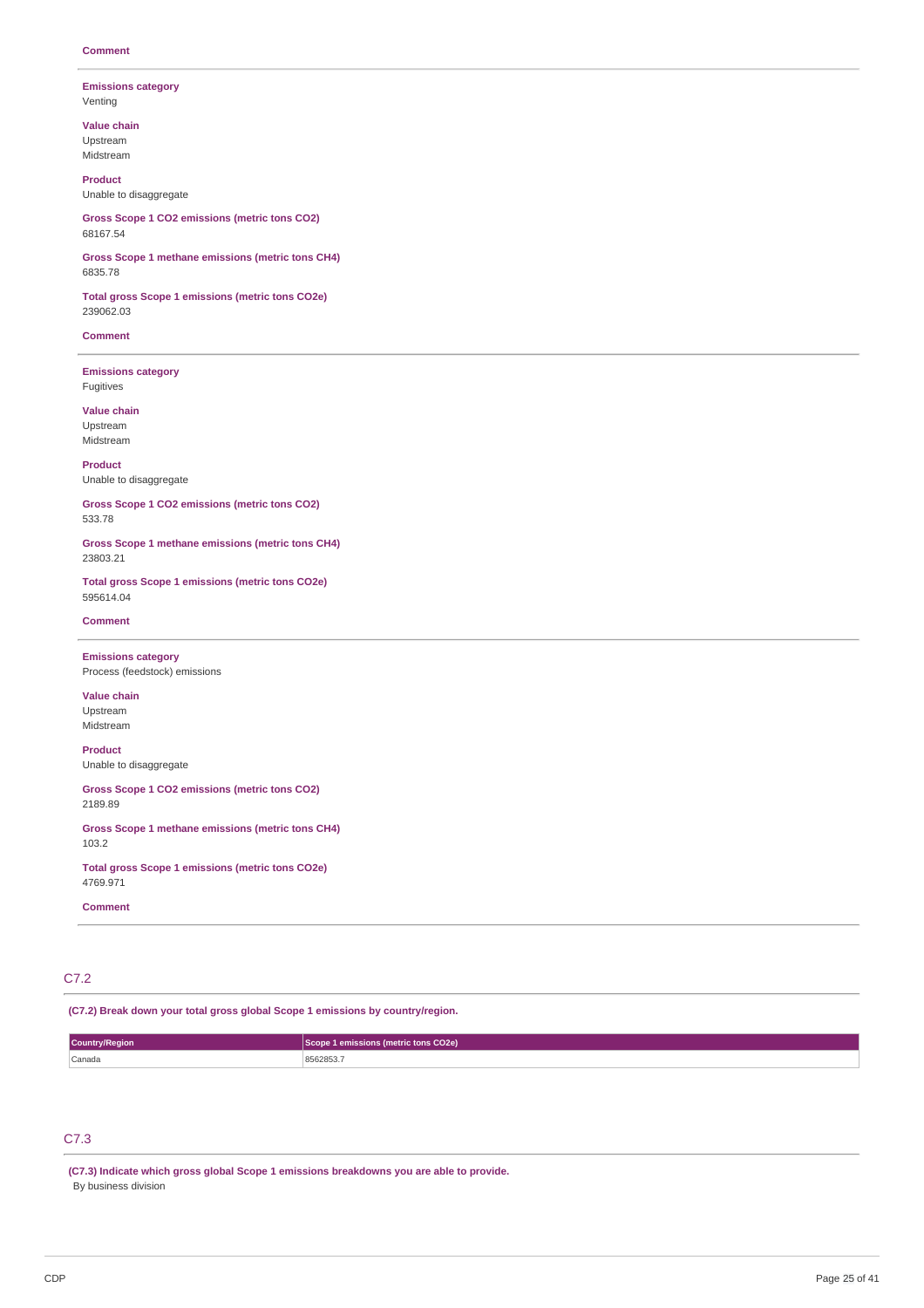### C7.3a

**(C7.3a) Break down your total gross global Scope 1 emissions by business division.**

| <b>Business division</b> | Scope 1 emissions (metric ton CO2e) |  |
|--------------------------|-------------------------------------|--|
| Oil sands                | 6970836.2                           |  |
| Conventional             | 1592017.5                           |  |

### C-CE7.4/C-CH7.4/C-CO7.4/C-EU7.4/C-MM7.4/C-OG7.4/C-ST7.4/C-TO7.4/C-TS7.4

(C-CE7.4/C-CH7.4/C-CO7.4/C-EU7.4/C-MM7.4/C-OG7.4/C-ST7.4/C-TO7.4/C-TS7.4) Break down your organization's total gross global Scope 1 emissions by sector **production activity in metric tons CO2e.**

|                                                | <b>Gross Scope 1 emissions, metric tons CO2e</b> | Net Scope 1 emissions, metric tons CO2e | Comment                   |
|------------------------------------------------|--------------------------------------------------|-----------------------------------------|---------------------------|
| Cement production activities                   | <not applicable=""></not>                        | <not applicable=""></not>               | <not applicable=""></not> |
| Chemicals production activities                | <not applicable=""></not>                        | <not applicable=""></not>               | <not applicable=""></not> |
| Coal production activities                     | <not applicable=""></not>                        | <not applicable=""></not>               | <not applicable=""></not> |
| Electric utility activities                    | <not applicable=""></not>                        | <not applicable=""></not>               | <not applicable=""></not> |
| Metals and mining production activities        | <not applicable=""></not>                        | <not applicable=""></not>               | <not applicable=""></not> |
| Oil and gas production activities (upstream)   | 8562853.7                                        | <not applicable=""></not>               |                           |
| Oil and gas production activities (midstream)  |                                                  | <not applicable=""></not>               |                           |
| Oil and gas production activities (downstream) |                                                  | <not applicable=""></not>               |                           |
| Steel production activities                    | <not applicable=""></not>                        | <not applicable=""></not>               | <not applicable=""></not> |
| Transport OEM activities                       | <not applicable=""></not>                        | <not applicable=""></not>               | <not applicable=""></not> |
| Transport services activities                  | <not applicable=""></not>                        | <not applicable=""></not>               | <not applicable=""></not> |

# C7.5

**(C7.5) Break down your total gross global Scope 2 emissions by country/region.**

|        | Country/Region Scope 2, location-based Scope 2, market-based<br>(metric tons CO2e) | ( <i>I</i> metric tons CO <sub>2</sub> e) | <b>Purchased and consumed electricity,</b><br>heat, steam or cooling (MWh) | Purchased and consumed low-carbon electricity, heat, steam or cooling<br>accounted for in Scope 2 market-based approach (MWh) |
|--------|------------------------------------------------------------------------------------|-------------------------------------------|----------------------------------------------------------------------------|-------------------------------------------------------------------------------------------------------------------------------|
| Canada | 236179.04                                                                          |                                           | 295223.8                                                                   |                                                                                                                               |

# C7.6

**(C7.6) Indicate which gross global Scope 2 emissions breakdowns you are able to provide.** By business division

### C7.6a

**(C7.6a) Break down your total gross global Scope 2 emissions by business division.**

| <b>Business division</b> | Scope 2, location-based (metric tons CO2e) | Scope 2, market-based (metric tons CO2e) |
|--------------------------|--------------------------------------------|------------------------------------------|
| Oil Sands                | 63773.04                                   |                                          |
| Conventional             | 172406                                     |                                          |

# C-CE7.7/C-CH7.7/C-CO7.7/C-MM7.7/C-OG7.7/C-ST7.7/C-TO7.7/C-TS7.7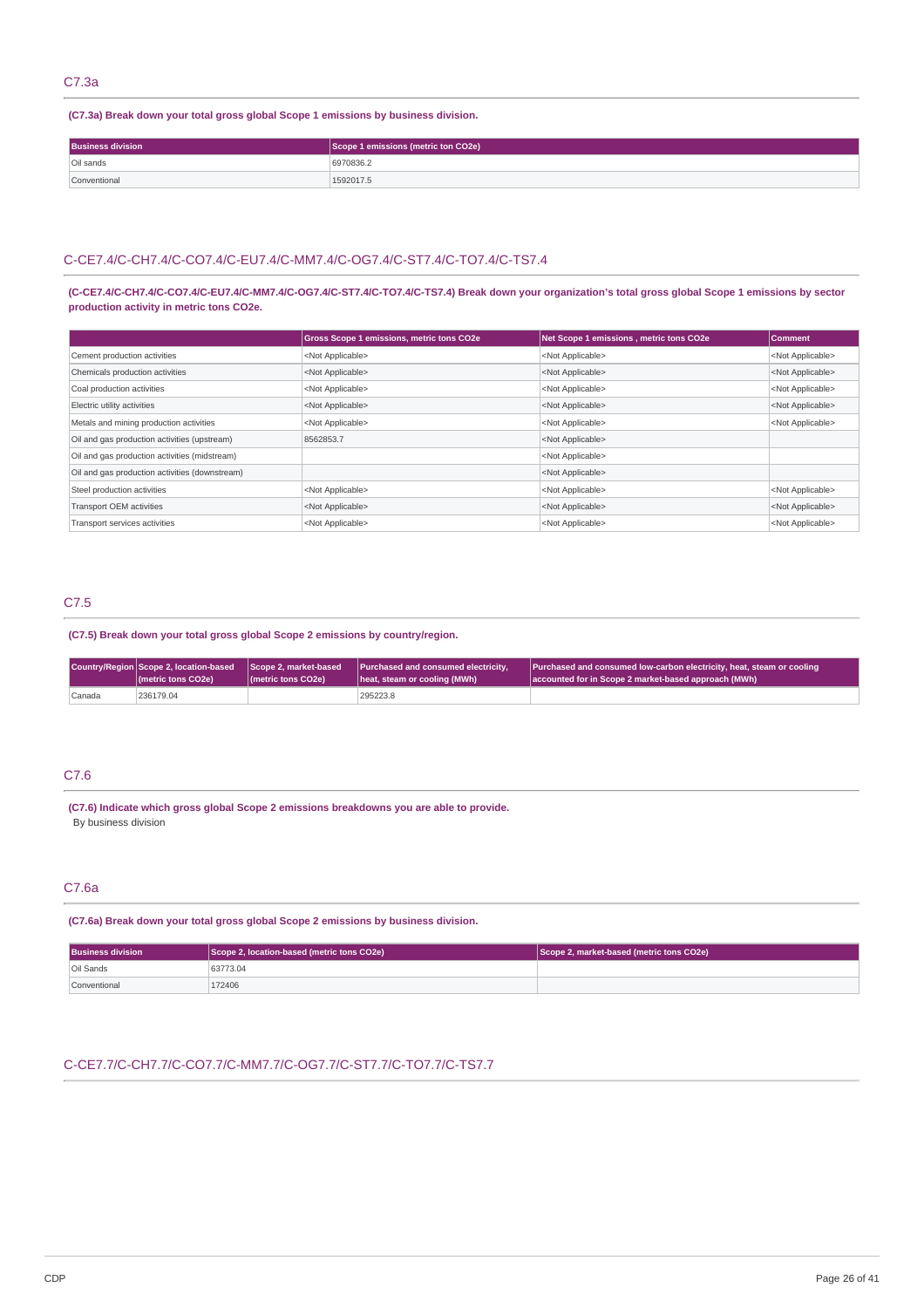### (C-CE7.7/C-CH7.7/C-CO7.7/C-MM7.7/C-OG7.7/C-ST7.7/C-TO7.7/C-TS7.7) Break down your organization's total gross global Scope 2 emissions by sector production **activity in metric tons CO2e.**

|                                                | Scope 2, location-based, metric tons CO2e | Scope 2, market-based (if applicable), metric tons CO2e | Comment                   |
|------------------------------------------------|-------------------------------------------|---------------------------------------------------------|---------------------------|
| Cement production activities                   | <not applicable=""></not>                 | <not applicable=""></not>                               | <not applicable=""></not> |
| Chemicals production activities                | <not applicable=""></not>                 | <not applicable=""></not>                               | <not applicable=""></not> |
| Coal production activities                     | <not applicable=""></not>                 | <not applicable=""></not>                               | <not applicable=""></not> |
| Metals and mining production activities        | <not applicable=""></not>                 | <not applicable=""></not>                               | <not applicable=""></not> |
| Oil and gas production activities (upstream)   | 236179.04                                 |                                                         |                           |
| Oil and gas production activities (midstream)  |                                           |                                                         |                           |
| Oil and gas production activities (downstream) |                                           |                                                         |                           |
| Steel production activities                    | <not applicable=""></not>                 | <not applicable=""></not>                               | <not applicable=""></not> |
| Transport OEM activities                       | <not applicable=""></not>                 | <not applicable=""></not>                               | <not applicable=""></not> |
| Transport services activities                  | <not applicable=""></not>                 | <not applicable=""></not>                               | <not applicable=""></not> |

# C7.9

(C7.9) How do your gross global emissions (Scope 1 and 2 combined) for the reporting year compare to those of the previous reporting year? Decreased

### C7.9a

(C7.9a) Identify the reasons for any change in your gross global emissions (Scope 1 and 2 combined), and for each of them specify how your emissions compare **to the previous year.**

|                                            | <b>Change in emissions</b><br>(metric tons CO2e) | Direction<br>of change           | Emissions<br>value | Please explain calculation                                                                                                                                                                                                                    |
|--------------------------------------------|--------------------------------------------------|----------------------------------|--------------------|-----------------------------------------------------------------------------------------------------------------------------------------------------------------------------------------------------------------------------------------------|
| Change in renewable<br>energy consumption  |                                                  | $<$ Not<br>Applicable<br>$\vert$ | (percentage)       |                                                                                                                                                                                                                                               |
| Other emissions<br>reduction activities    |                                                  | $<$ Not<br>Applicable<br>$\geq$  |                    |                                                                                                                                                                                                                                               |
| <b>Divestment</b>                          |                                                  | $<$ Not<br>Applicable<br>$\vert$ |                    |                                                                                                                                                                                                                                               |
| Acquisitions                               |                                                  | $<$ Not<br>Applicable<br>$\geq$  |                    |                                                                                                                                                                                                                                               |
| Mergers                                    |                                                  | $<$ Not<br>Applicable<br>$\geq$  |                    |                                                                                                                                                                                                                                               |
| Change in output                           |                                                  | $<$ Not<br>Applicable<br>$\geq$  |                    |                                                                                                                                                                                                                                               |
| Change in<br>methodology                   | 146255.26                                        | Decreased 38                     |                    | Reduction in company-wide total scope 2 emissions was a result of decreased production across our conventional operations,<br>resulting in decreased electricity demand. Additionally, the Alberta grid factor changed from 0.9 to 0.8 t/MWh. |
| Change in boundary                         |                                                  | $<$ Not<br>Applicable<br>$\geq$  |                    |                                                                                                                                                                                                                                               |
| Change in physical<br>operating conditions |                                                  | $<$ Not<br>Applicable<br>$\geq$  |                    |                                                                                                                                                                                                                                               |
| Unidentified                               |                                                  | $<$ Not<br>Applicable<br>$\geq$  |                    |                                                                                                                                                                                                                                               |
| Other                                      |                                                  | $<$ Not<br>Applicable<br>$\geq$  |                    |                                                                                                                                                                                                                                               |

# C7.9b

(C7.9b) Are your emissions performance calculations in C7.9 and C7.9a based on a location-based Scope 2 emissions figure or a market-based Scope 2 **emissions figure?**

Location-based

### C8. Energy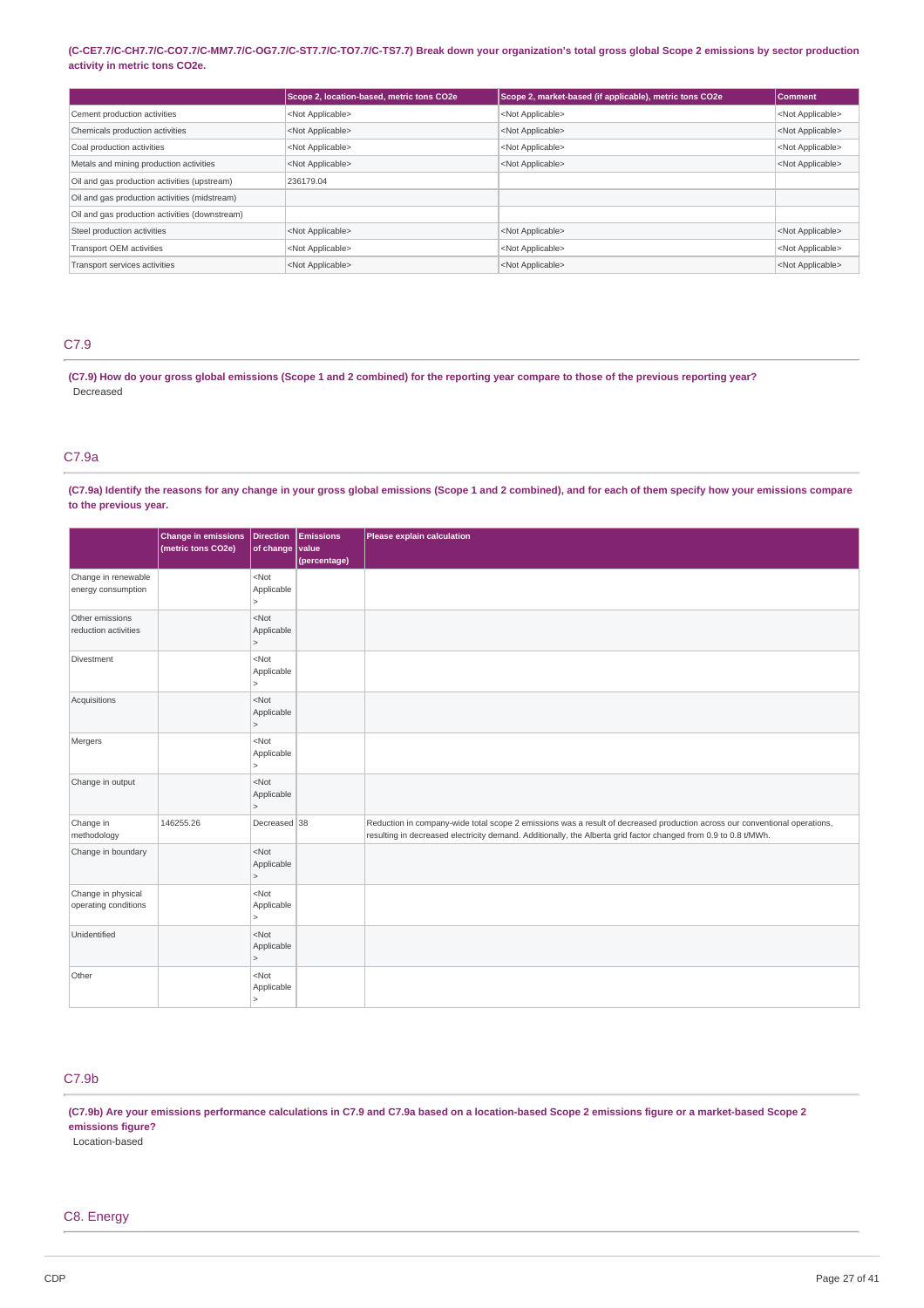# C8.1

**(C8.1) What percentage of your total operational spend in the reporting year was on energy?** More than 0% but less than or equal to 5%

# C8.2

### **(C8.2) Select which energy-related activities your organization has undertaken.**

|                                                    | Indicate whether your organization undertook this energy-related activity in the reporting year |
|----------------------------------------------------|-------------------------------------------------------------------------------------------------|
| Consumption of fuel (excluding feedstocks)         | Yes                                                                                             |
| Consumption of purchased or acquired electricity   | Yes                                                                                             |
| Consumption of purchased or acquired heat          | N <sub>0</sub>                                                                                  |
| Consumption of purchased or acquired steam         | N <sub>0</sub>                                                                                  |
| Consumption of purchased or acquired cooling       | <b>No</b>                                                                                       |
| Generation of electricity, heat, steam, or cooling | Yes                                                                                             |

## C8.2a

### **(C8.2a) Report your organization's energy consumption totals (excluding feedstocks) in MWh.**

|                                                                               | <b>Heating value</b>       |                           |                           | MWh from renewable sources   MWh from non-renewable sources   Total (renewable and non-renewable) MWh |
|-------------------------------------------------------------------------------|----------------------------|---------------------------|---------------------------|-------------------------------------------------------------------------------------------------------|
| Consumption of fuel (excluding feedstock)                                     | HHV (higher heating value) |                           | 40911985.58               |                                                                                                       |
| Consumption of purchased or acquired electricity<br><not applicable=""></not> |                            |                           | 295223.8                  |                                                                                                       |
| Consumption of purchased or acquired heat                                     | <not applicable=""></not>  | <not applicable=""></not> | <not applicable=""></not> | <not applicable=""></not>                                                                             |
| Consumption of purchased or acquired steam                                    | <not applicable=""></not>  | <not applicable=""></not> | <not applicable=""></not> | <not applicable=""></not>                                                                             |
| Consumption of purchased or acquired cooling                                  | <not applicable=""></not>  | <not applicable=""></not> | <not applicable=""></not> | <not applicable=""></not>                                                                             |
| Consumption of self-generated non-fuel renewable energy                       | <not applicable=""></not>  |                           | <not applicable=""></not> |                                                                                                       |
| Total energy consumption                                                      | <not applicable=""></not>  |                           | 41209571.17               |                                                                                                       |

# C8.2b

## **(C8.2b) Select the applications of your organization's consumption of fuel.**

|                                                         | Indicate whether your organization undertakes this fuel application |
|---------------------------------------------------------|---------------------------------------------------------------------|
| Consumption of fuel for the generation of electricity   | Yes                                                                 |
| Consumption of fuel for the generation of heat          | Yes                                                                 |
| Consumption of fuel for the generation of steam         | Yes                                                                 |
| Consumption of fuel for the generation of cooling       | l No                                                                |
| Consumption of fuel for co-generation or tri-generation | Yes                                                                 |

# C8.2c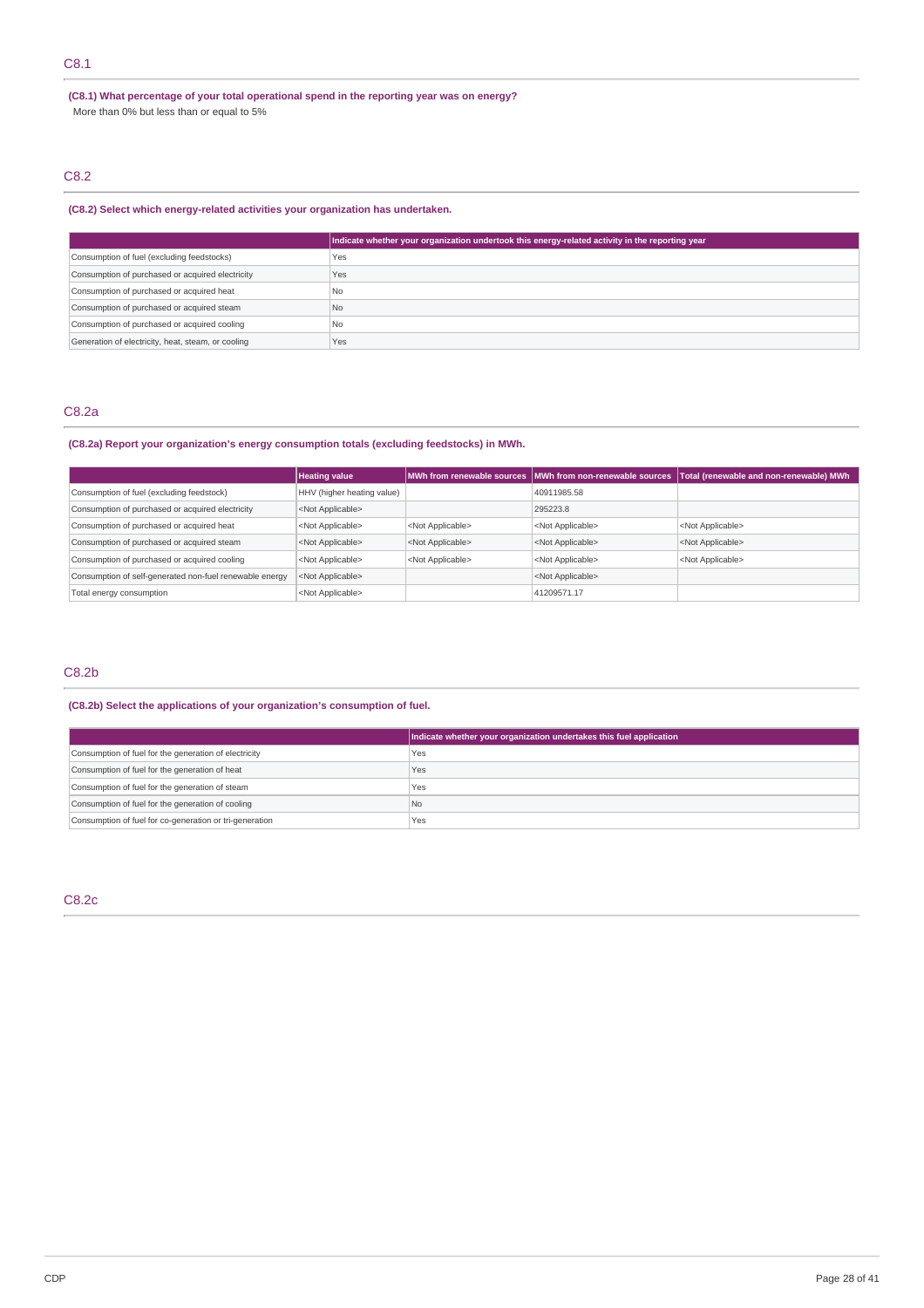## **(C8.2c) State how much fuel in MWh your organization has consumed (excluding feedstocks) by fuel type.**

**Fuels (excluding feedstocks)** Fuel Gas

**Heating value**

HHV (higher heating value)

**Total fuel MWh consumed by the organization** 40911985.58

**MWh fuel consumed for self-generation of electricity** 4324198.2

**MWh fuel consumed for self-generation of heat** 1175104.11

**MWh fuel consumed for self-generation of steam** 29623357.13

**MWh fuel consumed for self-generation of cooling** <Not Applicable>

**MWh fuel consumed for self-cogeneration or self-trigeneration** 5499302.31

**Emission factor** 2.22918

**Unit** kg CO2e per m3

### **Emissions factor source**

AP42 Fifth Edition Pg 1.4-6 or Alberta Specified Gas Reporting Regulation quantification methodology, where applicable.

#### **Comment**

Global Warming Potential values used: CO2 = 1, CH4 = 25, N2O = 298.

### C8.2d

(C8.2d) Provide details on the electricity, heat, steam, and cooling your organization has generated and consumed in the reporting year.

|         | <b>Total Gross generation</b><br>$ $ (MWh) | Generation that is consumed by the<br>organization (MWh) | (MWh) | Gross generation from renewable sources Generation from renewable sources that is consumed by the<br>organization (MWh) |
|---------|--------------------------------------------|----------------------------------------------------------|-------|-------------------------------------------------------------------------------------------------------------------------|
|         | Electricity 1366567.37                     | 1166588.76                                               |       |                                                                                                                         |
| Heat    | 1110627.28                                 | 1110627.28                                               |       |                                                                                                                         |
| Steam   |                                            |                                                          |       |                                                                                                                         |
| Cooling |                                            |                                                          |       |                                                                                                                         |

## C9. Additional metrics

# C9.1

**(C9.1) Provide any additional climate-related metrics relevant to your business.**

**Description**

Energy usage

**Metric value** 147.18

**Metric numerator** 147.18 (millions GJ)

**Metric denominator (intensity metric only)** 25,954,786 m3OE/yr

### **% change from previous year**

6

### **Direction of change**

Increased

### **Please explain**

We report both energy use and energy intensity. Our energy use held relatively flat year-over-year, and the intensity increased slightly due to the mandatory curtailment program put in place by the Alberta Government to limit production.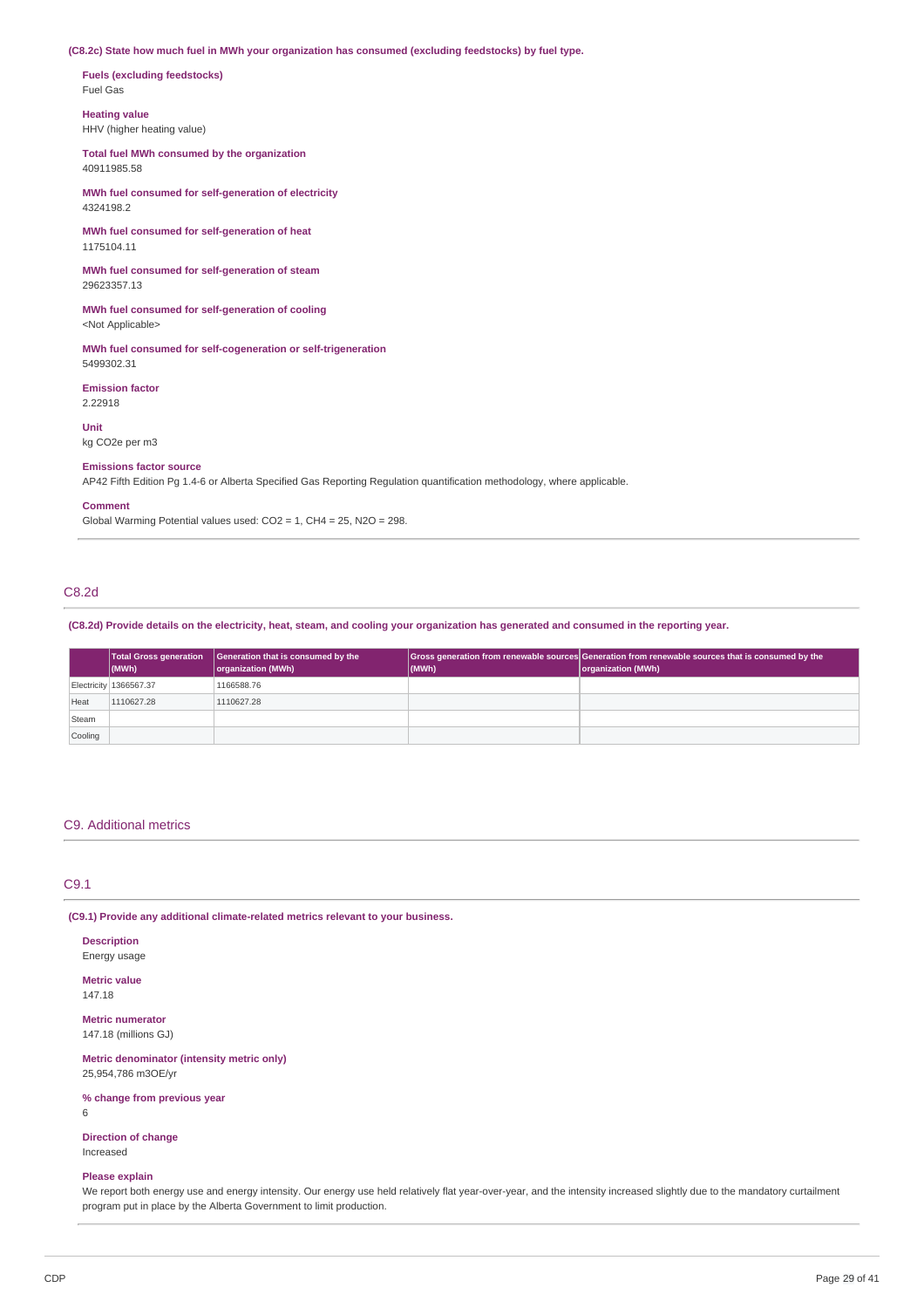#### (C-OG9.2a) Disclose your net liquid and gas hydrocarbon production (total of subsidiaries and equity-accounted entities).

|                                                                   | In-year net production | <b>Comment</b>                                                            |
|-------------------------------------------------------------------|------------------------|---------------------------------------------------------------------------|
| Crude oil and condensate, million barrels                         | 1.79                   | As per Production History and Per-Unit Results, pg. 20, Cenovus 2019 AIF. |
| Natural gas liquids, million barrels                              | 7.94                   | As per Production History and Per-Unit Results, pg. 20, Cenovus 2019 AIF. |
| Oil sands, million barrels (includes bitumen and synthetic crude) | 129.3                  | As per Production History and Per-Unit Results, pg. 20, Cenovus 2019 AIF. |
| Natural gas, billion cubic feet                                   | 154.76                 | As per Production History and Per-Unit Results, pg. 20, Cenovus 2019 AIF. |

## C-OG9.2b

(C-OG9.2b) Explain which listing requirements or other methodologies you use to report reserves data. If your organization cannot provide data due to legal **restrictions on reporting reserves figures in certain countries, please explain this.**

As a Canadian issuer, Cenovus is subject to the reporting requirements of Canadian securities regulatory authorities, including the reporting of the Corporation's reserves in accordance with National Instrument 51-101 Standards of Disclosure for Oil and Gas Activities ("NI 51-101"). NI 51-101 permits oil and gas issuers, in their filings with Canadian securities regulatory authorities, to disclose proved and probable reserves, and to disclose reserves and production on a gross basis before deducting royalties. Proved reserves are reserves that can be estimated with a high degree of certainty to be recoverable. Probable reserves are those additional reserves that are less certain to be recovered.

Our reserves data is reported in accordance with the standards set out in the Canadian Oil and Gas Evaluation Handbook as amended from time to time, which is maintained by the Society of Petroleum Evaluation Engineers (Calgary Chapter).

As a result of filing a registration statement in the U.S., Cenovus is required, under U.S. securities laws, to annually file a report of our reserves calculated in accordance with SEC requirements (an "ASC Form 932"). The SEC definitions of proved and probable reserves are different from the definitions contained in NI 51-101.

More information regarding reserves data is available in Cenovus's 2019 AIF (starting on pg. 12) and 2019 ASC Form 932 (filed as an Exhibit to Cenovus's annual SEC filing on Form 40-F).

# C-OG9.2c

(C-OG9.2c) Disclose your estimated total net reserves and resource base (million boe), including the total associated with subsidiaries and equity-accounted **entities.**

| Estimated total net proved + Estimated total net proved +<br>probable reserves (2P)<br>$ $ (million BOE) | probable + possible reserves<br>$(3P)$ (million BOE) | <b>Estimated net total</b><br>resource base<br>$ $ (million BOE) | <b>Comment</b>                                                                                                                                |
|----------------------------------------------------------------------------------------------------------|------------------------------------------------------|------------------------------------------------------------------|-----------------------------------------------------------------------------------------------------------------------------------------------|
| Row 5066                                                                                                 | 5066                                                 | 5066                                                             | - as per "Summary of Company Interest Oil and Gas Reserves as at December 31, 2019 - After Royalties", pg. 14,                                |
|                                                                                                          |                                                      |                                                                  | Cenovus 2019 AIF - do not evaluate possible reserves - have not evaluated any type of resource for disclosure<br>purposes since year-end 2016 |

### C-OG9.2d

(C-OG9.2d) Provide an indicative percentage split for 2P, 3P reserves, and total resource base by hydrocarbon categories.

|                                                        | $Net proved +$<br> (2P)(%) | $\vert$ Net proved + probable + $\vert$ Net total<br>probable reserves possible reserves (3P)<br>(%) | <b>Iresource</b><br>base (%) | <b>Comment</b>                                                                                                                                                                                                                                        |
|--------------------------------------------------------|----------------------------|------------------------------------------------------------------------------------------------------|------------------------------|-------------------------------------------------------------------------------------------------------------------------------------------------------------------------------------------------------------------------------------------------------|
| Crude oil/ condensate/ 2<br>natural gas liguids        |                            |                                                                                                      |                              | - as per "Summary of Company Interest Oil and Gas Reserves as at December 31, 2019 - After Royalties", pg. 14,<br>Cenovus 2019 AIF - do not evaluate possible reserves - do not evaluate resources                                                    |
| Natural gas                                            | h                          |                                                                                                      |                              | - as per "Summary of Company Interest Oil and Gas Reserves as at December 31, 2019 - After Royalties", pg. 14,<br>Cenovus 2019 AIF - do not evaluate possible reserves - do not evaluate resources                                                    |
| Oil sands (includes<br>bitumen and synthetic<br>crude) | 92                         | 92                                                                                                   | 92                           | - as per "Summary of Company Interest Oil and Gas Reserves as at December 31, 2019 - After Royalties", pg. 14,<br>Cenovus 2019 AIF - do not evaluate possible reserves - have not evaluated oil sands for disclosure purposes since year-<br>end 2016 |

# C-OG9.2e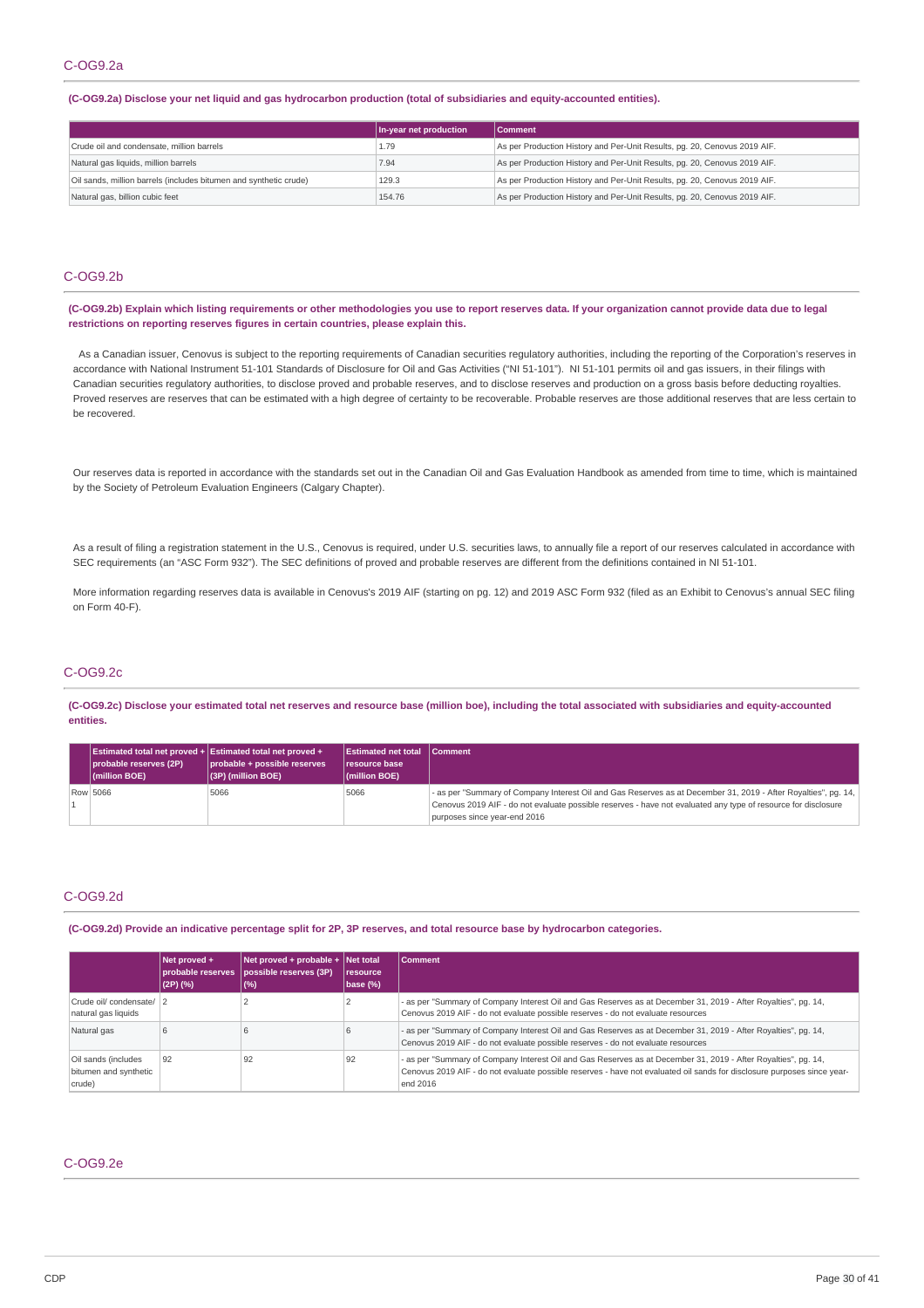(C-OG9.2e) Provide an indicative percentage split for production, 1P, 2P, 3P reserves, and total resource base by development types.

**Development type** Onshore **In-year net production (%)**

26

**Net proved reserves (1P) (%)**

**Net proved + probable reserves (2P) (%)**

8

7

**Net proved + probable + possible reserves (3P) (%)**

8

**Net total resource base (%)**

8

### **Comment**

- as per "Net Proved Reserves (Cenovus Share After Royalties)", pg. 3, Cenovus 2019 ASC 932 - do not evaluate possible reserves - have not evaluated oil sands for disclosure purposes since year-end 2016

### **Development type**

Oil sand/extra heavy oil

### **In-year net production (%)**

74

### **Net proved reserves (1P) (%)**

93

### **Net proved + probable reserves (2P) (%)**

92

### **Net proved + probable + possible reserves (3P) (%)**

92

### **Net total resource base (%)**

92

### **Comment**

- as per "Net Proved Reserves (Cenovus Share After Royalties)", pg. 3, Cenovus 2019 ASC 932 - do not evaluate possible reserves - have not evaluated oil sands for disclosure purposes since year-end 2016

# C-OG9.3a

**(C-OG9.3a) Disclose your total refinery throughput capacity in the reporting year in thousand barrels per day.**

|          | Total refinery throughput capacity (Thousand barrels per day) |
|----------|---------------------------------------------------------------|
| Capacity | 482<br>the contract of the contract of                        |

### C-OG9.3b

**(C-OG9.3b) Disclose feedstocks processed in the reporting year in million barrels per year.**

|                  | Throughput (Million barrels) | Comment |
|------------------|------------------------------|---------|
| l Oil            |                              |         |
| Other feedstocks |                              |         |
| Total            | 169.5                        |         |

# C-OG9.3c

**(C-OG9.3c) Are you able to break down your refinery products and net production?** Yes

### C-OG9.3d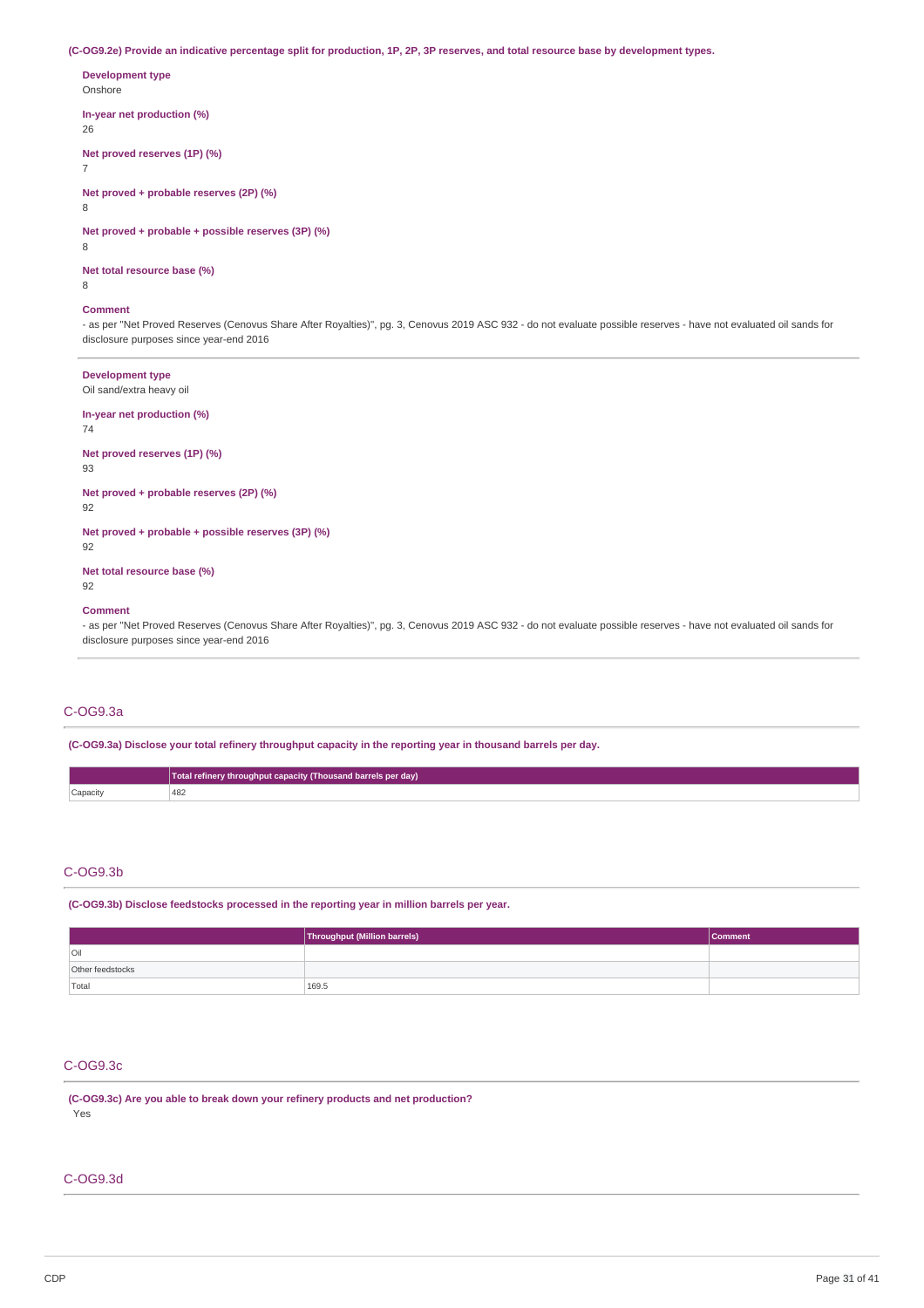## (C-OG9.3d) Disclose your refinery products and net production in the reporting year in million barrels per year.

| Refinery net production (Million barrels) *not including products used/consumed on site<br><b>Product produced</b> |       |
|--------------------------------------------------------------------------------------------------------------------|-------|
| Gasolines                                                                                                          | 81.41 |
| Other, please specify (Distillates)                                                                                | 60.91 |
| Other, please specify (Other)                                                                                      | 27.84 |

## C-CE9.6/C-CG9.6/C-CH9.6/C-CN9.6/C-CO9.6/C-EU9.6/C-MM9.6/C-OG9.6/C-RE9.6/C-ST9.6/C-TO9.6/C-TS9.6

**(C-CE9.6/C-CG9.6/C-CH9.6/C-CN9.6/C-CO9.6/C-EU9.6/C-MM9.6/C-OG9.6/C-RE9.6/C-ST9.6/C-TO9.6/C-TS9.6) Does your organization invest in research and development (R&D) of low-carbon products or services related to your sector activities?**

|       | <b>-carbon R&amp;D</b><br>Inve<br><b>IOW</b><br>:stment | <b>TComment</b> |
|-------|---------------------------------------------------------|-----------------|
| Row 1 | 'Yes<br>$\sim$ $\sim$                                   |                 |

### C-CO9.6a/C-EU9.6a/C-OG9.6a

(C-CO9.6a/C-EU9.6a/C-OG9.6a) Provide details of your organization's investments in low-carbon R&D for your sector activities over the last three years.

| <b>Technology area</b>                        | Stage of development in the reporting<br>vear | Average % of total R&D investment over the last 3<br><b>vears</b> | R&D investment figure in the reporting year<br>(optional) | <b>Comment</b> |
|-----------------------------------------------|-----------------------------------------------|-------------------------------------------------------------------|-----------------------------------------------------------|----------------|
| Unable to disaggregate by technology<br>larea | <not applicable=""></not>                     | Please select                                                     |                                                           |                |
| Please select                                 | <not applicable=""></not>                     | Please select                                                     |                                                           |                |

## C-OG9.7

(C-OG9.7) Disclose the breakeven price (US\$/BOE) required for cash neutrality during the reporting year, i.e. where cash flow from operations covers CAPEX and **dividends paid/ share buybacks.**

38

based on the following benchmark prices and differentials: o US\$12.50/bbl WTI-WCS differential o US\$3.00/bbl discount for C5 relative to WTI o US\$13.00/bbl Chicago 321 *crack spread o Foreign exchange rate of \$0.70 CAD/USD*

# C10. Verification

### C10.1

**(C10.1) Indicate the verification/assurance status that applies to your reported emissions.**

|                                          | Verification/assurance status                          |
|------------------------------------------|--------------------------------------------------------|
| Scope 1                                  | Third-party verification or assurance process in place |
| Scope 2 (location-based or market-based) | Third-party verification or assurance process in place |
| Scope 3                                  | No emissions data provided                             |

# C10.1a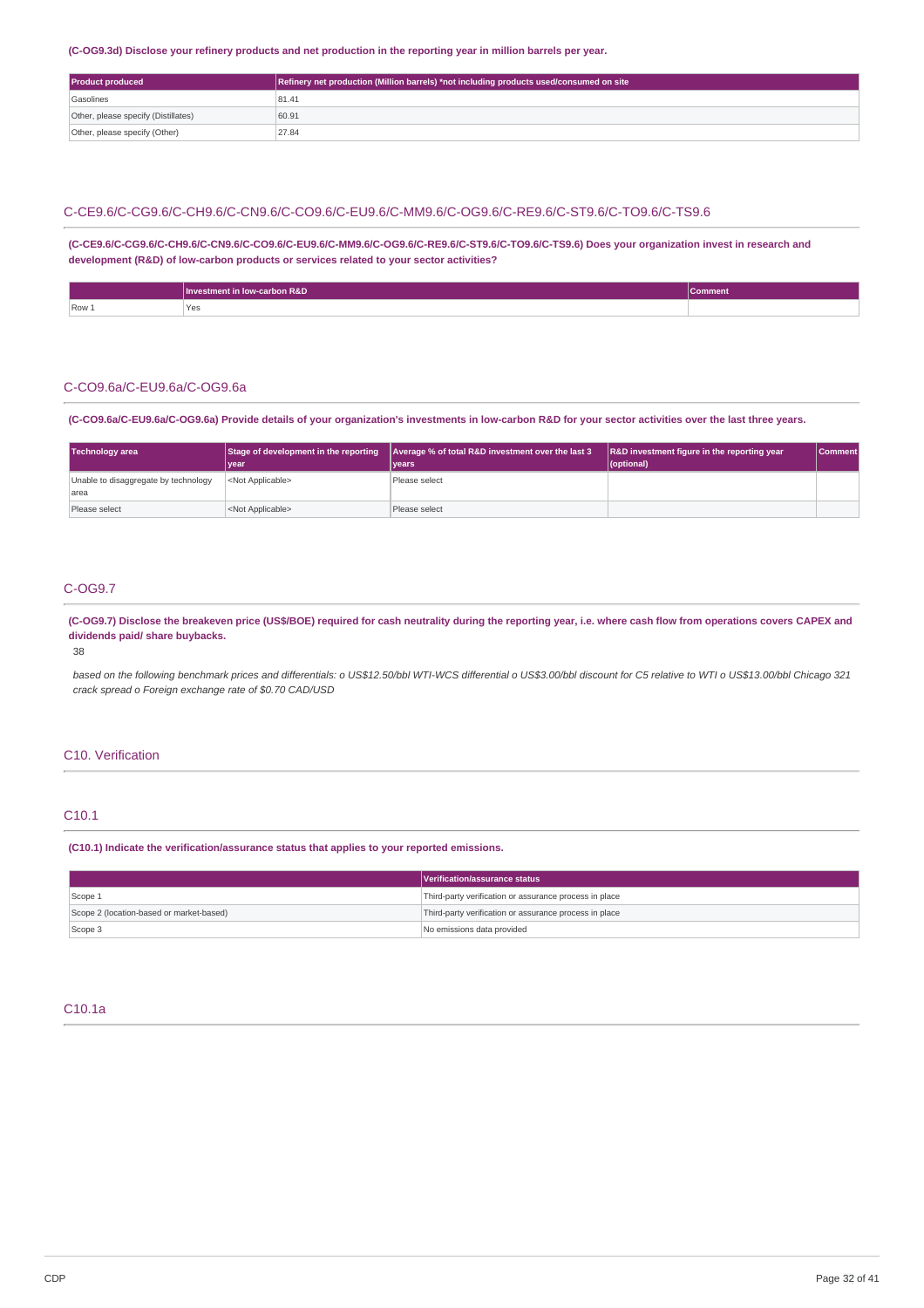(C10.1a) Provide further details of the verification/assurance undertaken for your Scope 1 emissions, and attach the relevant statements.

**Verification or assurance cycle in place** Annual process

**Status in the current reporting year**

Complete

**Type of verification or assurance** Reasonable assurance

# **Attach the statement**

19 Cenovus C05-02 Assurance Statement\_FINAL.pdf 19 Cenovus C05-02 Assurance Statement\_FINAL.pdf

#### **Page/ section reference**

**Relevant standard**

ISAE3000

#### **Proportion of reported emissions verified (%)** 100

# C10.1b

(C10.1b) Provide further details of the verification/assurance undertaken for your Scope 2 emissions and attach the relevant statements.

**Scope 2 approach** Scope 2 location-based

**Verification or assurance cycle in place** Annual process

**Status in the current reporting year** Complete

**Type of verification or assurance** Reasonable assurance

**Attach the statement** 19 Cenovus C05-02 Assurance Statement\_FINAL.pdf

### **Page/ section reference**

**Relevant standard** ISAE3000

**Proportion of reported emissions verified (%)** 100

# C10.2

(C10.2) Do you verify any climate-related information reported in your CDP disclosure other than the emissions figures reported in C6.1, C6.3, and C6.5? No, we do not verify any other climate-related information reported in our CDP disclosure

## C11. Carbon pricing

# C11.1

(C11.1) Are any of your operations or activities regulated by a carbon pricing system (i.e. ETS, Cap & Trade or Carbon Tax)? Yes

# C11.1a

**(C11.1a) Select the carbon pricing regulation(s) which impacts your operations.** Alberta Carbon Competitive Incentive Regulation (CCIR) – ETS BC carbon tax

### C11.1b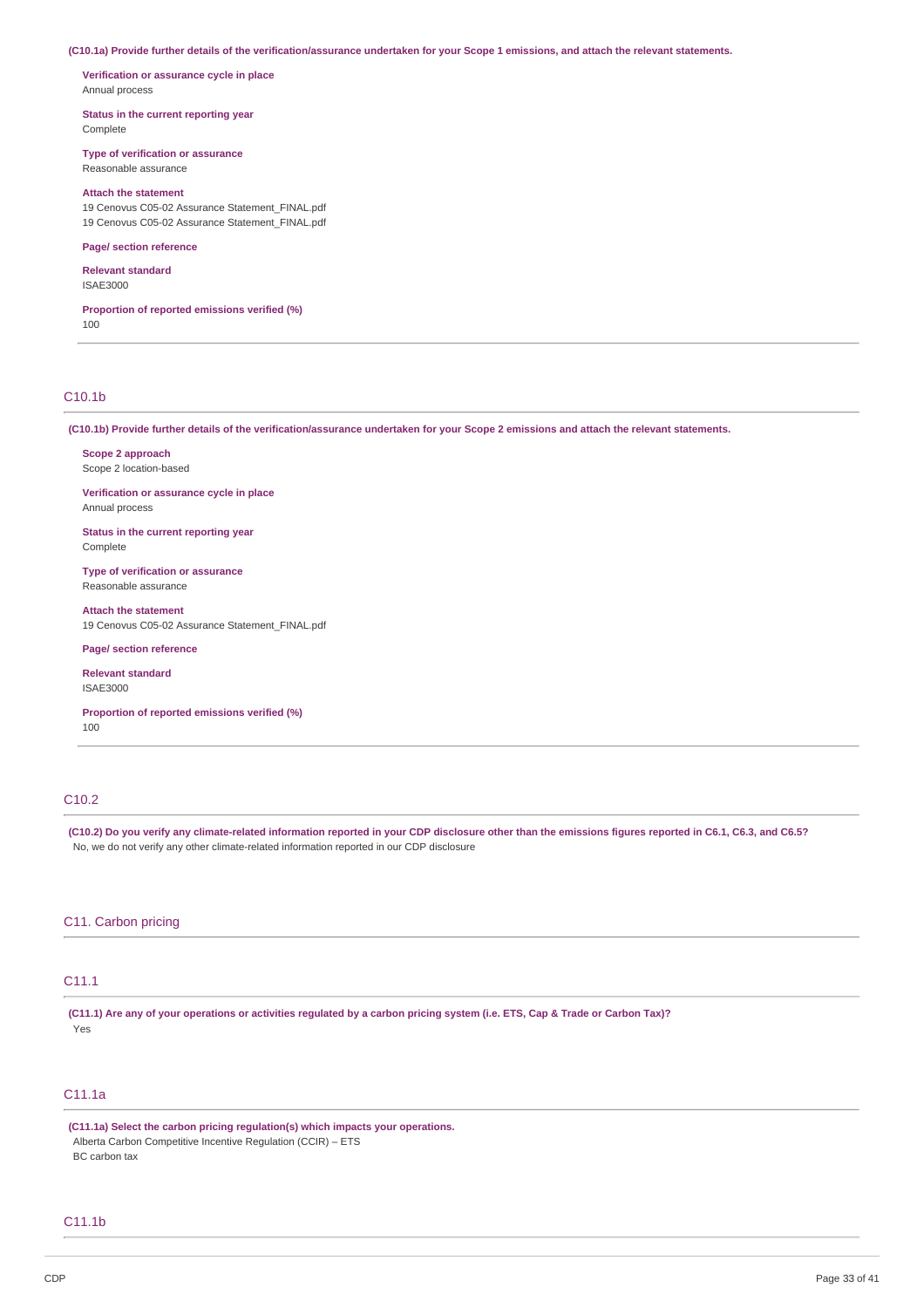**(C11.1b) Complete the following table for each of the emissions trading schemes you are regulated by.**

**Alberta Carbon Competitive Incentive Regulation (CCIR) – ETS**

**% of Scope 1 emissions covered by the ETS**

83.84

**% of Scope 2 emissions covered by the ETS** 34.40948443

**Period start date** January 1 2019

**Period end date** December 31 2019

**Allowances allocated** 622749

**Allowances purchased** 99911

**Verified Scope 1 emissions in metric tons CO2e** 7208455.11

**Verified Scope 2 emissions in metric tons CO2e** 317447.03

**Details of ownership** Facilities we own and operate

#### **Comment**

Assumed % of scope 1 and 2 relative to total corporate emissions.

# C11.1c

**(C11.1c) Complete the following table for each of the tax systems you are regulated by.**

### **BC carbon tax**

**Period start date** January 1 2019

**Period end date** December 31 2019

**% of total Scope 1 emissions covered by tax** 0.77

**Total cost of tax paid** 2201860.95

#### **Comment**

Assumed % of scope 1 and 2 relative to total corporate emissions.

C11.1d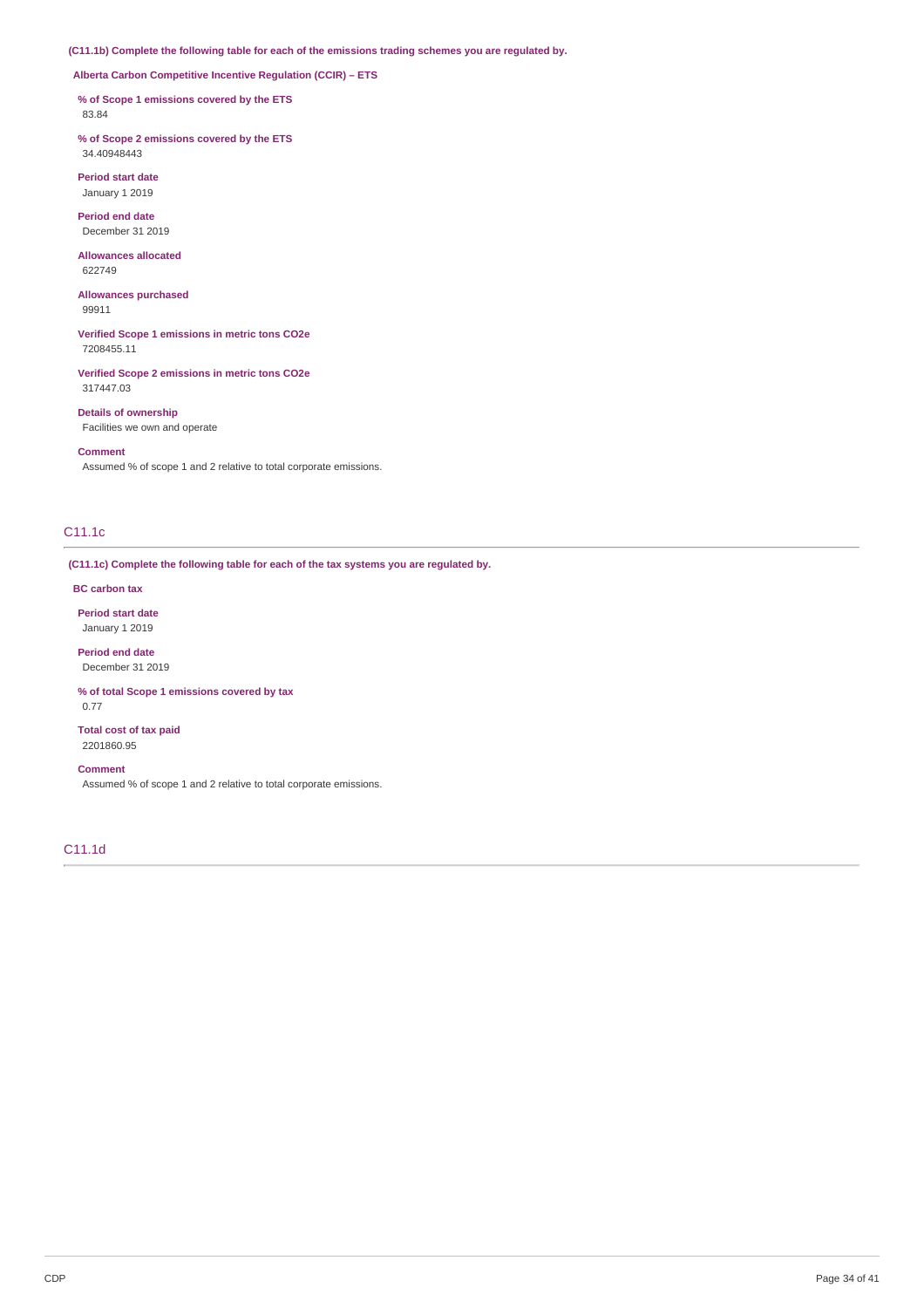#### (C11.1d) What is your strategy for complying with the systems you are regulated by or anticipate being regulated by?

Cenovus's strategy for complying with Alberta's Carbon Competitiveness Incentive Regulation (CCIR) was to minimize emissions from our operating facilities. This reduced our overall compliance obligation and also allowed us to generate Emission Performance Credits.

To minimize emissions from our operating facilities we do the following:

- Minimizing steam to oil ratio – A lower steam to oil ratio means lower fuel consumption, which results in lower greenhouse gas emissions. Cenovus's steam to oil ratios are among the lowest of our peers.

- Continuous energy efficiency improvements in operations – Cenovus continuously seeks to increase the energy efficiency in our operations and minimize greenhouse gas emissions.

- Technology development activities both internally and through our participation in the Canada's Oil Sands Innovation Alliance and other collaborations which allows us to explore and pilot technology that may demonstrate environmental improvements, including reductions in greenhouse gas emissions.

Under the BC carbon tax, Cenovus's conventional oil & gas assets are partially affected. As with CCIR, Cenovus's strategy for reducing its compliance obligation was to minimize emissions for operating facilities. Cenovus is consistently looking across our asset base to assess opportunities to reduce emissions from combustion, venting, flaring, and fugitive emissions. For example, Cenovus has been replacing legacy high-bleed pneumatic instrumentation with state-of-the-art low-bleed instruments, which vent significantly less natural gas. To date, our equipment conversion program has converted 1,000 instruments, which has reduced methane emissions by approximately 50,000 tonnes of carbon dioxide equivalent. We are planning to implement this change at all remaining well sites within our conventional operating area.

# C11.2

**(C11.2) Has your organization originated or purchased any project-based carbon credits within the reporting period?** Yes

## C11.2a

(C11.2a) Provide details of the project-based carbon credits originated or purchased by your organization in the reporting period.

**Credit origination or credit purchase** Credit origination

#### **Project type**

Energy efficiency: industry

### **Project identification**

Cap-Op Energy Engine Fuel Management and Vent Gas Capture Aggregated Project (Pool B) The objective of this aggregation program is to reduce greenhouse gas (GHG) emissions through the conservation of natural gas in the oil and gas industry. The activities undertaken by Program Participants will involve the implementation of an engine fuel management system that controls engine air-fuel ratios to improve fuel use efficiency, and from the implementation of vent gas capture systems that prevent the venting of greenhouse gases to the atmosphere.

#### **Verified to which standard**

Other, please specify (Standard for Validation, Verification and Audit under the Carbon Competitiveness Incentive Regulation)

**Number of credits (metric tonnes CO2e)** 4989

**Number of credits (metric tonnes CO2e): Risk adjusted volume** 4989

**Credits cancelled**

No

**Purpose, e.g. compliance**

Compliance

**Credit origination or credit purchase** Credit origination

**Project type**

Energy efficiency: industry

### **Project identification**

Cap-Op Energy Engine Fuel Management and Vent Gas Capture Program The objective of this aggregation program is to reduce greenhouse gas (GHG) emissions through the conservation of natural gas in the oil and gas industry. The activities undertaken by Program Participants will involve the implementation of an engine fuel management system that controls engine air-fuel ratios to improve fuel use efficiency, and from the implementation of vent gas capture systems that prevent the venting of greenhouse gases to the atmosphere.

#### **Verified to which standard**

Other, please specify (Standard for Validation, Verification and Audit under the Carbon Competitiveness Incentive Regulation)

**Number of credits (metric tonnes CO2e)**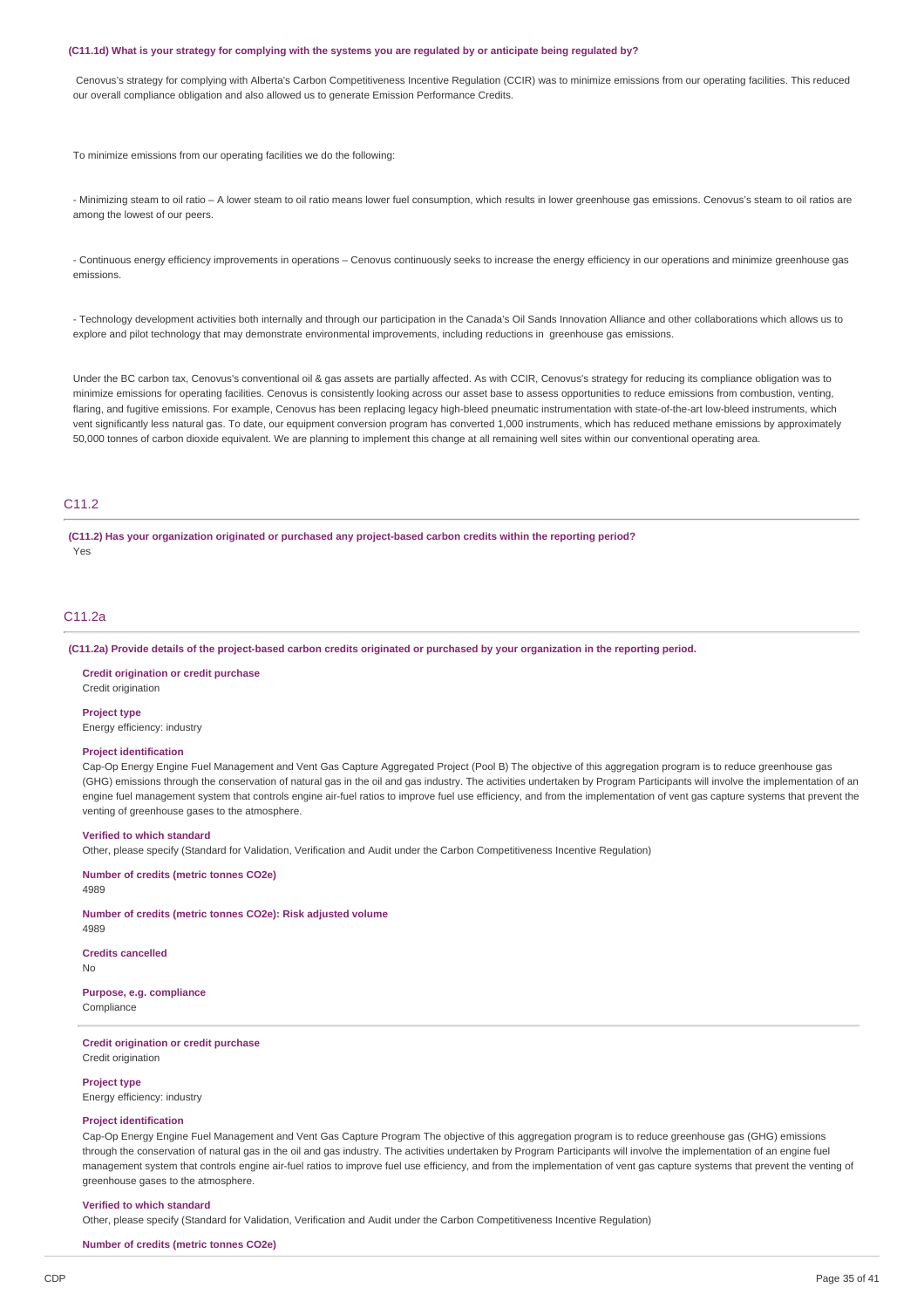#### 18295

#### **Number of credits (metric tonnes CO2e): Risk adjusted volume** 18295

# **Credits cancelled**

No

### **Purpose, e.g. compliance**

Compliance

### **Credit origination or credit purchase**

Credit origination

### **Project type**

Other, please specify (Engine Fuel Management and Vent Gas Capture)

### **Project identification**

Cap-Op Energy Engine Fuel Management and Vent Gas Capture Aggregated Project (Pool C) The objective of this aggregated project is to reduce greenhouse gas (GHG) emissions through the conservation of natural gas in the oil and gas industry. The activities undertaken by Project Participants will involve the implementation of an engine fuel management system that controls engine air-fuel ratios to improve fuel use efficiency, and/or from the implementation of vent gas capture systems that prevent the venting of greenhouse gases to the atmosphere.

### **Verified to which standard**

Other, please specify (Standard for Validation, Verification and Audit under the Carbon Competitiveness Incentive Regulation)

#### **Number of credits (metric tonnes CO2e)** 9418

**Number of credits (metric tonnes CO2e): Risk adjusted volume** 9418

## **Credits cancelled**

No

#### **Purpose, e.g. compliance** Compliance

**Credit origination or credit purchase**

Credit origination

**Project type** Energy efficiency: industry

**Project identification** Cap-Op Energy Engine Fuel Management and Vent Gas Capture Aggregated Project (Pool D)

#### **Verified to which standard**

Other, please specify (Standard for Validation, Verification and Audit under the Carbon Competitiveness Incentive Regulation)

**Number of credits (metric tonnes CO2e)** 3269

**Number of credits (metric tonnes CO2e): Risk adjusted volume** 3269

**Credits cancelled** No

**Purpose, e.g. compliance** Compliance

## **Credit origination or credit purchase**

Credit origination

**Project type** Methane avoidance

## **Project identification**

Cap-Op Energy Emission Reductions from Pneumatic Devices (Pool B) This aggregated project will reduce greenhouse gas (GHG) emissions through the conservation of natural gas in the oil and gas industry. The activities undertaken by Project Participants will involve the implementation of methane venting reduction projects and elimination of methane venting from process controls.

### **Verified to which standard**

Other, please specify (Standard for Validation, Verification and Audit under the Carbon Competitiveness Incentive Regulation)

**Number of credits (metric tonnes CO2e)**

47748

47748

**Number of credits (metric tonnes CO2e): Risk adjusted volume**

# **Credits cancelled**

No

**Purpose, e.g. compliance** Compliance

**Credit origination or credit purchase**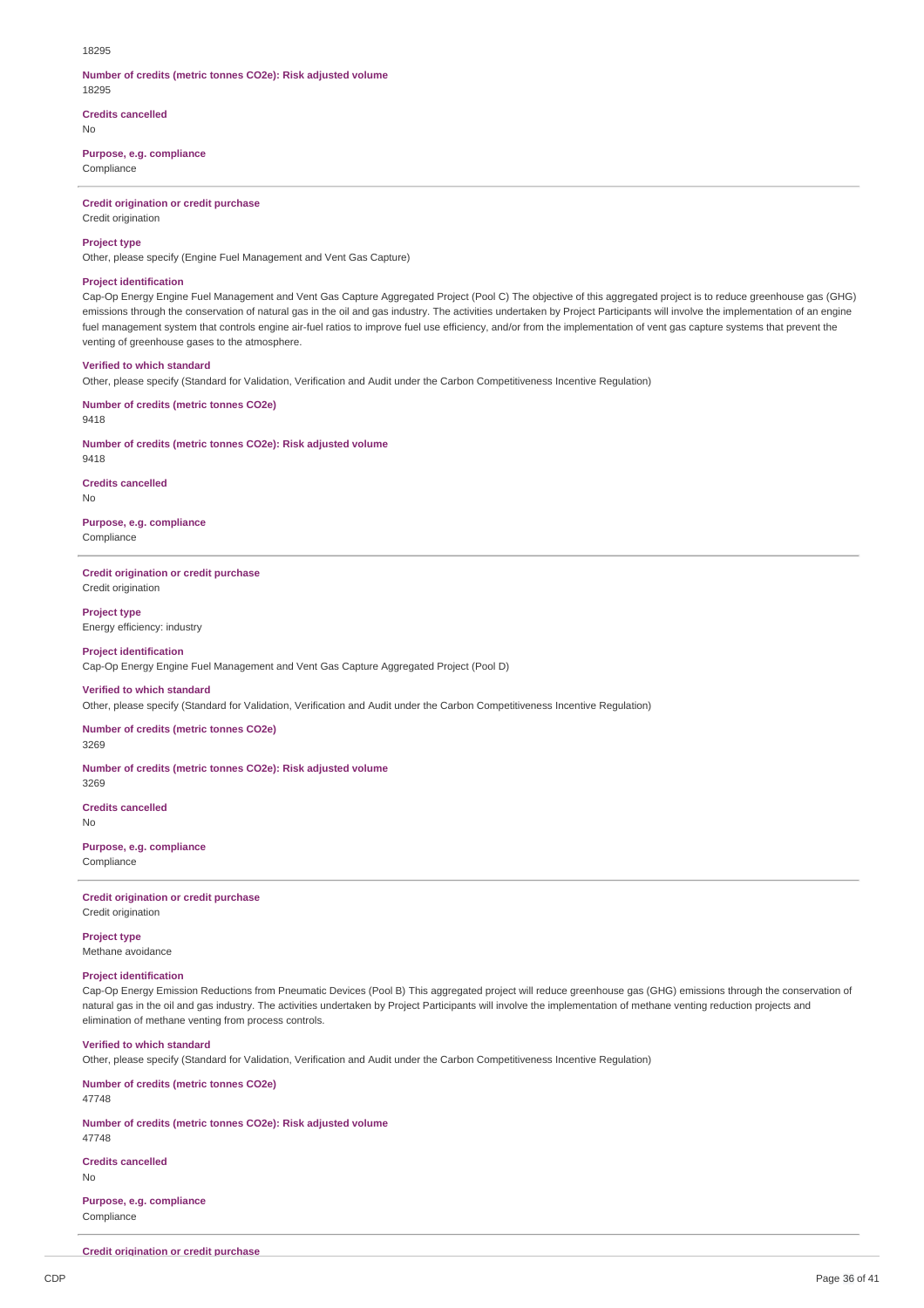#### **Credit origination or credit purchase** Credit origination

### **Project type**

Methane avoidance

# **Project identification**

Cap-Op Energy Emission Reductions from Pneumatic Devices (Pool C) Aggregated emission reduction projects from the conversion of gas-driven pneumatic devices to low-bleed or no-bleed alternatives, or the installation of new no-bleed pneumatic devices from sites across the Province of Alberta.

### **Verified to which standard**

Other, please specify (Standard for Validation, Verification and Audit under the Carbon Competitiveness Incentive Regulation)

**Number of credits (metric tonnes CO2e)**

5302

5302

**Number of credits (metric tonnes CO2e): Risk adjusted volume**

**Credits cancelled** No

**Purpose, e.g. compliance** Compliance

**Credit origination or credit purchase** Credit origination

**Project type** Methane avoidance

#### **Project identification**

Cap-Op Energy Emission Reductions from Pneumatic Devices (Pool D)

#### **Verified to which standard**

Other, please specify (Standard for Validation, Verification and Audit under the Carbon Competitiveness Incentive Regulation)

**Number of credits (metric tonnes CO2e)**

106

**Number of credits (metric tonnes CO2e): Risk adjusted volume** 106

**Credits cancelled**

No

**Purpose, e.g. compliance** Compliance

# C11.3

**(C11.3) Does your organization use an internal price on carbon?** Yes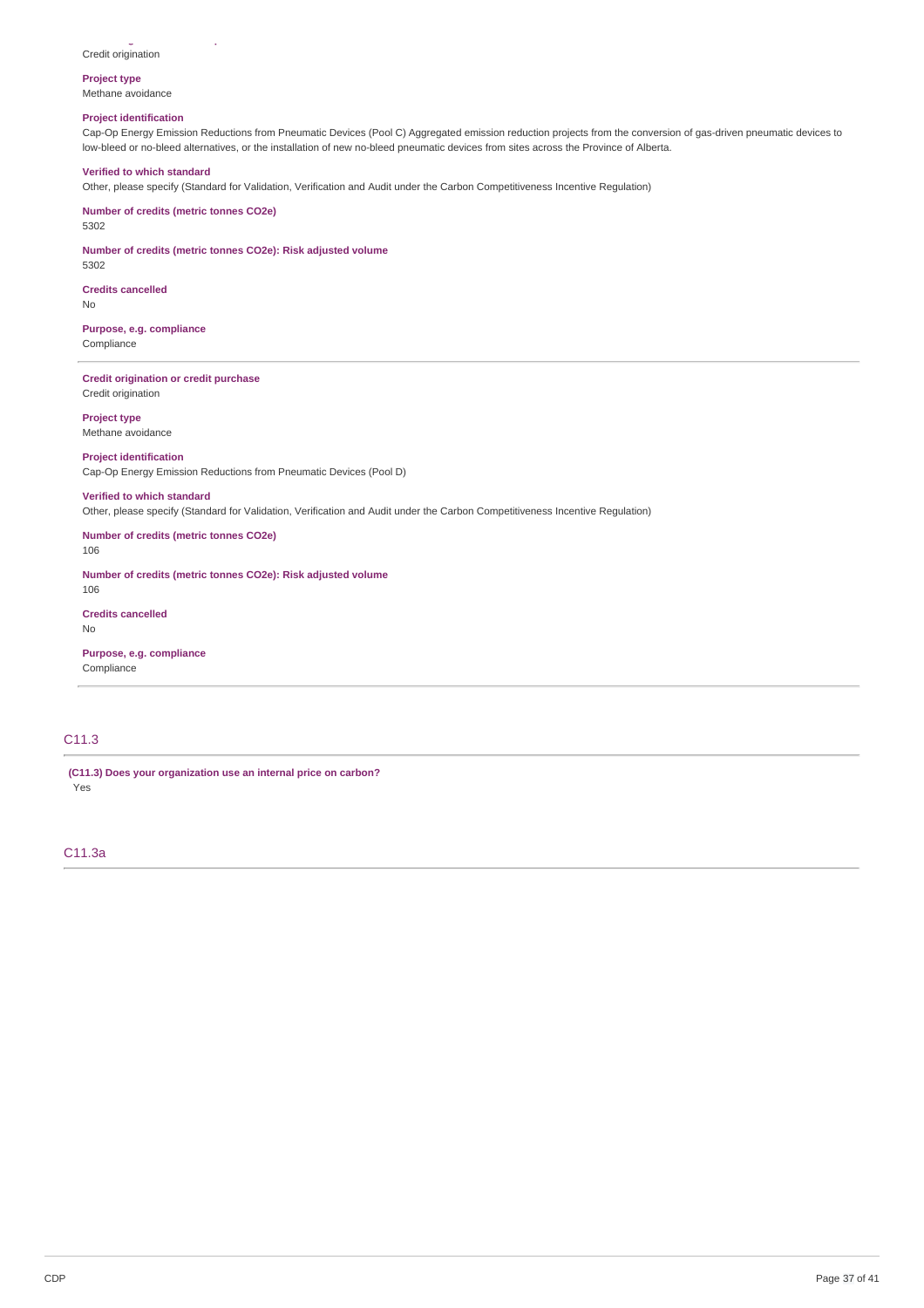#### **(C11.3a) Provide details of how your organization uses an internal price on carbon.**

## **Objective for implementing an internal carbon price**

Navigate GHG regulations Stakeholder expectations Change internal behavior Drive energy efficiency Drive low-carbon investment Stress test investments Identify and seize low-carbon opportunities

#### **GHG Scope**

Scope 1 Scope 2

### **Application**

Cenovus integrates the potential impact of GHG regulations and the cost of carbon at various price levels into the business planning process. To mitigate uncertainty surrounding future emissions regulation, we evaluate our development plans under a range of carbon-constrained scenarios. We have considered the International Energy Agency (IEA) scenarios in our strategic planning for several years and also conduct ongoing assessments of both public and private scenarios. Please refer to pg. 21-22 of our 2019 ESG report for more information on our scenario analysis process. https://www.cenovus.com/reports/2019/2019-esg-report.pdf

**Actual price(s) used (Currency /metric ton)**

30

**Variance of price(s) used** 30-300

### **Type of internal carbon price**

Other, please specify (Regulatory carbon price)

#### **Impact & implication**

Cenovus's operations are subject to carbon pricing in the provinces where we operate. In Alberta, 100 percent of Cenovus's oil sands and about 15 percent of our conventional operations were subject to carbon pricing for large industrial emitters under Alberta's Carbon Competitiveness Incentive Regulation in 2019. Effective in 2020, 100 percent of combustion-related emissions from Cenovus's operations are subject to a carbon pricing regime under Alberta's Technology, Innovation & Emissions Reduction regulation. This program aligns with the Government of Canada's carbon pricing regime which prices emissions at \$30 per tonne in 2020, \$40 per tonne in 2021 and \$50 per tonne in 2022 and beyond. The Government of British Columbia, which started its regime earlier than the federal government, has currently set the price of carbon at \$40 per tonne. The price is projected to rise to \$50 per tonne by 2021. While we have assets in British Columbia, we currently have minimal production in the province.

### C12. Engagement

# C12.1

**(C12.1) Do you engage with your value chain on climate-related issues?**

Yes, our customers

Yes, other partners in the value chain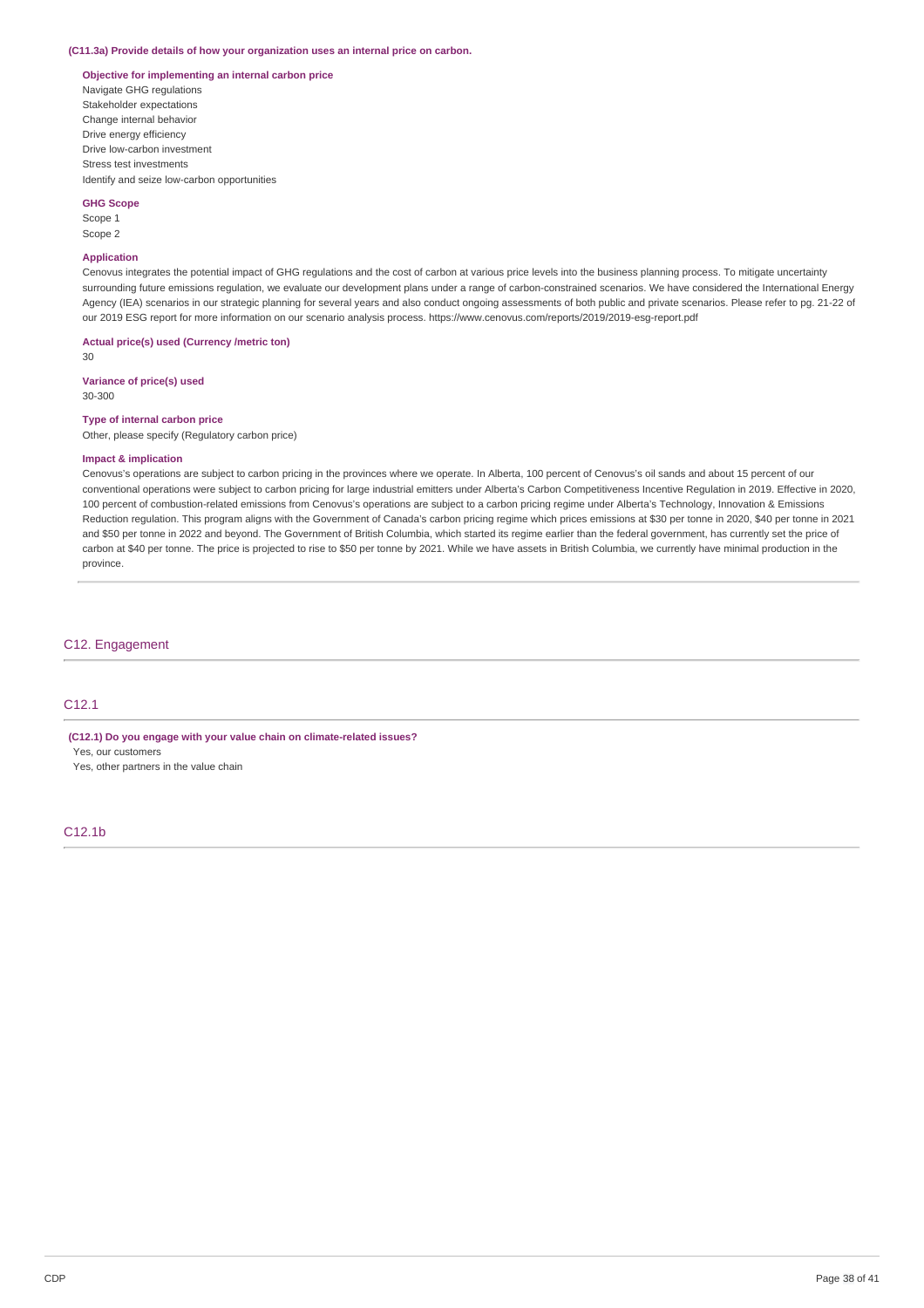#### **(C12.1b) Give details of your climate-related engagement strategy with your customers.**

**Type of engagement** Collaboration & innovation

#### **Details of engagement**

Other, please specify (Providing funding for innovative downstream emissions reductions technology)

**% of customers by number**

#### **% of customer - related Scope 3 emissions as reported in C6.5**

**Portfolio coverage (total or outstanding)**

#### <Not Applicable>

#### **Please explain the rationale for selecting this group of customers and scope of engagement**

Cenovus's long-term ambition to reach net zero emissions by 2050 reflects our commitment to doing our part, along with the rest of society, to address Canada's Paris Agreement commitments. This is intended to address upstream (scope 1 and scope 2) emissions and will require an ongoing focus on technology solutions beyond those that are commercial and economic today. While Cenovus's targets do not include scope 3 emissions, the company is aware that the greatest opportunity to address emissions from oil comes from solutions for end use combustion, where about three-quarters of the emissions from a barrel of oil are generally created. We continue to identify opportunities to participate in longer-term solutions to address emissions from our operations and beyond. This includes extensive collaboration efforts to drive industry-wide and global change. Cenovus is committed to playing a role in these broad-based solutions, including through participation in opportunities such as the NRG COSIA Carbon XPRIZE, Evok Innovations, Clean Resource Innovation Network (CRIN) and the Massachusetts Institute of Technology Energy Initiative.

#### **Impact of engagement, including measures of success**

Cenovus will provide up to \$50MM over 10 years to fund Evok Innovations. Evok's mission is to accelerate the development and commercialization of environmental and economic solutions by connecting cleantech entrepreneurs with major customers and subject matter experts in industry and providing them with opportunities to pilot and demonstrate innovative technologies. With support from seven member companies, including Cenovus, Canada's Oil Sands Innovation Alliance (COSIA) is sponsoring the US\$20 million NRG COSIA Carbon XPRIZE together with NRG Energy of the U.S. This competition challenges teams from around the world to develop innovative approaches to convert captured CO2 emissions from burning fossil fuels into valuable products and consumer goods. These CO2 emissions would otherwise end up in the atmosphere. The competition has two tracks - one focused on testing technologies at a coal power plant and one focused on testing technologies at a natural gas power plant. Each track operates as a separate competition on the same timeline. The technologies that convert the greatest amount of CO2 into products with the highest net value while creating the greatest environmental benefit will win the NRG COSIA Carbon XPRIZE. On April 9, 2018, XPRIZE announced 10 finalist teams, including four teams from Canada, who will receive an equal share of a US\$5 million milestone prize to test their technologies for commercial deployment over the next two years.

# C12.1d

#### **(C12.1d) Give details of your climate-related engagement strategy with other partners in the value chain.**

Cenovus's long-term ambition to reach net zero emissions by 2050 reflects our commitment to doing our part, along with the rest of society, to address Canada's Paris Agreement commitments. This is intended to address upstream (scope 1 and scope 2) emissions and will require an ongoing focus on technology solutions beyond those that are commercial and economic today.

While Cenovus's targets do not include scope 3 emissions, the company is aware that the greatest opportunity to address emissions from oil comes from solutions for end use combustion, where about three-quarters of the emissions from a barrel of oil are generally created.

We continue to identify opportunities to participate in longer-term solutions to address emissions from our operations and beyond. This includes extensive collaboration efforts to drive industry-wide and global change. Cenovus is committed to playing a role in these broad-based solutions, including through participation in opportunities such as the NRG COSIA Carbon XPRIZE, Evok Innovations, Clean Resource Innovation Network (CRIN) and the Massachusetts Institute of Technology Energy Initiative.

### C12.3

#### (C12.3) Do you engage in activities that could either directly or indirectly influence public policy on climate-related issues through any of the following? Direct engagement with policy makers

Trade associations

Funding research organizations

### C12.3a

#### **(C12.3a) On what issues have you been engaging directly with policy makers?**

| <b>Focus of legislation</b>                                                                            | position   | <b>Corporate Details of engagement</b>                                                                         | <b>Proposed legislative solution</b>                                                                                                                                                                                                                                                                                                                                 |
|--------------------------------------------------------------------------------------------------------|------------|----------------------------------------------------------------------------------------------------------------|----------------------------------------------------------------------------------------------------------------------------------------------------------------------------------------------------------------------------------------------------------------------------------------------------------------------------------------------------------------------|
| Regulation of methane emissions Support                                                                |            | Cenovus engages through formal<br>directly with policy makers.                                                 | Cenovus supports the federal and provincial governments' goal of reducing methane emissions by 45%, and is seeking approval<br>consultation processes as well as for innovative fugitive emissions management practices.                                                                                                                                             |
| Other, please specify (Clean Fuel Support<br>Standard)                                                 | with major | Cenovus engages through formal<br>consultation processes as well as<br>exceptions directly with policy makers. | Cenovus supports the goal of the Clean Fuel Standard, which is to reduce emissions by an incremental 30 MT by 2030, Cenovus<br>believes that the best way to achieve this target is to not place undue cost burden on emissions-intensive and trade-exposed<br>sectors, as this will contribute to carbon leakage and undermine global emissions mitigation efforts. |
| Carbon tax                                                                                             | Support    | Cenovus engages through formal<br>consultation processes as well as<br>directly with policy makers.            | Cenovus supports a broad-based price on carbon that encourages investment in innovative technologies and avoids carbon<br>leakage that can undermine global emissions mitigation efforts.                                                                                                                                                                            |
| Other, please specify (Support<br>for investment in emissions<br>reductions technology (i.e:<br>CCUS)) | Support    | Cenovus engages through formal<br>consultation processes as well as<br>directly with policy makers.            | Cenovus believes that governments can avoid carbon leakage and protect emission-intensive and trade-exposedsectors by<br>supporting investment in innovative technologies through a variety of policy mechanisms.                                                                                                                                                    |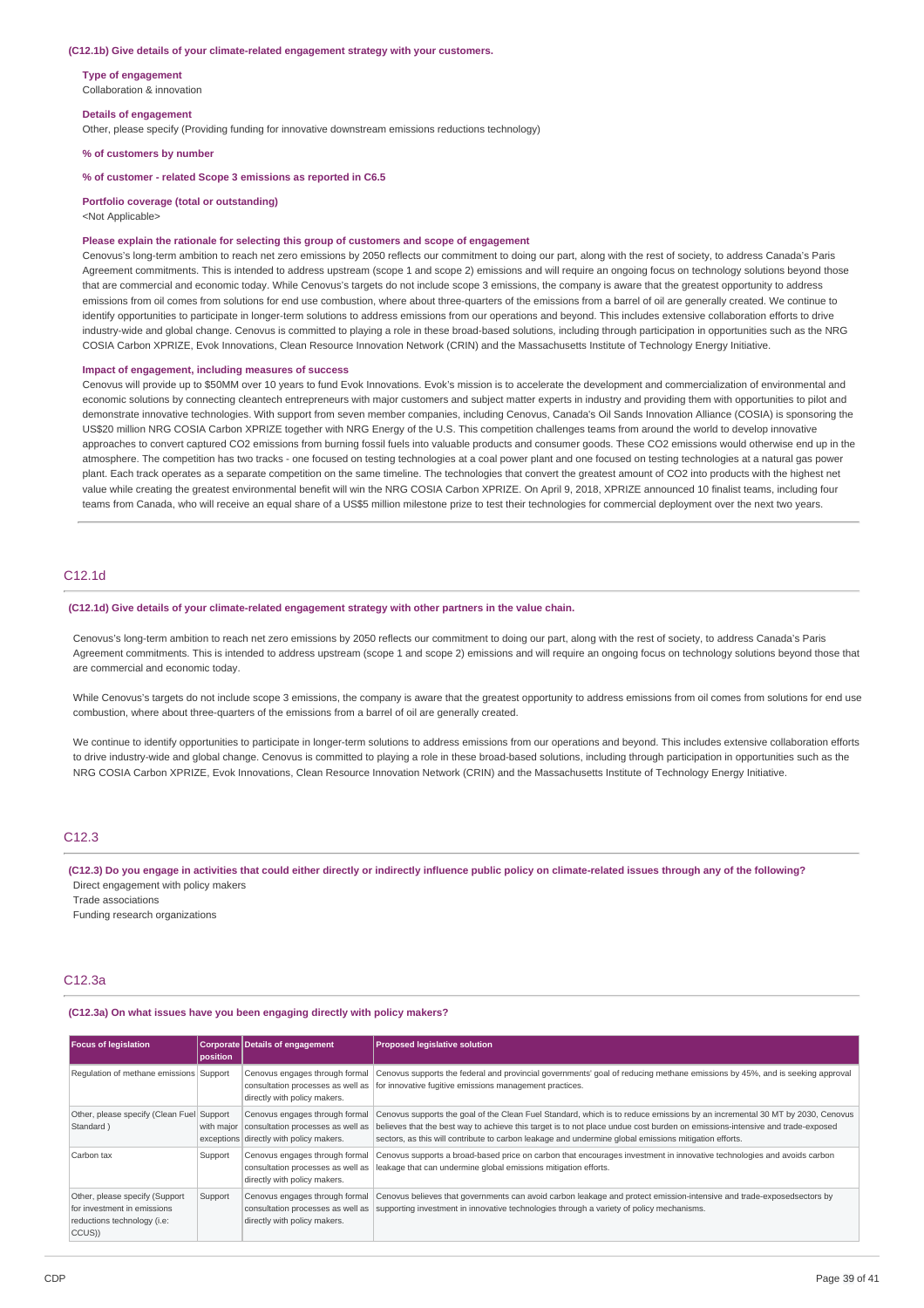## C<sub>12.3b</sub>

**(C12.3b) Are you on the board of any trade associations or do you provide funding beyond membership?** Yes

### C12.3c

#### (C12.3c) Enter the details of those trade associations that are likely to take a position on climate change legislation.

#### **Trade association**

Canadian Association of Petroleum Producers (CAPP)

#### **Is your position on climate change consistent with theirs?**

**Consistent** 

#### **Please explain the trade association's position**

Climate Change Policy Principles (source: https://www.capp.ca/environment/climate-change/) Canada's oil and natural gas producers are ready and willing to do their part to contribute to the overall Canadian plan on climate change. CAPP and our members have developed principles to help guide creation of effective climate change policy in Canada: 1. Collaborative and Solutions-Oriented - Given Canada's climate commitments and industry impacts, CAPP will proactively collaborate with governments and stakeholders towards appropriate policy solutions. - Policy solutions need to be adaptive and carefully consider environmental, economic, and social outcomes. 2. Efficient, Effective and Predictable - Climate policy should target reductions where they are most efficient and effective right across the entire energy value chain from production to end use and considering fairly all sectors and jurisdictions. - Climate change policies should achieve emissions reductions at the least cost to Canadians, the economy and industry. - Revenues from climate policy should be fully recycled back into the economy to incent innovation or reduce other taxes and levies. 3. Technology and Innovation Focused - Policy should incent technology and innovation to address climate change, and capture the opportunity to export solutions to the world. - Considerable future emissions reductions will stem from improving the hydrocarbon energy sector requiring continuing strong innovation and policy in these areas. 4. Globally Competitive -Canada's climate policies must ensure our resource development is cost and carbon competitive with other jurisdictions, especially the U.S. as our largest trading partner. -Canada's climate policy leadership should bring proportionate benefits to Canada, including ensuring we receive full value for Canadian energy products through effective access to global markets. - Canada is highly dependent on the development and trade of its natural resources, and on its ability to attract foreign investment. Canada's climate policies must be designed to maintain our ability to raise global investment capital.

### **How have you influenced, or are you attempting to influence their position?**

We regularly participate in policy discussions as part of our membership with CAPP, our key industry association, and provide guidance to encourage alignment of the association's ESG stance with that of Cenovus. We have aided the organization in the creation of a progressive position on climate policy.

### C12.3d

**(C12.3d) Do you publicly disclose a list of all research organizations that you fund?** Yes

### C12.3f

(C12.3f) What processes do you have in place to ensure that all of your direct and indirect activities that influence policy are consistent with your overall climate **change strategy?**

At Cenovus, we recognize that it's important for our stakeholders to understand how we interact with the public policy process. We aim to have our interactions with external groups, such as industry associations or organizations we sponsor, be consistent with our public policy positions, and we're committed to adhering to high ethical standards when communicating with government officials.

Cenovus's Sustainability and Engagement group is responsible for ensuring that direct and indirect activities that influence policy are consistent with our climate change strategy. This group coordinates GHG policy-related activities including direct engagement and engagement through trade associations. To ensure that activities that influence policy are consistent with our climate change strategy, the group is responsible for the environmental planning process and provides environmental guidance to each of our asset teams and key messaging across the organization.

Our website discloses all current-year advocacy memberships and sponsorships [\(https://www.cenovus.com/about/docs/advocacy-sponsorship-and-membership-table-](https://www.cenovus.com/about/docs/advocacy-sponsorship-and-membership-table-2020.pdf)2020.pdf ) .

#### C12.4